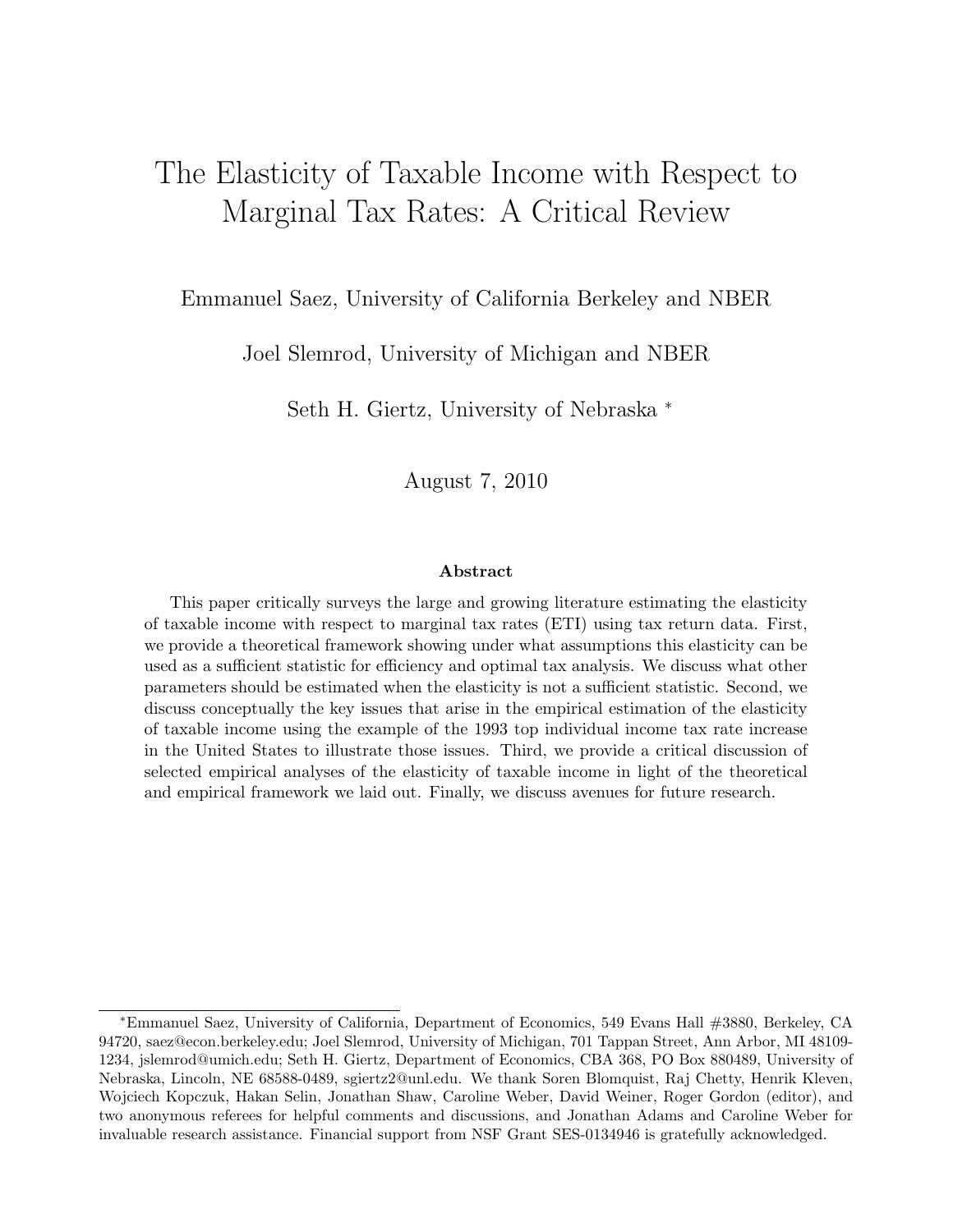## 1 Introduction

The notion of a behavioral elasticity occupies a critical place in the economic analysis of taxation. Graduate textbooks teach that the two central aspects of the public sector, optimal progressivity of the tax-and-transfer system, as well as the optimal size of the public sector, depend (inversely) on the compensated elasticity of labor supply with respect to the marginal tax rate. Indeed, until recently, the labor supply elasticity was the closest thing that public finance economics had to a central parameter. In a static model where people value only two commodities  $$ leisure and a composite consumption good — the real wage in terms of the consumption good is the only relative price at issue. This real wage is equal to the amount of goods that can be consumed per hour of leisure foregone (or, equivalently, per hour of labor supplied). At the margin, substitution possibilities, and therefore the excess burden of taxation, can be captured by a compensated labor supply elasticity.

With some notable exceptions, the profession has settled on a value for this elasticity close to zero for prime-age males, although for married women the responsiveness of labor force participation appears to be significant. Overall, though, the compensated elasticity of labor appears to be fairly small. In models with only a labor-leisure choice, this implies that the efficiency cost per dollar raised of taxing labor income — to redistribute revenue to others or to provide public goods — is bound to be low, as well.

Although evidence of a substantial compensated labor supply elasticity has been hard to find, evidence that taxpayers respond to tax system changes more generally has decidedly not been hard to find. For example, the timing of capital gains realizations appears to react strongly to changes in capital gains tax rates, as evidenced by the surge in capital gains realizations in 1986, after the U.S. announced increased tax rates on realizations beginning in 1987 (Auerbach, 1988). Dropping the top individual tax rate to below the corporate tax rate in the same act led to a significant shift in business activity towards pass-through entities, which are not subject to the corporate tax (Auerbach and Slemrod, 1997).

Addressing these other margins of behavioral response is crucial because under some assumptions *all* responses to taxation are symptomatic of deadweight loss. Taxes trigger a host of behavioral responses intended to minimize the burden on the individual. In the absence of externalities or other market failure, and putting aside income effects, all such responses are sources of inefficiency, whether they take the form of reduced labor supply, increased charitable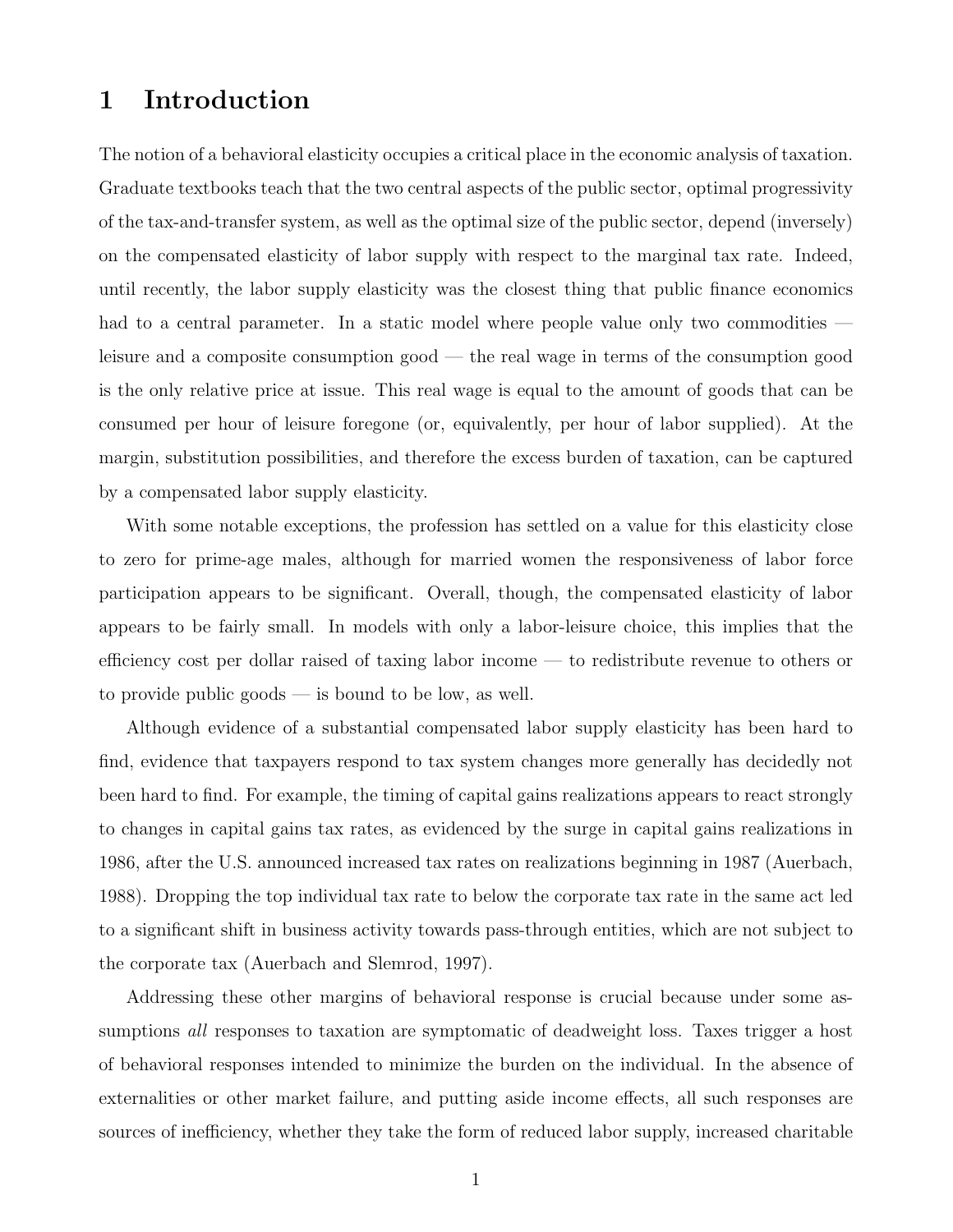contributions or mortgage interest payments, increased expenditures for tax professionals, or a different form of business organization, and thus they add to the burden of taxes from society's perspective. Because in principle the elasticity of taxable income (which we abbreviate from now on using the standard acronym ETI) can capture all of these responses, it holds the promise of more accurately summarizing the marginal efficiency cost of taxation than a narrower measure of taxpayer response such as the labor supply elasticity, and therefore is a worthy topic of investigation.

Although the literature reviewed in this article addresses the behavioral response to individual income taxation, many of the issues apply to any tax base. Certainly the idea that, under some assumptions, all responses are symptoms of inefficiency applies generally. For example, consider a state imposing a cigarette excise tax. Under some assumptions, the central empirical parameter is the elasticity of the cigarette tax base, which includes not only the response of smoking to tax rate changes but also the impact on the tax base of smuggling and tax-free Internet purchases.

The new focus (on the ETI) raises the possibility that the efficiency cost of taxation is significantly higher than is implied if labor supply is the sole, or principal, margin of behavioral response. Indeed, some of the first empirical estimates of the elasticity of taxable income implied very sizeable responses and therefore a very high marginal efficiency cost of funds. However, the subsequent literature found substantially smaller elasticities, and raised questions about both our ability to identify this key parameter and about the claim that it alone is a sufficient statistic for welfare analysis of the tax system. Whether the taxable income elasticity is an accurate indicator of the revenue leakage due to behavioral response, the ultimate indicator of efficiency cost, depends on the situation. First, if revenue leakage in current year tax revenue is substantially offset by revenue gain in other years or in other tax bases, it is misleading. Second, if some of the response involves changes in activities with externalities, such as charitable giving behavior, then the elasticity is not a sufficient statistic for welfare analysis. Third, the elasticity depends on the tax system. A tax system with a narrow base and many deductions and avoidance opportunities is likely to generate high elasticities and hence large efficiency costs. In that context, broadening the tax base and eliminating avoidance opportunities such as to reduce the elasticity is likely to be more efficient and more equitable than altering tax rates within the old system.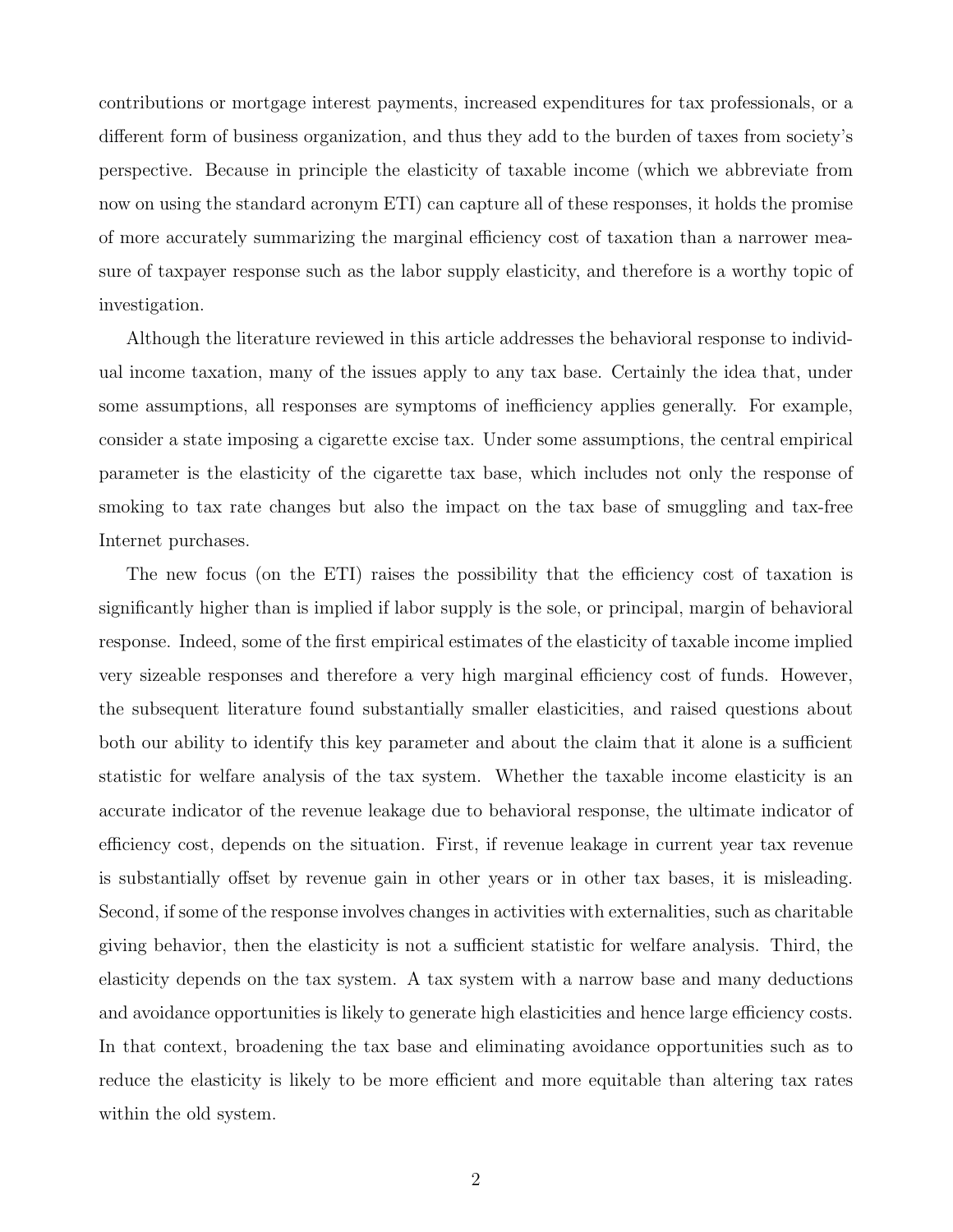The remainder of the paper is organized as follows. Section 2 presents the theoretical framework underlying the taxable income elasticity concept. Section 3 presents the key identification issues that arise in the empirical estimation of the taxable income elasticity, using as an illustration the taxable income response to the 1993 top tax rate increase in the United States. Section 4 reviews the results of some selected empirical studies in light of our discussion of the conceptual and empirical issues. Section 5 concludes and discusses the most promising avenues for future research. Appendices present a summary of the key U.S. legislated tax changes that have been studied in the U.S. literature and a brief description of existing U.S. tax return data.

## 2 Conceptual Framework

### 2.1 Basic Model

In the standard labor supply model, individuals maximize a utility function  $u(c, l)$  where c is disposable income, equal to consumption in a one-period model, and  $l$  is labor supply measured by hours of work. Earnings are given by  $w \cdot l$ , where w is the exogenous wage rate. The (linearized) budget constraint is  $c = w \cdot l \cdot (1 - \tau) + E$  where  $\tau$  is the marginal tax rate and E is virtual income.

The taxable income elasticity literature generalizes this model by noting that hours of work are only one component of the behavioral response to income taxation. Individuals can respond to taxation through other margins such as intensity of work, career choices, form and timing of compensation, tax avoidance, or tax evasion. As a result, an individual's wage rate  $w$  might depend on effort and respond to tax rates, and reported taxable income might differ from  $w \cdot l$ as individuals split their gross earnings between taxable cash compensation and non-taxable compensation such as fringe benefits, or even fail to report their full taxable income because of tax evasion.

As shown by Feldstein (1999), a simple way to model all those behavioral responses is to posit that utility depends positively on disposable income (equal to consumption) c and negatively on reported income z (because activities that generate income are costly, for example because they may require foregoing leisure). Hence, individuals choose  $(c, z)$  to maximize a utility function  $u(c, z)$  subject to a budget constraint of the form  $c = (1 - \tau) \cdot z + E$ . Such maximization generates an individual "reported income" supply function  $z(1 - \tau, E)$  where z depends on the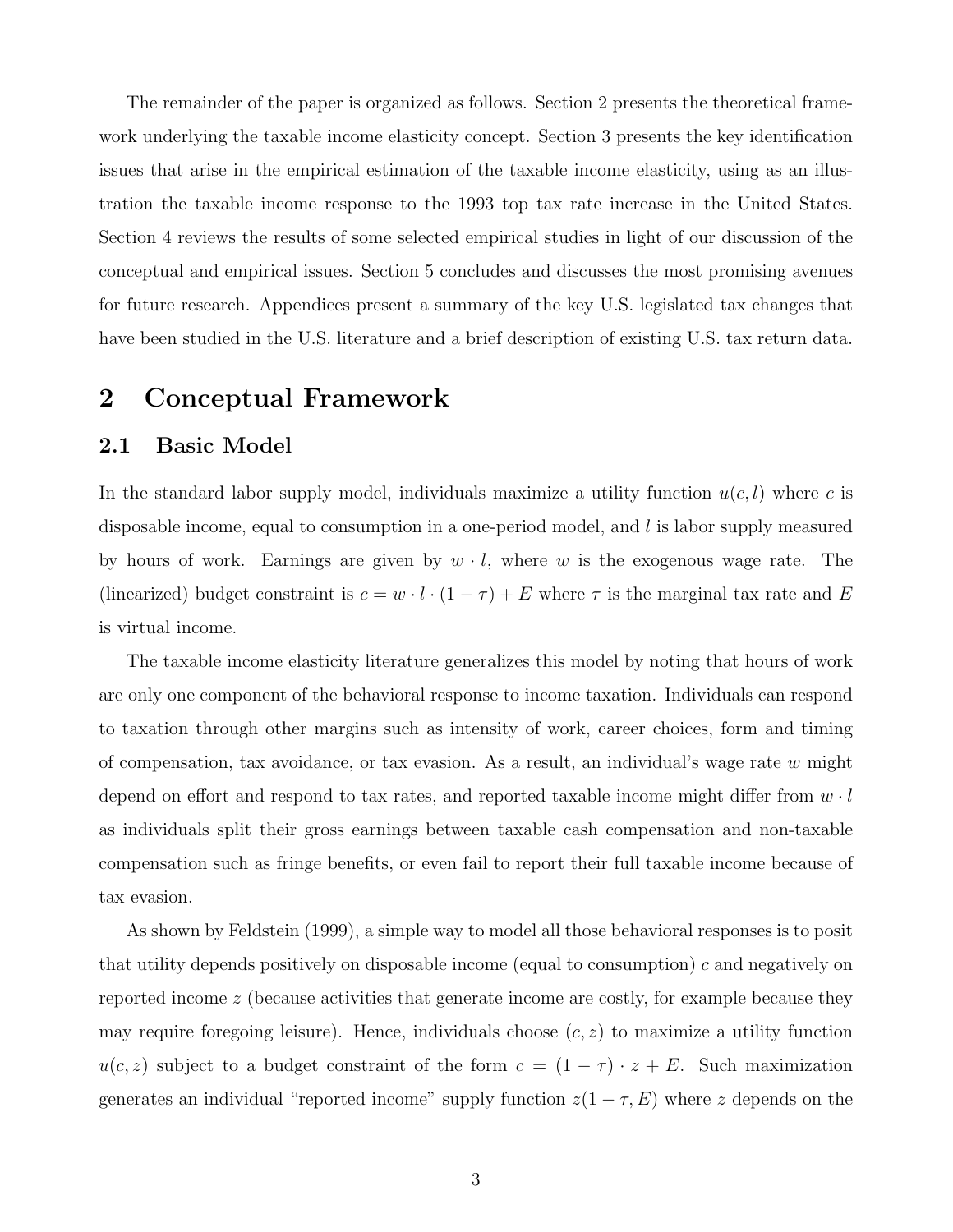net-of-marginal-tax rate  $1 - \tau$  and virtual income E generated by the tax/transfer system.<sup>1</sup> Each individual has a particular reported income supply function reflecting his/her skills, taste for labor, opportunities for avoidance, and so on.<sup>2</sup>

In most of what follows, we assume away income effects so that the income function z does not depend on  $E$  and depends only on the net-of-tax rate.<sup>3</sup> In the absence of compelling evidence about significant income effects in the case of overall reported income, it seems reasonable to consider the case with no income effects, which simplifies considerably the presentation of efficiency effects. It might seem unintuitive to assume away the effect of changes in exogenous *income* on (reported taxable) *income*. However, in the reported income context,  $E$  is defined exclusively as virtual income created by the tax/transfer budget constraint and hence is not part of taxable income z. Another difference is that the labor component of z is labor income  $(w \cdot l)$  rather than labor hours (*l*); this difference requires us to address the incidence of tax rate changes (i.e., their effect on  $w$ ), which we do briefly in Section 2.2.5.

The ETI literature has attempted to estimate the elasticity of reported incomes with respect to the net-of-tax rate, defined as

$$
e = \frac{1 - \tau}{z} \cdot \frac{\partial z}{\partial (1 - \tau)},\tag{1}
$$

the percent change in reported income when the net-of-tax rate increases by one percent. With no income effects, this elasticity is equal to both the compensated and uncompensated elasticity. Importantly, and as recognized in the labor supply literature, the elasticity for a given individual may not be constant and depends on the tax system. As a result, an elasticity estimated around the current tax system may not apply to a hypothetical large tax change. As shown in Feldstein (1999), this elasticity captures not only the hours of work response, but also all other behavioral responses to marginal tax rates. Furthermore, it depends on features of the tax system, such

<sup>&</sup>lt;sup>1</sup>This reported income supply function remains valid in the case of non-linear tax schedules as  $c = (1 - \tau)z + E$ is the linearized budget constraint at the utility-maximizing point, just as in the basic labor supply model.

<sup>&</sup>lt;sup>2</sup>We could have posited a more general model in which  $c = y - \tau z + E$ , where y is real income and z is reported income that may differ from real income because of, for example, tax evasion and avoidance. Utility would be  $u(c, y, y - z)$ , which is increasing in c, decreasing in y (earnings effort), and decreasing in  $y - z$  (costs of avoiding or evading taxes). Such a utility function would still generate a reported income supply function of the form  $z(1 - \tau, E)$  and our analysis would go through. We come back to such a more general model in Section 2.4.

<sup>&</sup>lt;sup>3</sup>There is no consensus in the labor supply literature about the size of income effects, with many studies obtaining small income effects, but with several important studies finding large income effects (see Blundell and MaCurdy, 1999, for a survey). There is much less empirical evidence on the magnitude of income effects in the reported income literature. Gruber and Saez (2002) estimate both income and substitution effects in the case of reported incomes, and find small and insignificant income effects.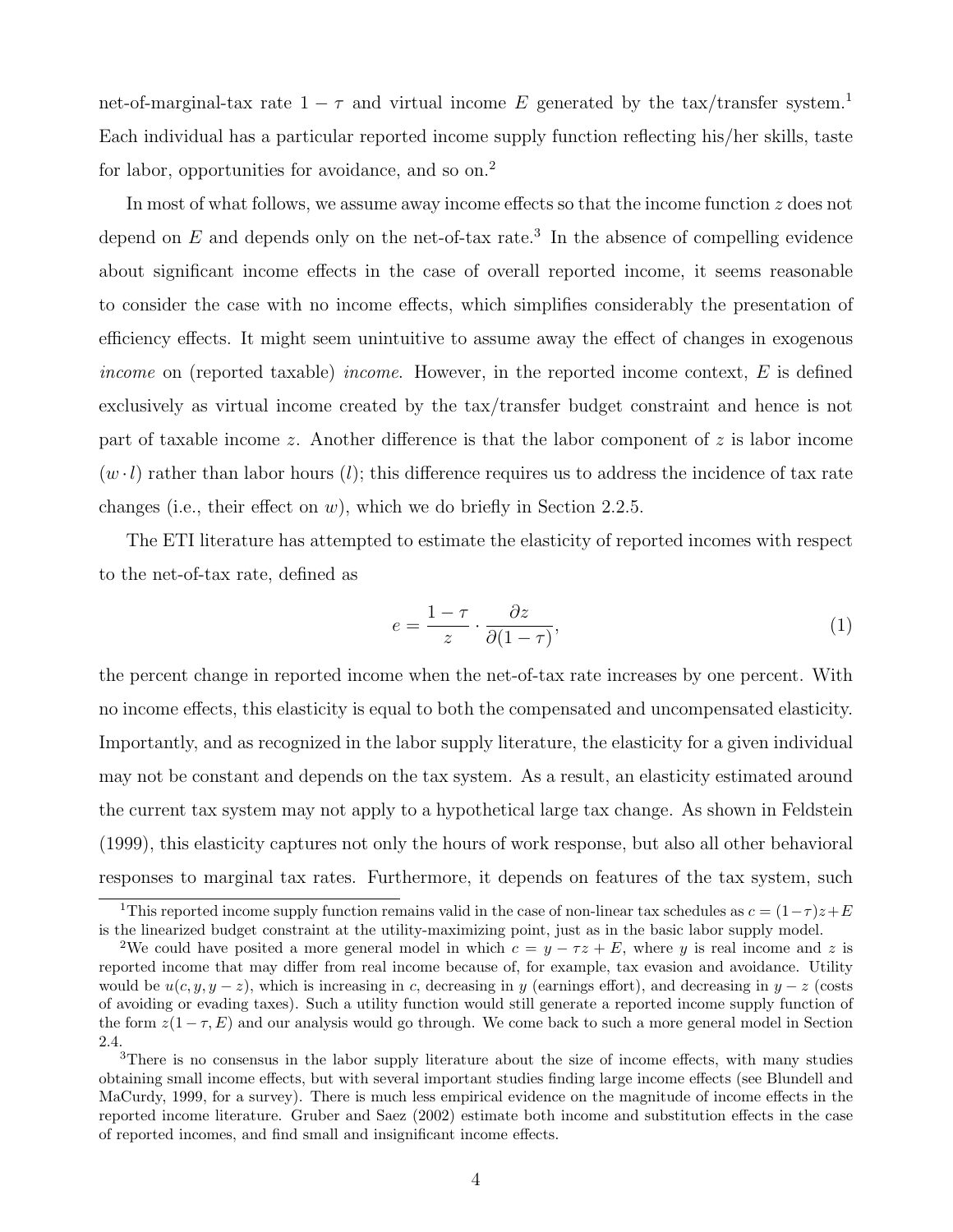as the availability of deductions, and other avoidance opportunities — a very important point for the interpretation of empirical results, as we discuss below. Therefore, the elasticity is not a structural parameter depending solely on individual preferences.

As we discuss later, a number of empirical studies have found that the behavioral response to changes in marginal tax rates is concentrated in the top of the income distribution, with less evidence of any response for the middle and upper-middle income class (see Sections 3 and 4 below).<sup>4</sup> Moreover, in the United States, because of graduated rates as well as exemptions and low-income tax credits, individual income tax liabilities are very skewed: the top quintile (top percentile) tax filers remitted 86.3 percent (39.1 percent) of all individual income taxes in 2006 (Congressional Budget Office, 2009). Therefore, it is useful to focus on the analysis of the effects of changing the marginal tax rate on the upper end of the income distribution. Let us therefore assume that incomes in the top bracket, above a given reported income threshold  $\bar{z}$ , face a constant marginal tax rate  $\tau$ .<sup>5</sup>

As in the conceptual framework just described, we assume that individual incomes reported in the top bracket depend on the net-of-tax rate  $1-\tau$ . Let us assume that there are N individuals in the top bracket (above  $\bar{z}$ ) when the top bracket rate is  $\tau$ . We denote by  $z^m(1-\tau)$  the *average* income reported by those  $N$  top taxpayers, as a function of the net-of-tax rate. The aggregate elasticity of taxable income in the top bracket with respect to the net-of-tax rate is therefore defined as  $e = [(1 - \tau)/z^m] \cdot [\partial z^m/\partial (1 - \tau)]$ . This aggregate elasticity is equal to the average of the individual elasticities weighted by individual income, so that individuals contribute to the aggregate elasticity in proportion to their incomes.<sup>6</sup>

Suppose that the government increases the top tax rate  $\tau$  by a small amount  $d\tau$  (with no change in the tax schedule for incomes below  $\bar{z}$ ). This small tax reform has two effects on tax revenue. First, there is a "mechanical" increase in tax revenue due to the fact that taxpayers face a higher tax rate on their incomes above  $\bar{z}$ . The total mechanical effect is

$$
dM \equiv N \cdot (z^m - \bar{z}) \cdot d\tau > 0. \tag{2}
$$

<sup>&</sup>lt;sup>4</sup>The behavioral response at the low end of the income distribution is for the most part out of the scope of the present paper. The large literature on responses to welfare and income transfer programs targeted toward low incomes has, however, displayed evidence of significant labor supply responses (see, e.g., Meyer and Rosenbaum, 2001).

<sup>&</sup>lt;sup>5</sup>For example, in the case of tax year 2008 federal income tax law in the United States, taxable incomes above  $\bar{z} = $357,700$  are taxed at the top marginal tax rate of  $\tau = 0.35$ .

<sup>&</sup>lt;sup>6</sup>Formally,  $z^m = [z_1 + ... + z_N]/N$  and hence  $e = [(1 - \tau)/z^m] \cdot [\partial z^m/\partial (1 - \tau)] = (1 - \tau) \cdot [\partial z_1/\partial (1 - \tau) + ... +$  $\partial z_N/\partial(1-\tau)]/[N \cdot z^m] = [e_1 \cdot z_1 + ... + e_N \cdot z_N]/[z_1 + ... + z_N]$  where  $e_i$  is the elasticity of individual *i*.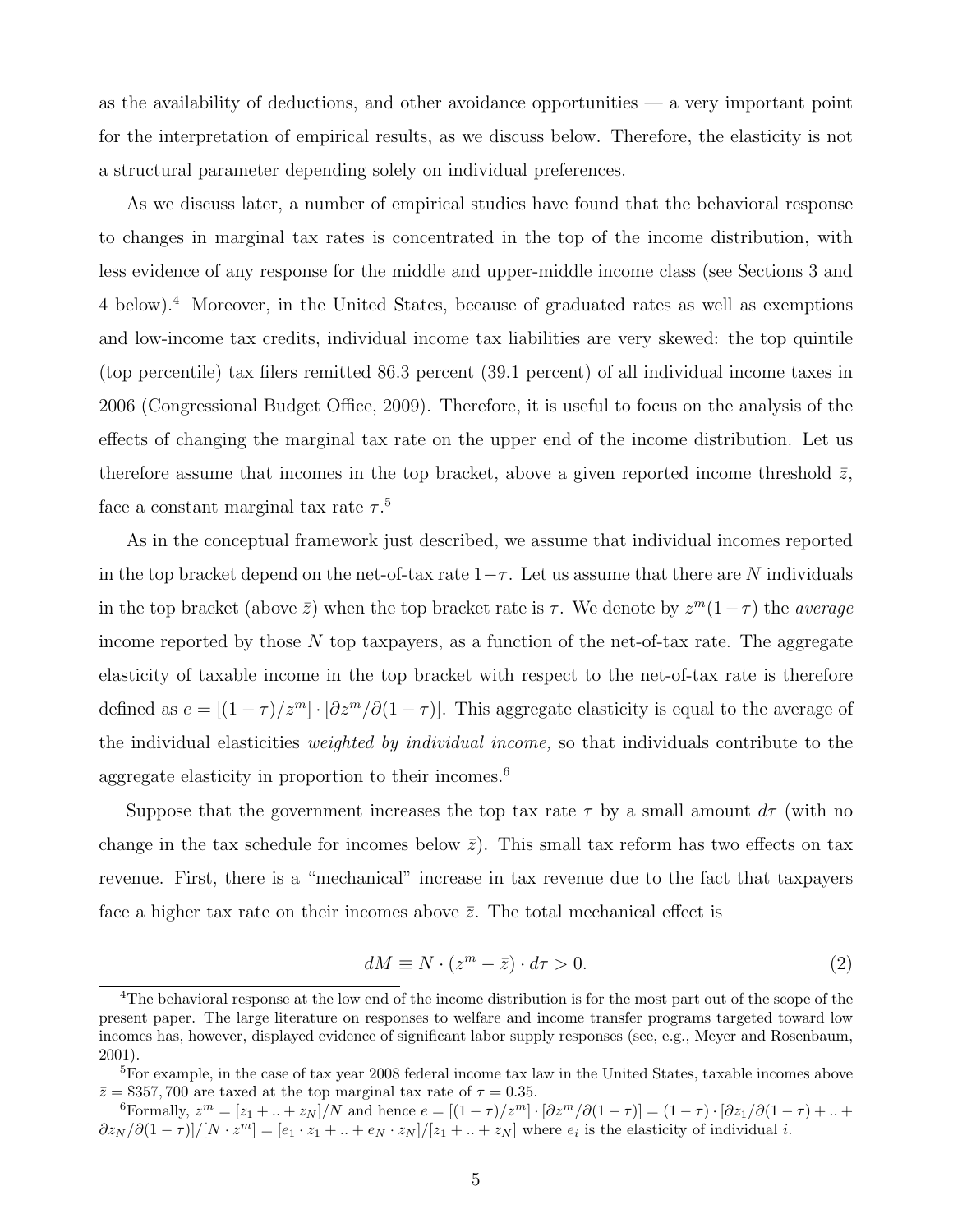This mechanical effect is the projected increase in tax revenue, absent any behavioral response.

Second, the increase in the tax rate triggers a behavioral response that reduces the average reported income of top N taxpayers by  $dz^m = -e \cdot z^m \cdot d\tau/(1-\tau)$ .<sup>7</sup> A change in reported income of  $dz^m$  changes tax revenue by  $\tau dz^m$ . Hence, the aggregate change in tax revenue due to the behavioral response is equal to

$$
dB \equiv -N \cdot e \cdot z^m \cdot \frac{\tau}{1-\tau} \cdot d\tau < 0. \tag{3}
$$

Summing the mechanical and the behavioral effect, we obtain the total change in tax revenue due to the tax change:

$$
dR = dM + dB = N \cdot (z^m - \bar{z}) \cdot \left[1 - e \cdot \frac{z^m}{z^m - \bar{z}} \cdot \frac{\tau}{1 - \tau}\right] \cdot d\tau.
$$
 (4)

Let us denote by a the ratio  $z^m/(z^m - \bar{z})$ . Note that in general  $a \ge 1$ , and that  $a = 1$  when a single flat tax rate applies to all incomes, as in this case the top bracket starts at zero  $(\bar{z} = 0)$ . If the top tail of the distribution is Pareto distributed,<sup>8</sup> then the parameter  $a$  does not vary with  $\bar{z}$  and is exactly equal to the Pareto parameter. As the tails of actual income distributions are very well approximated by Pareto distributions, within a given year, the coefficient  $a$  is extremely stable in the United States for  $\bar{z}$  above \$300,000 and equals approximately 1.5 in recent years.<sup>9</sup> The parameter a measures the thinness of the top tail of the income distribution: the thicker the tail of the distribution, the larger is  $z<sup>m</sup>$  relative to  $\bar{z}$ , and hence the smaller is a. Using the definition of a, we can rewrite the effect of the small reform on tax revenue  $dR$  simply as:

$$
dR = dM \cdot \left[1 - \frac{\tau}{1 - \tau} \cdot e \cdot a\right].
$$
 (5)

Formula (5) shows that the fraction of tax revenue lost through behavioral responses — the second term in the square bracket expression — is a simple function increasing in the tax rate

<sup>&</sup>lt;sup>7</sup>The change  $d\tau$  could induce a small fraction dN of the N taxpayers to leave (or join if  $d\tau < 0$ ) the top bracket. As long as behavioral responses take place only along the intensive margin, each individual response is proportional to  $d\tau$  so that the total revenue effect of such responses is second order  $(dN \cdot d\tau)$  and hence can be ignored in our derivation.

<sup>&</sup>lt;sup>8</sup>A Pareto distribution has a density function of the form  $f(z) = C/z^{1+\alpha}$ , where C and  $\alpha$  are constant parameters. The parameter  $\alpha$  is called the Pareto parameter. In that case  $z^m = \int_{\bar{z}}^{\infty} z \cdot f(z) \cdot dz / \int_{\bar{z}}^{\infty} f(z) \cdot dz =$  $\bar{z} \cdot \alpha/(\alpha - 1)$  and hence  $z^m/(z^m - \bar{z}) = \alpha$ .

<sup>9</sup>Saez (2001) provides such an empirical analysis for 1992 and 1993 reported wage incomes using U.S. tax return data. Piketty and Saez (2003) provide estimates of thresholds  $\bar{z}$  and average incomes  $z^m$  corresponding to various fractiles within the top decile of the U.S. income distribution from 1913 to 2008, allowing a straightforward estimation of the parameter a for any year and income threshold. As U.S. income concentration has increased in recent decades, the Pareto parameter a has correspondingly fallen from about 2 in the 1970s to about 1.5 in most recent years.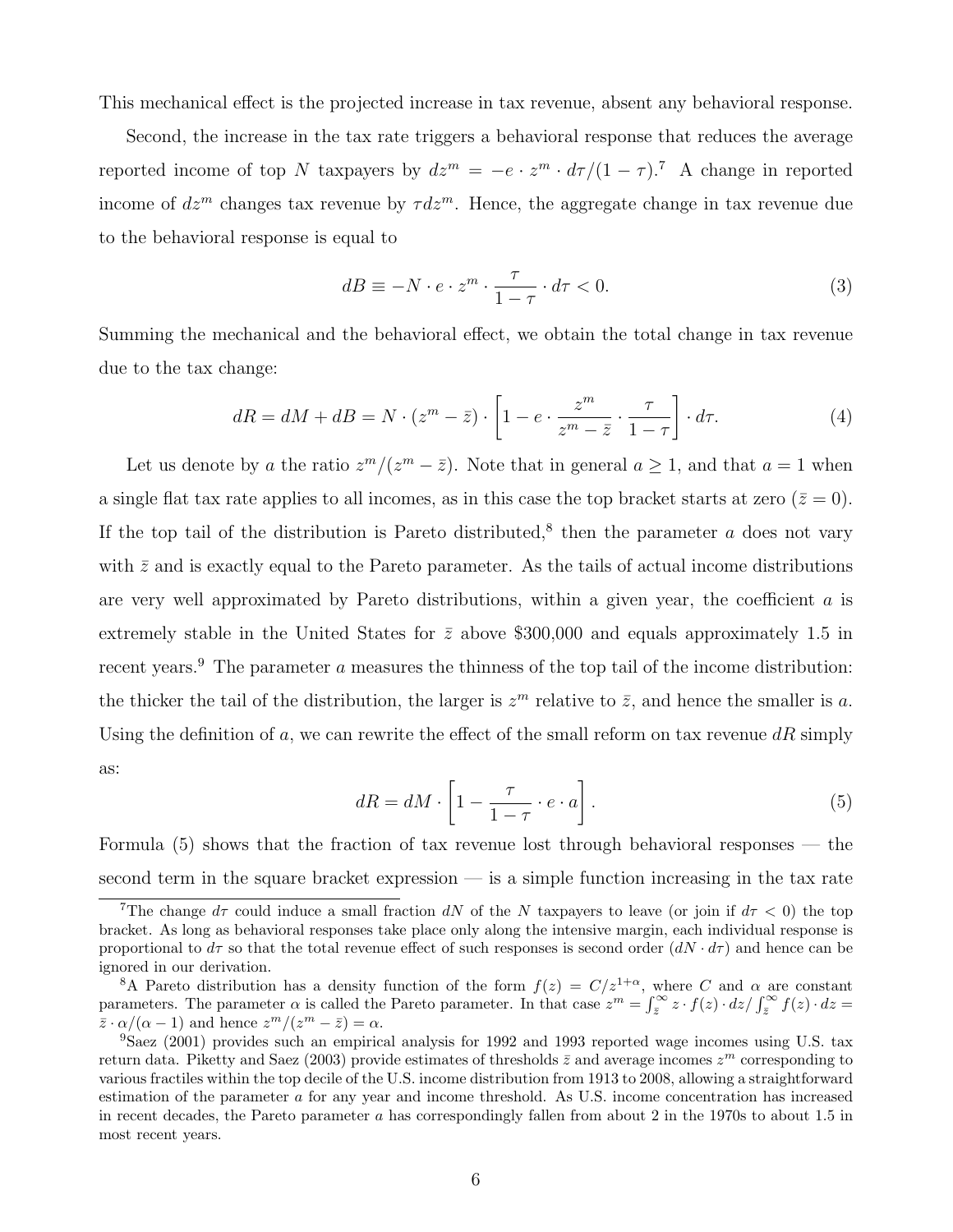$\tau$ , the elasticity e, and the Pareto parameter a. This expression is of primary importance to the welfare analysis of taxation because  $\tau \cdot e \cdot a/(1-z)$  is exactly equal to the marginal deadweight burden created by the increase in the tax rate, under the assumptions we have made and that we discuss below. This can be seen as follows: Because of the envelope theorem, the behavioral response to a small tax change  $d\tau$  creates no additional welfare loss and thus the utility loss (measured in dollar terms) created by the tax increase is exactly equal to the mechanical effect  $dM$ <sup>10</sup> However, tax revenue collected is only  $dR = dM + dB < dM$  because  $dB < 0$ . Thus  $-dB$  represents the extra amount lost in utility over and above the tax revenue collected dR. From (5) and because  $dR = dM + dB$ , the marginal excess burden per dollar of extra taxes collected is defined as

$$
-\frac{dB}{dR} = \frac{e \cdot a \cdot \tau}{1 - \tau - e \cdot a \cdot \tau}.\tag{6}
$$

In other words, for each extra dollar of taxes raised, the government imposes an extra cost equal to  $-dB/dR > 0$  on taxpayers. We can also define the "marginal efficiency cost of funds" (MECF) as  $1 - dB/dR = (1 - \tau)/(1 - \tau - e \cdot a \cdot \tau)$ . These formulas are valid for any tax rate  $\tau$  and income distribution as long as income effects are assumed away, even if individuals have heterogeneous utility functions and behavioral elasticities.<sup>11</sup> The parameters  $\tau$  and  $\alpha$  are relatively straightforward to measure, so that the elasticity parameter  $e$  is the central parameter necessary to calculate formulas (5) and (6). Marginal deadweight burden or marginal efficiency cost of funds measure solely efficiency costs and abstract from distributional considerations. The optimal income tax progressivity literature precisely brings together the efficiency formulas derived here with welfare weights capturing distributional concerns. Therefore, the behavioral response elasticity is also a key parameter for characterizing optimal progressivity (Saez, 2001).

To illustrate these formulas consider the following example using U.S. data. In recent years, for the top 1 percent income cut-off (corresponding approximately to the top 35 percent federal income tax bracket in that year), Piketty and Saez  $(2003)$  estimate that  $a = 1.5$ . When combining the maximum federal and average state income, Medicare, and typical sales tax rates

<sup>&</sup>lt;sup>10</sup>Formally,  $V(1-\tau, E) = \max_z u(z(1-\tau) + E, z)$  so that  $dV = u_c \cdot (-z d\tau + dE) = -u_c \cdot (z - \overline{z}) \cdot d\tau$ . Therefore, the (money-metric) marginal utility cost of the reform is indeed equal to the mechanical tax increase, individual by individual.

 $11$ In contrast, the Harberger triangle (Harberger, 1964) approximations are valid only for small tax rates. This expression also abstracts from any marginal compliance costs caused by raising rates, and from any marginal administrative costs unless  $dR$  is interpreted as revenue net of administrative costs. See Slemrod and Yitzhaki (2002).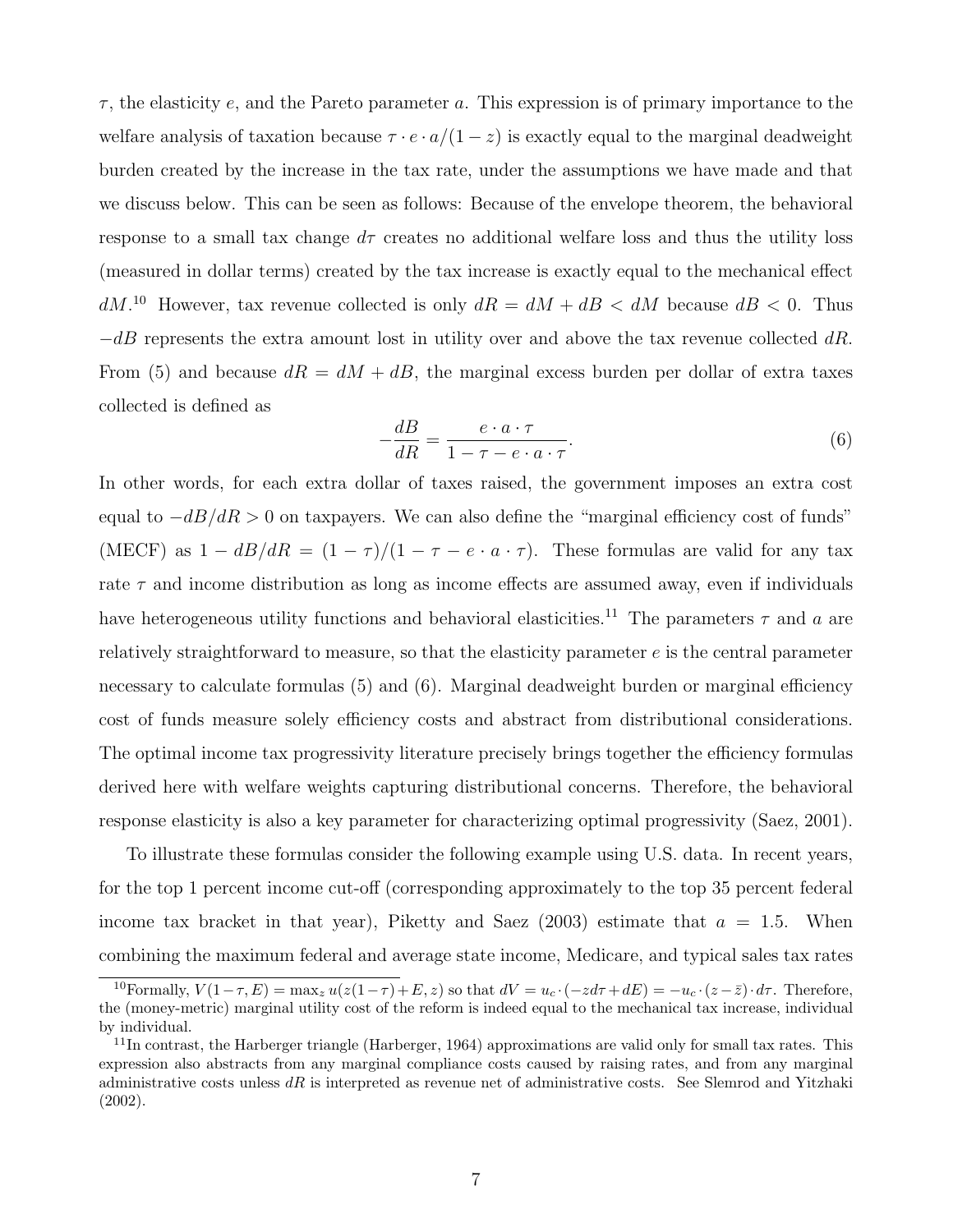in the United States, the top marginal tax rate for ordinary income is 42.5 percent as of 2009.<sup>12</sup> For an elasticity estimate of  $e = 0.25$  (corresponding, as we discuss later, to the mid range of the estimates from the literature), the fraction of tax revenue lost through behavioral responses  $(-dB/dM)$ , should the top tax rate be slightly increased, would be 27.7 percent, slightly above a quarter of the mechanical (i.e., ignoring behavioral responses) projected increase in tax revenue. In terms of marginal excess burden, increasing tax revenue by  $dR = $1$  causes a utility loss (equal to the MECF) of  $1/(1 - 0.277) = $1.38$  for taxpayers, and hence a marginal excess burden of  $-dB/dR =$  \$.38, or 38 percent of the extra \$1 tax collected.

Following the supply-side debates of the early 1980s, much attention has been focused on the revenue-maximizing tax rate. The revenue maximizing tax rate  $\tau^*$  is such that the bracketed expression in equation (5) is exactly zero when  $\tau = \tau^*$ . Rearranging this equation, we obtain the following simple formula for the tax revenue maximizing rate  $\tau^*$  for the top bracket:

$$
\tau^* = \frac{1}{1 + a \cdot e}.\tag{7}
$$

A top tax rate above  $\tau^*$  is inefficient because decreasing the tax rate would both increase the utility of the affected taxpayers with income above  $\bar{z}$  and increase government revenue, which could in principle be used to benefit other taxpayers.<sup>13</sup> The optimal income taxation literature following Mirrlees (1971) shows that formula (7) is the optimal top tax rate if the social marginal utility of consumption decreases to zero when income is large (see Saez, 2001). At the tax rate τ ∗ , the marginal excess burden becomes infinite as raising more tax revenue becomes impossible. Using our previous example with  $e = 0.25$  and  $a = 1.5$ , the revenue-maximizing tax rate  $\tau^*$ would be 72.7 percent, much higher than the current US top tax rate of 42.5 percent when combining all taxes. Keeping state income and sales taxes, and Medicare taxes constant, this would correspond to a top Federal individual income tax rate of 68.4 percent, very substantially higher than the current 35 percent but lower than the top Federal income tax rate prior to 1982.

Note that when the tax system has a single tax rate (i.e., when  $\bar{z} = 0$ ), the tax revenue maximizing rate becomes the well-known expression  $\tau^* = 1/(1+e)$ . As  $a \ge 1$ , the revenue-

 $12A$  top federal tax rate of 35 percent, combined with an average top state income tax rate of 5.9 percent, the Medicare 2.9 percent payroll tax, and an average sales tax rate of 2.3 percent generate a total top marginal tax rate of 42.5 percent, when considering that state income taxes are deductible when calculating federal income taxes and the employer's share of the Medicare tax is deductible for both state and federal income tax calculations.

<sup>&</sup>lt;sup>13</sup>Formally, this a second-best Pareto-inefficient outcome as there is a feasible government policy which can produce a Pareto improvement, ignoring the possibility that the utility of some individuals enters negatively in the utility functions of others.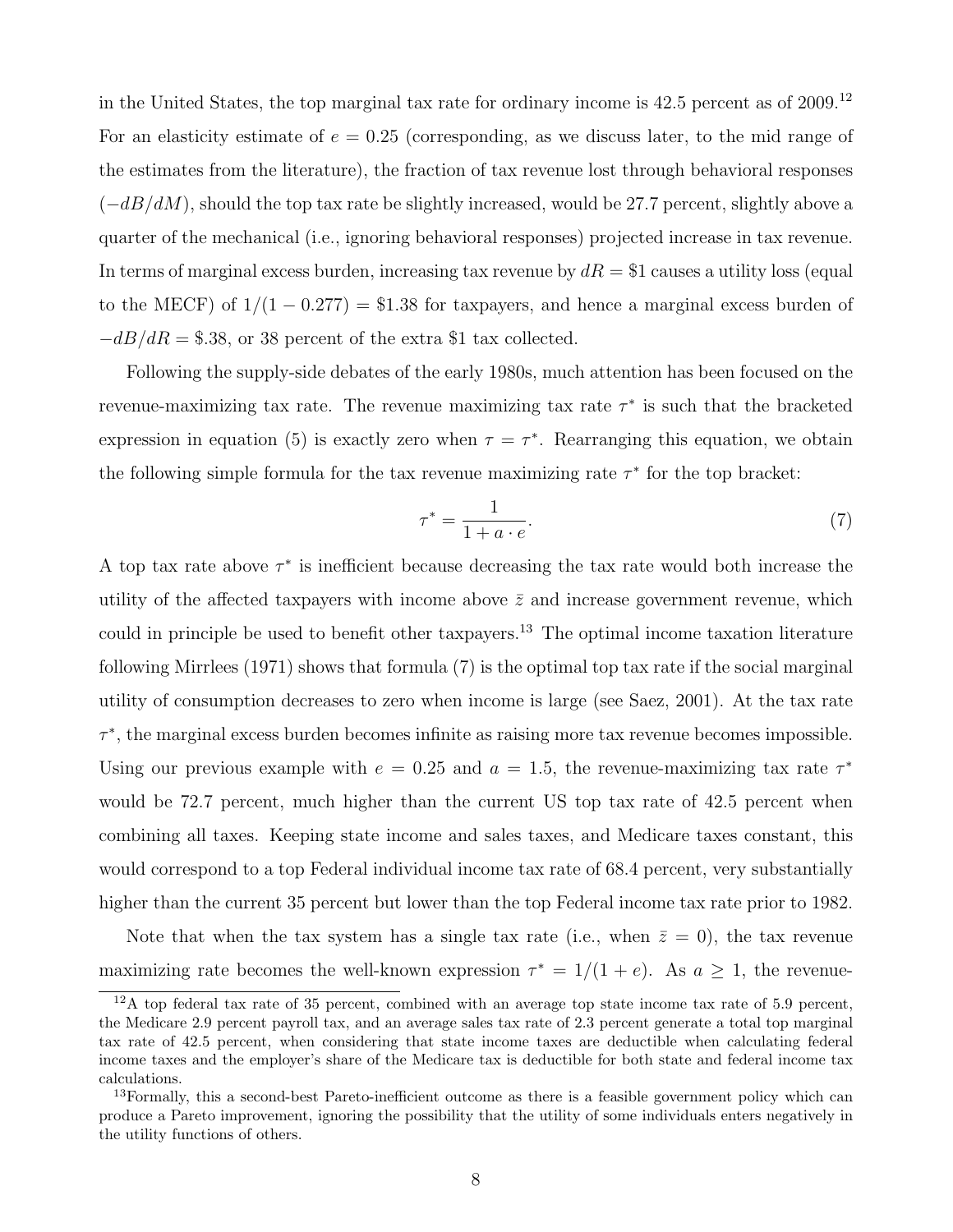maximizing flat rate is always larger than the revenue-maximizing rate applied to high incomes only. This is because increasing just the top tax rate collects extra taxes only on the portion of incomes above the bracket threshold  $\bar{z}$ , but produces a behavioral response for high-income taxpayers as large as an identical across-the-board increase in marginal tax rates.

Giertz (2009) applies the formulas presented in this section to tax return data from published Statistics of Income tables produced by the Internal Revenue Service (IRS) to analyze the impact of the potential expiration of the Bush administration tax cuts in 2011. Giertz shows that exactly where the ETI falls within the range found in the empirical literature has significant effects on the efficiency and revenue implications for tax policy. For example, Giertz reports that for ETIs of 0.2, 0.5 and 1.0, behavioral responses would respectively erase 12, 31 and 62 percent of the mechanical revenue gain. When offsets to payroll and state income taxes are taken into account, these numbers increase by 28 percent. Likewise, estimates for the marginal cost of public funds and the revenue-maximizing rates are quite sensitive to this range of ETIs.

In the basic model we have considered, the ETI  $e$  is a sufficient statistic to estimate the efficiency costs of taxation as it is not necessary to estimate the structural parameters of the underlying individual preferences. Such sufficient statistics for welfare and normative analysis have been used in various contexts in the field of public economics in recent years (see Chetty, 2009c for a recent survey). However, it is important to understand the limitations of this approach and the strong assumptions required to apply it, as we show in the next sub-sections.

### 2.2 Fiscal Externalities and Income Shifting

The analysis has assumed so far that the reduction in reported incomes due to a tax rate increase has no other effect on tax revenue. This is a reasonable assumption if the reduction in incomes is due to reduced labor supply (and hence an increase in untaxed leisure time), or due to a shift from taxable cash compensation toward untaxed fringe benefits or perquisites (more generous health insurance, better offices, company cars, etc.) or tax evasion. However, in many instances the reduction in reported incomes is due in part to a shift away from taxable individual income toward other forms of taxable income such as corporate income, or deferred compensation that will be taxable to the individual at a later date (see Slemrod, 1998). For example, Slemrod (1996) and Gordon and Slemrod (2000) argue that part of the surge in top individual incomes after the Tax Reform Act of 1986 in the United States, which reduced individual income tax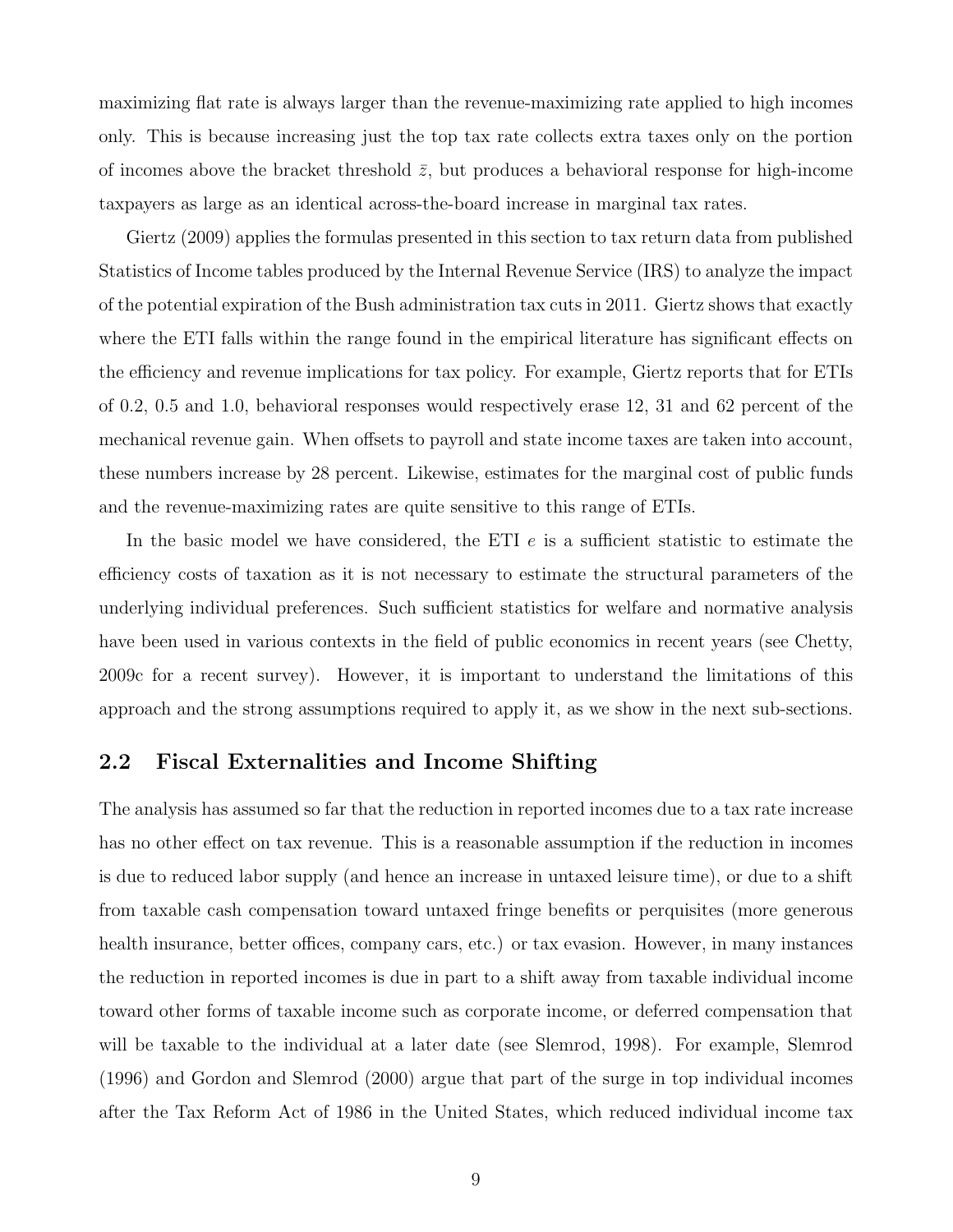rates relative to corporate tax rates (see appendix A), was due to a shift of taxable income from the corporate sector toward the individual sector.

For a tax change in a given base z, we define a fiscal externality as a change in the present value of tax revenue that occurs in any tax base  $z'$  other than  $z$  due to the behavioral response of private agents to the tax change in the initial base  $z$ . The alternative tax base  $z'$  can be a different tax base in the same time period or the same tax base in a different time period. The notion of fiscal externality is therefore dependent on the scope of the analysis both along the base dimension and the time dimension. In the limit, where the analysis encompasses all tax bases and all time periods (and hence focuses on the total present discounted value of total tax revenue), there can by definition be no fiscal externalities.

To see the implication of income shifting, assume that a fraction  $s < 1$  of the income that disappears from the individual income tax base following the tax rate increase  $d\tau$  is shifted to other bases and is taxed on average at rate  $t$ . For example, if half of the reduction in individual reported incomes is due to increased (untaxed) leisure and half is due to a shift toward the corporate sector, then  $s = 1/2$  and t would be equal to the effective tax rate on corporate income.<sup>14</sup> In the general case, a behavioral response dz now generates a tax revenue change equal to  $(\tau - s \cdot t) \cdot dz$ . As a result, the change in tax revenue due to the behavioral response becomes:

$$
dB = -N \cdot e \cdot z^m \cdot \frac{\tau}{1-\tau} \cdot d\tau + N \cdot e \cdot z^m \cdot \frac{s \cdot t}{1-\tau} \cdot d\tau. \tag{8}
$$

Therefore, formula (5) for the effect of a small reform on total tax revenue becomes:

$$
dR = dM + dB = dM \cdot \left[1 - \frac{\tau - s \cdot t}{1 - \tau} \cdot e \cdot a\right].
$$
\n(9)

The same envelope theorem logic applies for welfare analysis: the income that is shifted to another tax base at the margin does not generate any direct change in welfare because the taxpayer is indifferent between reporting marginal income in the individual income tax base versus the alternative tax base. Therefore, as above,  $-dB$  represents the marginal deadweight burden of the individual income tax, and the marginal excess burden expressed in terms of extra taxes collected can be written as

$$
-\frac{dB}{dR} = \frac{e \cdot a \cdot (\tau - s \cdot t)}{1 - \tau - e \cdot a \cdot (\tau - s \cdot t)}.
$$
\n(10)

<sup>&</sup>lt;sup>14</sup>It is possible to have  $t > \tau$ , for example if there are (non-tax) advantages to the corporate form. If all the response is shifting  $(s = 1)$ ,  $d\tau > 0$  would actually then lead to behavioral responses increasing total tax revenue and hence reducing deadweight burden.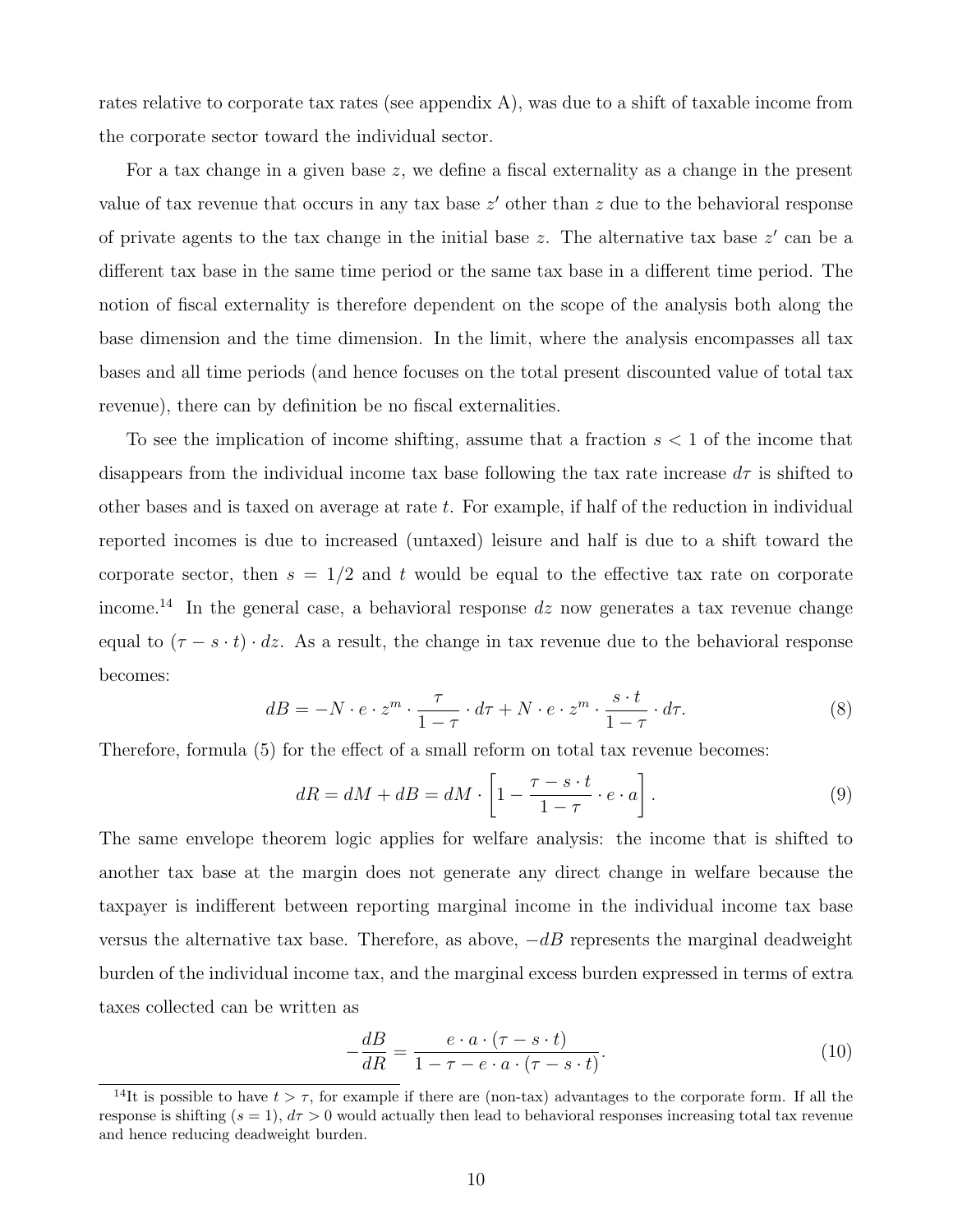The revenue-maximizing tax rate (7) becomes:

$$
\tau_s^* = \frac{1 + s \cdot t \cdot a \cdot e}{1 + a \cdot e} > \tau^*.
$$
\n
$$
(11)
$$

If we assume again that  $a = 1.5$ ,  $e = .25$ ,  $\tau = 0.425$ , but that half  $(s = 0.5)$  of marginal income disappearing from the individual base is taxed on average at  $t = 0.3$ ,<sup>15</sup> the fraction of revenue lost due to behavioral responses drops from 27.7 percent to 17.9 percent, and the marginal excess burden (expressed as a percentage of extra taxes raised) decreases from 38 percent to 22 percent. The revenue-maximizing tax rate increases from 72.7 percent to 76.8 percent.

This simple theoretical analysis shows therefore that, in addition to estimating the elasticity e, it is critical to analyze whether the source or destination of changes in reported individual incomes is another tax base, either a concurrent one or in another time period. Thus two additional parameters, in addition to the taxable income elasticity e, are crucial in the estimation of the tax revenue effects and marginal deadweight burden: (1) The extent to which individual income changes in the first tax base z shift to another form of income that is taxable, characterized by parameter  $s$ , and  $(2)$  The tax rate  $t$  at which the income shifted is taxed. In practice, there are many possibilities for such shifting and measuring empirically all the shifting effects is challenging, especially in the case of shifting across time. The recent literature has addressed several channels for such fiscal externalities. Alternatively, one could identify shifting by looking directly at the overall revenue from all sources.

#### 2.2.1 Individual versus Corporate Income Tax Base

Most countries tax corporate profits with a separate corporate income tax.<sup>16</sup> Unincorporated business profits (such as sole proprietorships or partnerships) are in general taxed directly at the individual level. In the United States, closely held corporations with few shareholders (less than 100 currently) can elect to become Subchapter S corporations and be taxed solely at the individual level. Such businesses are also called pass-through entities. Therefore, the choice

<sup>&</sup>lt;sup>15</sup>We show below that  $s = 0.5$  and  $t = 0.3$  are realistic numbers to capture the shift from corporate to individual taxable income following the Tax Reform Act of 1986.

<sup>&</sup>lt;sup>16</sup>Net-of-tax corporate profits are generally taxed again at the individual level when paid out as dividends to individual shareholders. Many OECD countries alleviate such double taxation of corporate profits by providing tax credits or preferential tax treatment for dividends. If profits are retained in the corporation, they increase the value of the company stock and those profits may, as in the United States, be taxed as realized capital gains when the individual owners eventually sell the stock. In general, the individual level of taxation of corporate profits is lower than the ordinary individual tax on unincorporated businesses so that the combined tax on corporate profits and distributed profits may be lower than the direct individual tax for individuals subject to high marginal individual tax rates.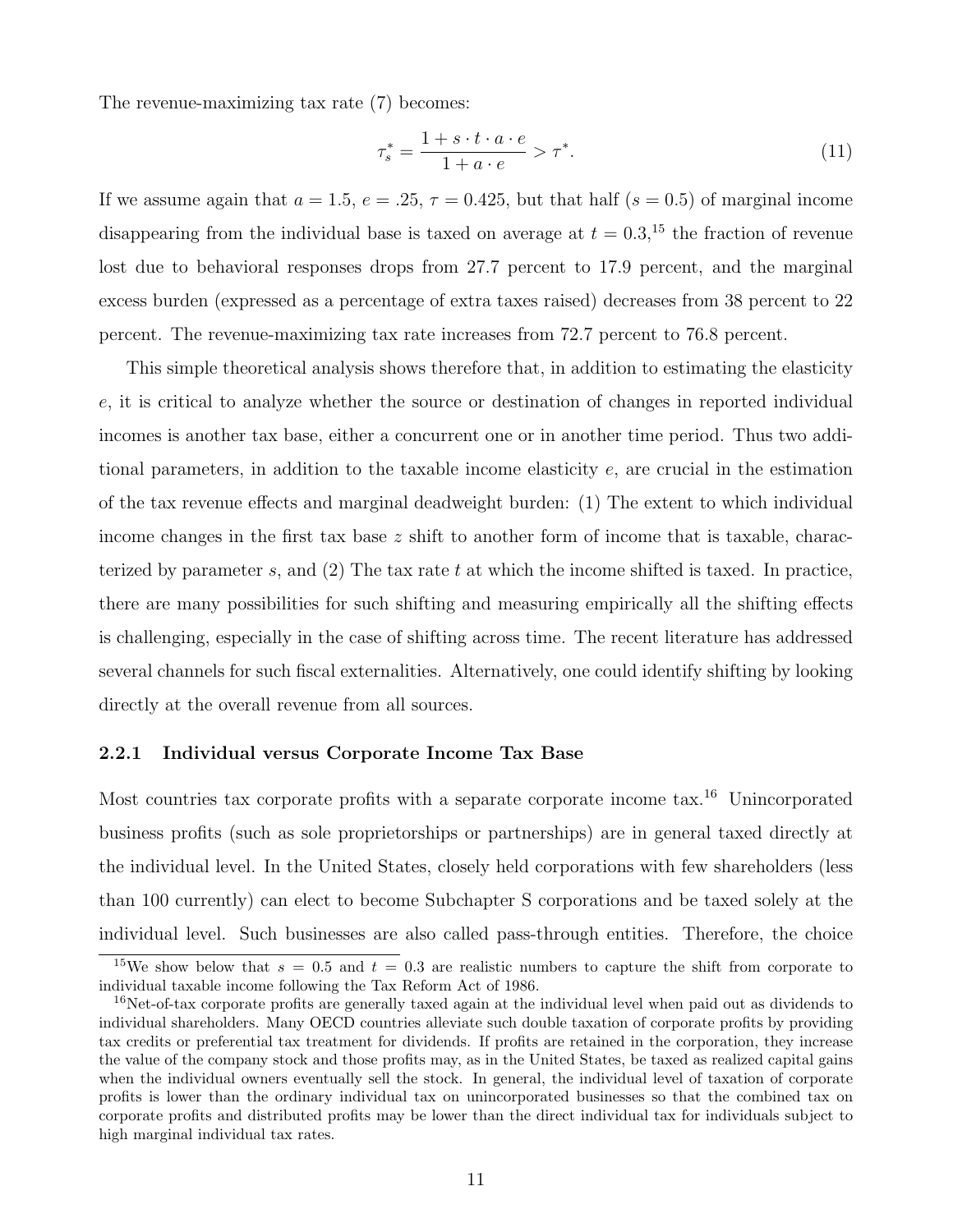of business organization (regular corporation taxed by the corporate income tax versus passthrough entity taxed solely at the individual level) might respond to the relative tax rates on corporate versus individual income.

For example, if the individual income tax rate increases, some businesses taxed at the individual level may choose to incorporate where they would be subjected to the corporate income tax instead.<sup>17</sup> In that case, the standard taxable income elasticity might be large and the individual income tax revenue consequences significant. However, corporate income tax revenue will increase and partially offset the loss in revenue on the individual side. It is possible to provide a micro-founded model capturing those effects.<sup>18</sup> If businesses face heterogeneous costs of switching organizational form (representing both transaction costs and non-tax considerations) and the aggregate shifting response to tax rate changes is smooth, then marginal welfare analysis would still be applicable. As a result, formula (9) is a sufficient statistic to derive the welfare costs of taxation in that case.<sup>19</sup> Estimating s and t empirically would require knowing the imputed corporate profits of individual shareholders.

This issue was quite significant for analyses of the Tax Reform Act of 1986 because of the sharp decline (and change in sign!) in the difference between the top personal and corporate tax rates, which created an incentive to shift business income from the corporation tax base to pass-through entities such as partnerships or Subchapter S corporations, so that the business income shows up in the individual income tax base (see appendix A for a description of the 1986 tax reform). This phenomenon was indeed widespread immediately after the Tax Reform Act of 1986 (documented by Slemrod, 1996, Carroll and Joulfaian, 1997, and Saez, 2004 among others).

#### 2.2.2 Timing Responses

If individuals anticipate that a tax increase will happen soon, such as when President Clinton was elected in late 1992 on a program to raise top individual tax rates, which was indeed implemented in 1993, they have incentives to accelerate taxable income realizations before the

<sup>&</sup>lt;sup>17</sup>Again, to the extent that dividends and capital gains are taxed, shareholders would not entirely escape the individual income tax.

<sup>18</sup>Alvaredo and Saez (2009) develop such a model in the case of the Spanish wealth tax, under which stock in closely held companies is excluded from the wealth tax for individuals who own at least 15 percent of the business and are substantially involved in management.

<sup>&</sup>lt;sup>19</sup>It is a reduced-form formula because a change in the rules about business organization would in general change the behavioral elasticity.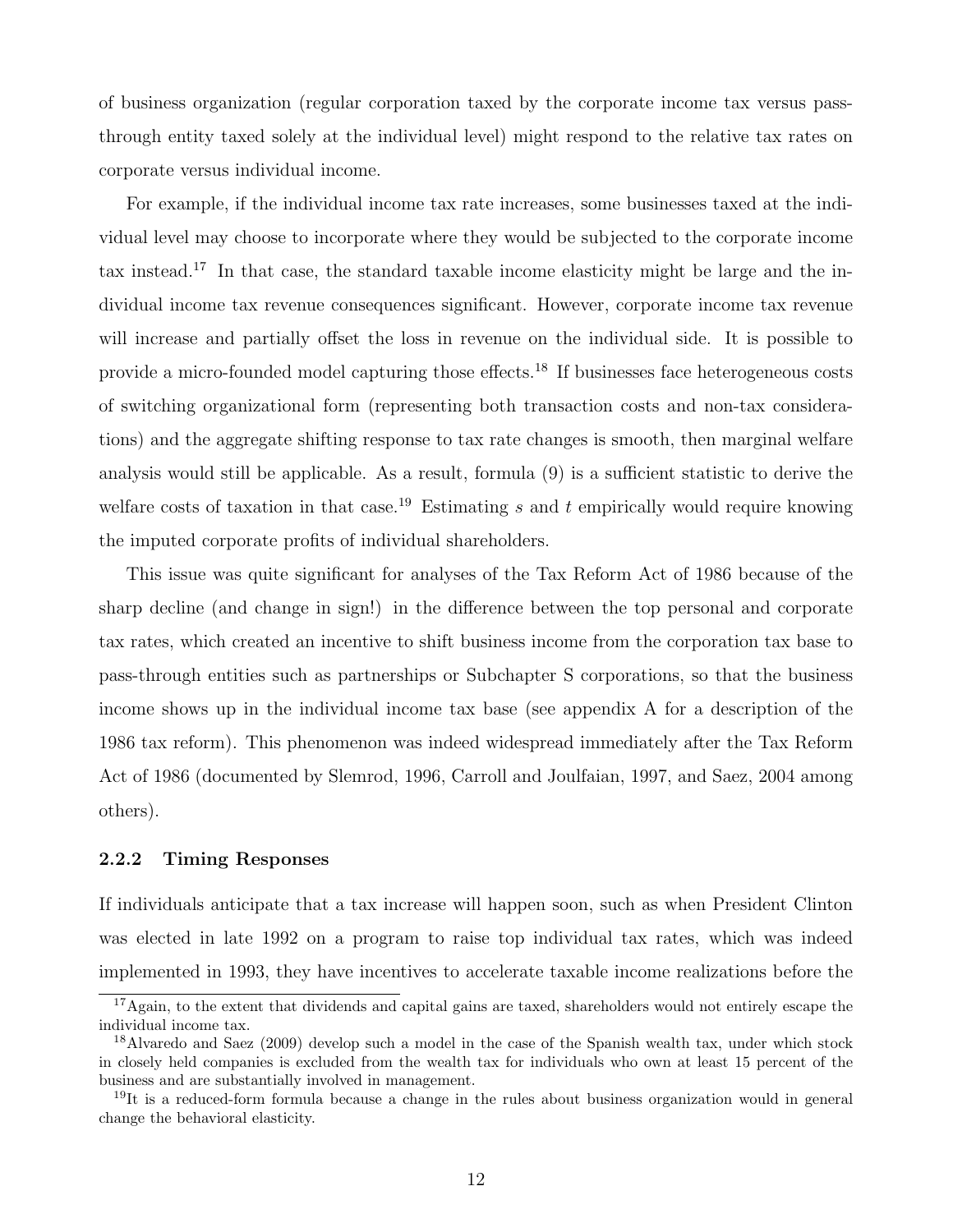tax change takes place.<sup>20</sup> As a result, reported taxable income just after the reform will be lower than otherwise. In that case, the tax increase has a positive fiscal externality on the pre-reform period that ought to be taken into account in a welfare analysis.

As we will see below, this issue of re-timing is particularly important in the case of realized capital gains<sup>21</sup> and stock-option exercises (Goolsbee, 2000a) because individuals can easily time the realization of such income. Parcell (1995) and Sammartino and Weiner (1997) document the large shift of taxable income into 1992 from 1993 (even when excluding capital gains) in response to the tax increase on high-income earners promised by President-elect Bill Clinton, and enacted in early 1993.

The labor supply literature started with a static framework and then developed a dynamic framework with inter-temporal substitution to distinguish between responses to temporary versus permanent changes in wage rates (MaCurdy, 1981). In this framework, differential responses arise because, and only because, the income effects of temporary versus permanent changes differ.<sup>22</sup> The ETI literature has focused on a simpler framework (usually) with no income effects and within which inter-temporal issues cannot be modeled adequately. This is an important issue to keep in mind when evaluating existing empirical studies of the ETI; future research should develop an inter-temporal framework to account for expected future tax rate changes, so as to distinguish responses to temporarily high, or low, tax rates. Such a dynamic framework has been developed for specific components of taxable income such as realized capital gains (Burman and Randolph, 1994) and charitable contributions (Bakija and Heim, 2008).

If current income tax rates increase, but long-term future expected income tax rates do not, individuals might decide to defer some of their incomes, for example, in the form of future pension payments<sup>23</sup> (deferred compensation) or future realized capital gains.<sup>24</sup> In that case, a current tax increase might have a positive fiscal externality in future years; such a fiscal

<sup>20</sup>Anticipated tax decreases would have the opposite effect.

<sup>21</sup>A well-known example is the U.S. Tax Reform Act of 1986, which increased the top tax rate on realized long-term capital gains from 20 percent to 28 percent beginning in 1987, and generated a surge in capital gains realizations at the end of 1986 (Auerbach, 1988; Burman, Clausing, and O'Hare, 1994).

 $^{22}$ In the labor supply literature, responses to temporary wage rate changes are captured by the Frisch elasticity, which is higher than the compensated elasticity with respect to permanent changes.

<sup>&</sup>lt;sup>23</sup>In the United States, individual workers can electively set aside a fraction of their earnings into pension plans (traditional IRAs and 401(k)s) or employers can provide increased retirement contributions at the expense of current compensation. In both cases, those pension contributions are taxed as income when the money is withdrawn.

 $24$ For example, companies, on behalf of their shareholders, may decide to reduce current dividend payments and retain earnings that generate capital gains that are taxed later when the stock is sold.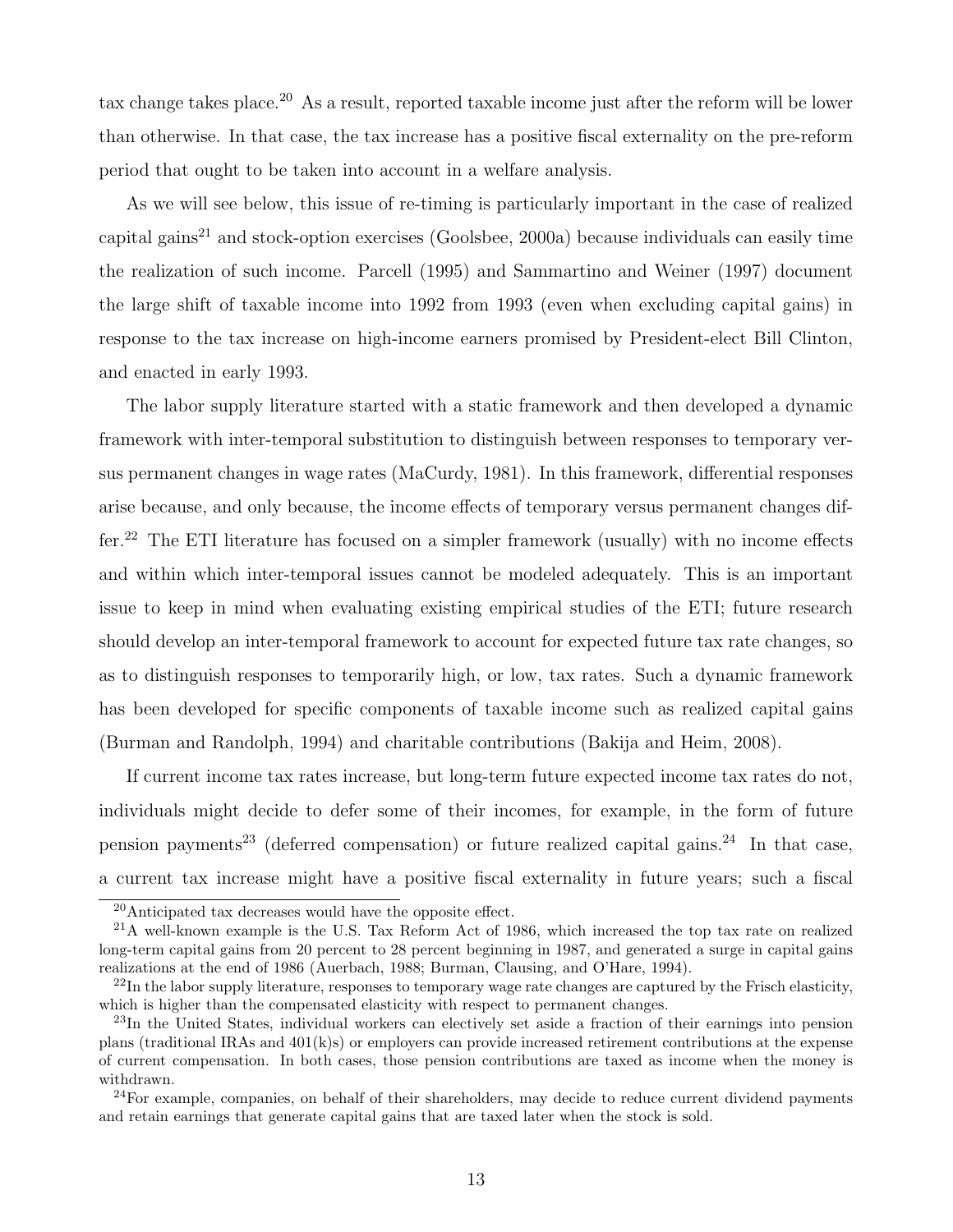externality affects the welfare cost of taxation as we described above. A similar issue applies whenever a change in tax rates affects business investment decisions undertaken by individuals. If, for example, a lower tax rate induces sole proprietors or principals in pass-through entities to expand investment, the short-term effect on taxable income may be negative, reflecting the deductible net expenses in the early years of an investment project.

As already noted, the ETI and MDWL concepts are relevant for the optimal provision of public goods, because they increase the true social cost of providing these goods, and the optimal progressivity of the tax system, because they increase the economic cost of the higher marginal tax rates needed to effect redistribution. Importantly, though, they do not enter directly into an evaluation of deficit-financed tax cuts (or deficit-reducing tax increases). This is because, with a fixed time pattern of government expenditure, tax cuts now must eventually be offset by tax increases later. Ignoring the effects of one period's tax rate on other periods' taxable income, if the ETI is relatively large a current tax cut will cause a relatively large increase in current taxable income. Offsetting this, however, is the fact that when the offsetting tax increases occur later, the high ETI (and there is no reason to think it will go up or down over time) will generate relatively big decreases in taxable income at that time. Accounting for the intertemporal responses, both of the real and income-shifting variety, to time-varying tax rate changes suggests that a deficit-financed tax cut that, by definition, collects no revenue in present value will cause deadweight loss by distorting the timing of taxable income flows.

#### 2.2.3 Long-Term Responses

One might expect short-term tax responses to be larger than longer-term responses because people may be able to easily shift income between adjacent years without altering real behavior. However, adjusting to a tax change might take time (as individuals might decide to change their career or educational choices or businesses might change their long-term investment decisions) and thus the relative magnitude of the two responses is theoretically ambiguous. The long-term response is of most interest for policy making although, as we discuss below, the long-term response is more difficult to identify empirically. The empirical literature has primarily focused on short-term (1 year) and medium-term (up to 5 year) responses, and is not able to convincingly identify very long-term responses.

The issue of long-term responses is particularly important in the case of capital income,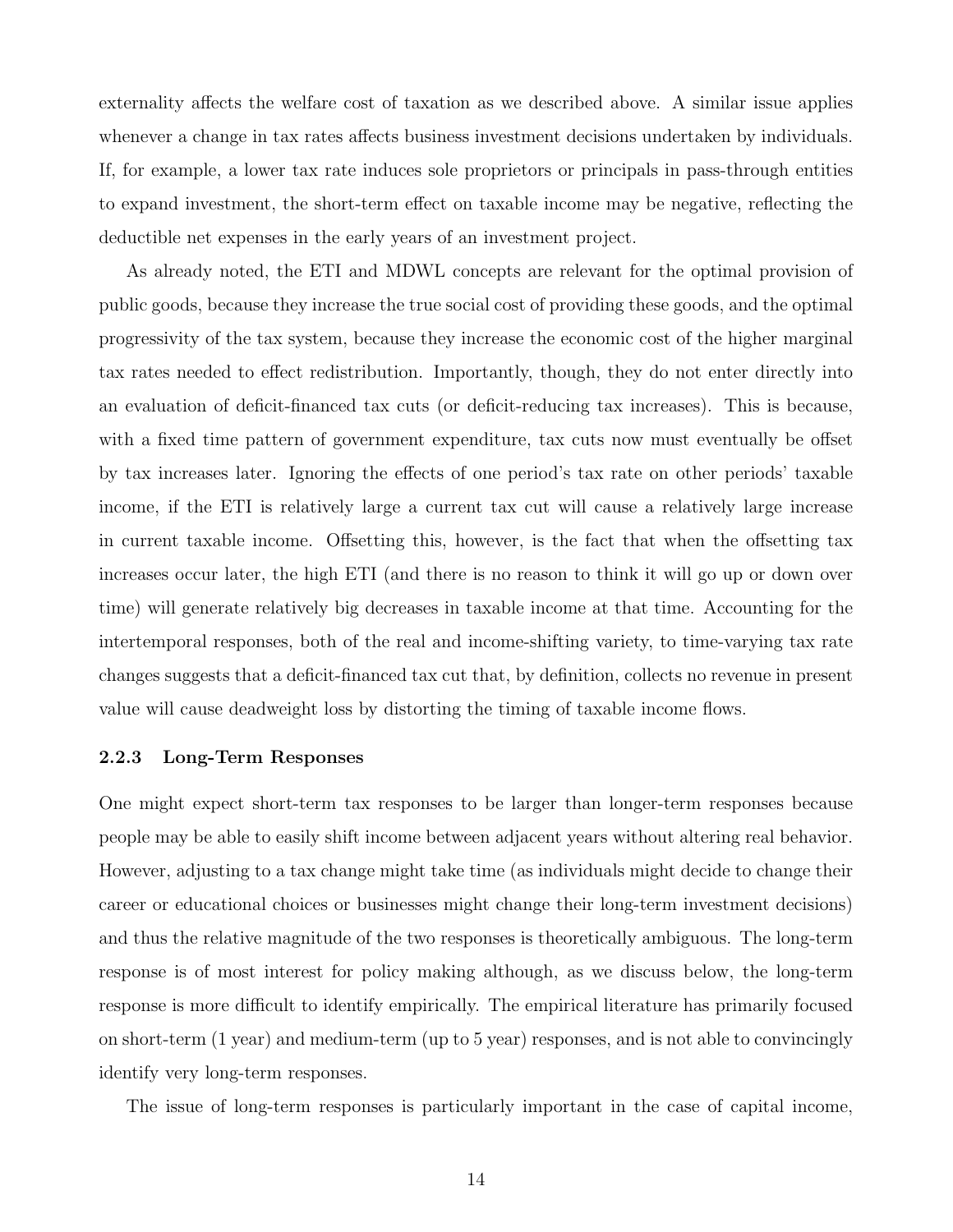as capital income is the consequence of past savings and investment decisions. For example, a higher top income tax rate might discourage wealth accumulation or contribute to the dissipation of existing fortunes faster. Conversely, reductions in this rate might trigger an increase in the growth rate of capital income for high-income individuals. The new long-term wealth distribution equilibrium might not be reached for decades or even generations, which makes it particularly difficult to estimate. Estimating the effects on capital accumulation would require developing a dynamic model of tax responses, which has not yet been developed in the context of the ETI literature. This would be a promising way to connect the ETI literature to the macroeconomic literature on savings behavior.

### 2.2.4 Tax Evasion

Suppose that a tax increase leads to a higher level of tax evasion.<sup>25</sup> In that case, there might be increases in taxes collected on evading taxpayers following audits. This increased auditgenerated tax revenue is another form of a positive fiscal externality. In practice, most empirical studies are carried out using tax return data before audits take place, and therefore do not fully capture the revenue consequences. Chetty (2009b) makes this point formally and shows that, under risk neutrality assumptions, at the margin an individual is indifferent between evading one dollar more and facing a marginally higher audit rate, and therefore the tax revenue lost due to increased tax evasion is exactly recouped (in expectation) by increased fines collected by the government. As a result, in that case the elasticity that matters for deadweight burden is not the elasticity of reported income, but instead the elasticity of actual income.

#### 2.2.5 Other Fiscal Externalities

Changes in reported incomes might also have consequences for bases other than federal income taxes. An obvious example is the case of state income taxes in the United States. If formula (6) is applied to the federal income tax only, it will not capture the externality on state income tax revenue (as states in general use almost the same income tax base as the federal government). Thus our original analysis should be based on the combined federal and state income tax rates. Changes in reported individual income due to real changes in economic behavior (such as reduced labor supply) can also have consequences for consumption taxes. In particular, a broad-based

<sup>25</sup>Whether in theory one would expect this response is not clear. See Yitzhaki (1974).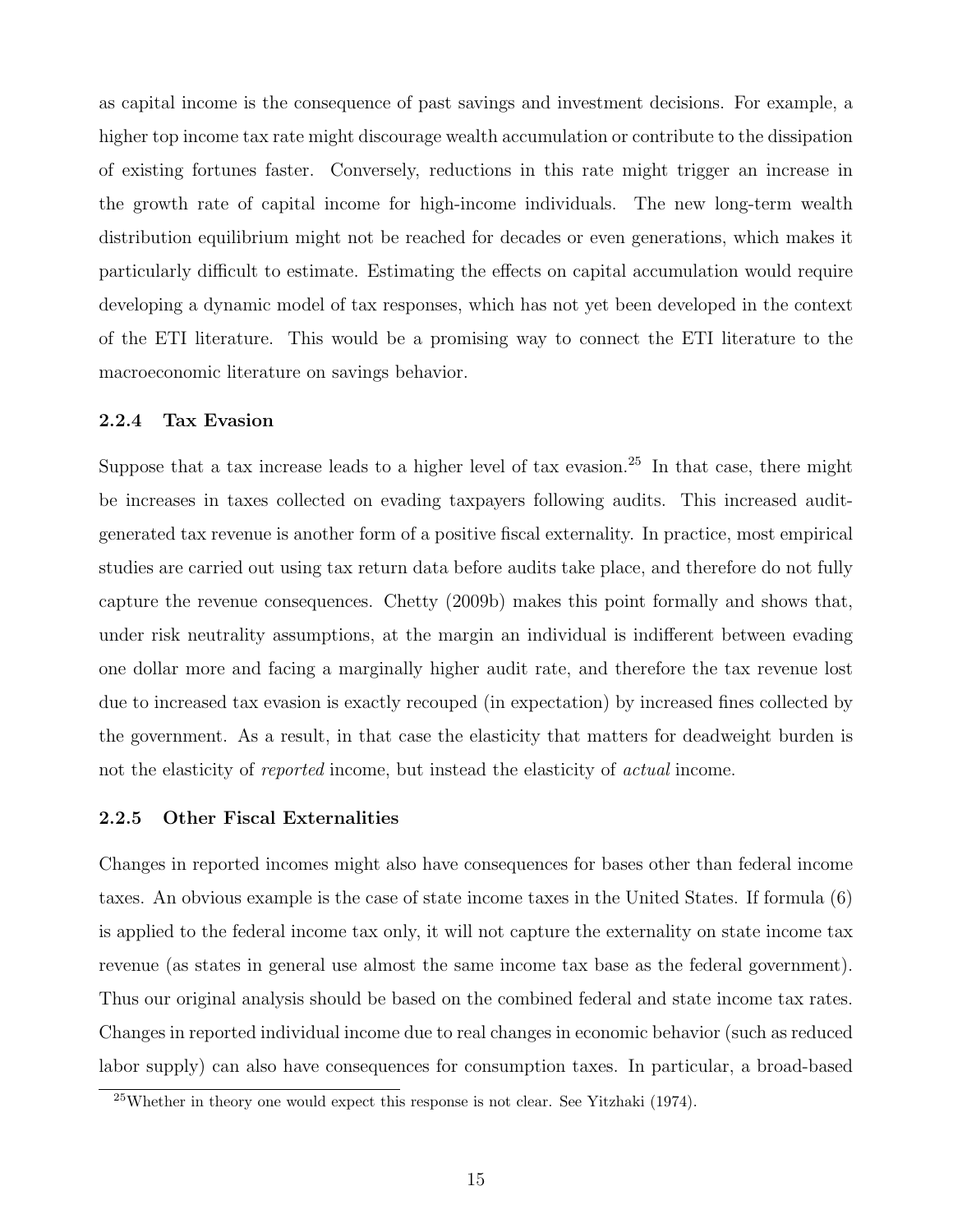value added tax is economically equivalent to an income tax (with expensing) and therefore should also be included in the tax rate used for welfare computations.

Finally, fiscal externalities may also arise due to classical general equilibrium tax incidence effects. For example, a reduced tax rate on high incomes might stimulate labor supply of workers in highly paid occupations, and hence could decrease their pre-tax wage rate while reducing labor supply and thus increasing pre-tax wage rates of lower-paid occupations.<sup>26</sup> Such incidence effects are effectively transfers from some factors of production (high-skilled labor in our example) to other factors of production (low-skilled labor). If different factors are taxed at different rates (due for example to a progressive income tax), then those incidence effects will have fiscal consequences. However, because those incidence effects are transfers, in principle the government can readjust tax rates on each factor to undo those incidence effects at no fiscal cost. Therefore, in a standard competitive model, incidence effects do not matter for the efficiency analysis or for optimal tax design.<sup>27</sup>

## 2.3 Classical Externalities

There are situations where individual responses to taxation may involve classical externalities. Two prominent examples are charitable giving and mortgage interest payments for residential housing, which in the United States and some other countries may be deductible from taxable income, a tax treatment which is often justified on the grounds of classical externalities. Contributions to charitable causes create positive externalities when the contributions increase the utility of the beneficiaries of the nonprofit organizations. To the extent that mortgage interest deductions increase home ownership, they arguably create positive externalities in neighborhoods. (Note, though, that the level or even the existence of such a net home ownership externality is debated, as discussed by Glaeser and Shapiro, 2003). Moreover, granting the existence of such externalities does not imply that the implicit rate of subsidy approximates marginal social benefit. Expenditures on such deductible items may rise following a tax increase because

<sup>&</sup>lt;sup>26</sup>Such effects are extremely difficult to convincingly estimate empirically. Kubik (2004) attempts such an analysis and finds that, controlling for occupation-specific time trends in wage rates, individuals in occupations that experienced large decreases in their median marginal tax rates due to the Tax Reform Act of 1986 received lower pre-tax wages after 1986 as the number of workers and the hours worked in these professions increased.

<sup>&</sup>lt;sup>27</sup>Indeed, Diamond and Mirrlees (1971) showed that optimal tax formulas are the same in a model with fixed prices of factors (with no incidence effects) and in a model with variable prices (with incidence effects).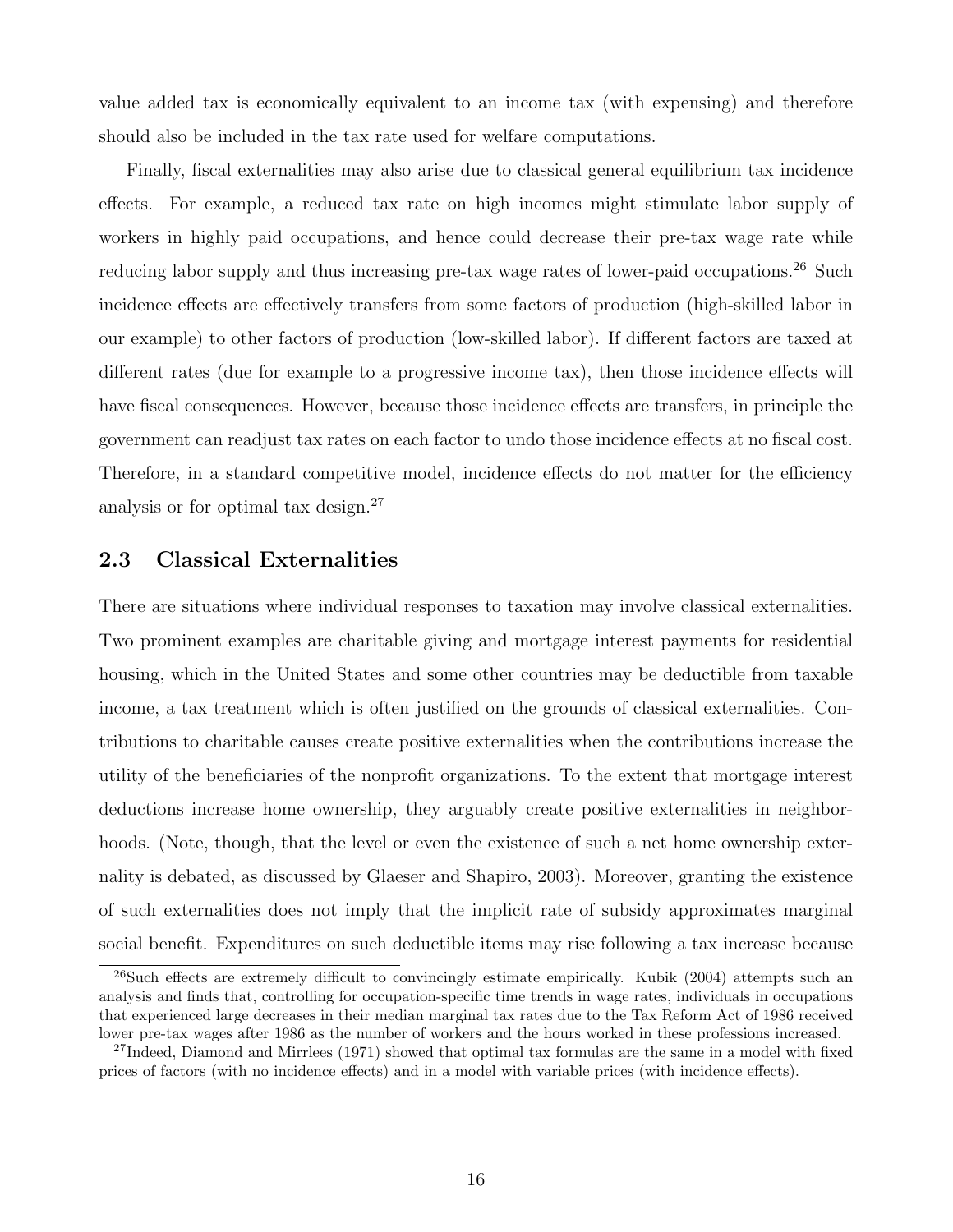their net price is equal to the net-of-tax rate  $1 - \tau$  when deductions are itemized.<sup>28</sup> Increased expenditures on these items will decrease taxable income on returns with itemized deductions.

Suppose a fraction s of the taxable income response to a tax rate increase  $d\tau$  is due to higher expenditures on activities such as charitable giving that create an externality with a social marginal value of exactly  $t$  dollars per dollar of additional expenditure. In that case, formula  $(8)$  applies by just substituting the alternative tax base rate t with  $-1$  multiplied by the per dollar social marginal value of the externality. For example, in the extreme case where all the taxable income response comes from tax expenditures  $(s = 1)$  with income before tax expenditures being unresponsive to tax rates, and if  $t = \tau$  (the social marginal value of tax expenditures externalities is equal to the income tax rate  $\tau$ ) then there is zero marginal excess burden from taxation as it is a pure Pigouvian tax.<sup>29</sup> More generally, to the extent that the behavioral response to higher tax rates generates some positive externalities, formula (3) will overstate the marginal efficiency cost of taxation.

Because the bulk of items that are deductible from taxable income in the United States state and local income taxes, mortgage interest deductions, and charitable giving  $-$  may generate fiscal or classical externalities, the elasticity of a broader, pre-deduction, concept of income (such as adjusted gross income in the United States) is of interest in addition to a taxable income elasticity. That is why many conceptual and empirical analyses focus on adjusted gross income — which is not net of such deductible items — rather than taxable income. The elasticity of taxable income and the elasticity of a broader measure of income may bracket the elasticity applicable to welfare analysis.

Classical externalities might also arise in agency models where executives set their own pay by expending efforts to influence the board of directors.<sup>30</sup> It is conceivable that such pay-setting efforts depend on the level of the top income tax rate and would increase following a top tax rate cut. In such a case, top executives' compensation increases come at the expense of shareholders' returns, which produces a negative externality.<sup>31</sup> Such an externality would reduce the efficiency

<sup>&</sup>lt;sup>28</sup>There is a large literature finding significant responses of charitable giving to individual marginal income tax rates. See, for example, Auten, Sieg and Clotfelter (2002), Clotfelter and Schmalbeck (1996), Randolph (1995) and Karlan and List (2007).

 $29$ Saez (2004b) develops a simple optimal tax model to capture those effects.

<sup>&</sup>lt;sup>30</sup>Under perfect information and competition, executives would not be able to set their pay at a different level from their marginal product. In reality, the marginal product of top executives cannot be perfectly observed, which creates scope for influencing pay, as discussed extensively in Bebchuk and Fried (2004).

 $31$ Such externalities would fit into the framework developed by Chetty (2009b). Following the analysis of Chetty and Saez (2010), such agency models produce an externality only if the pay contract is not second-best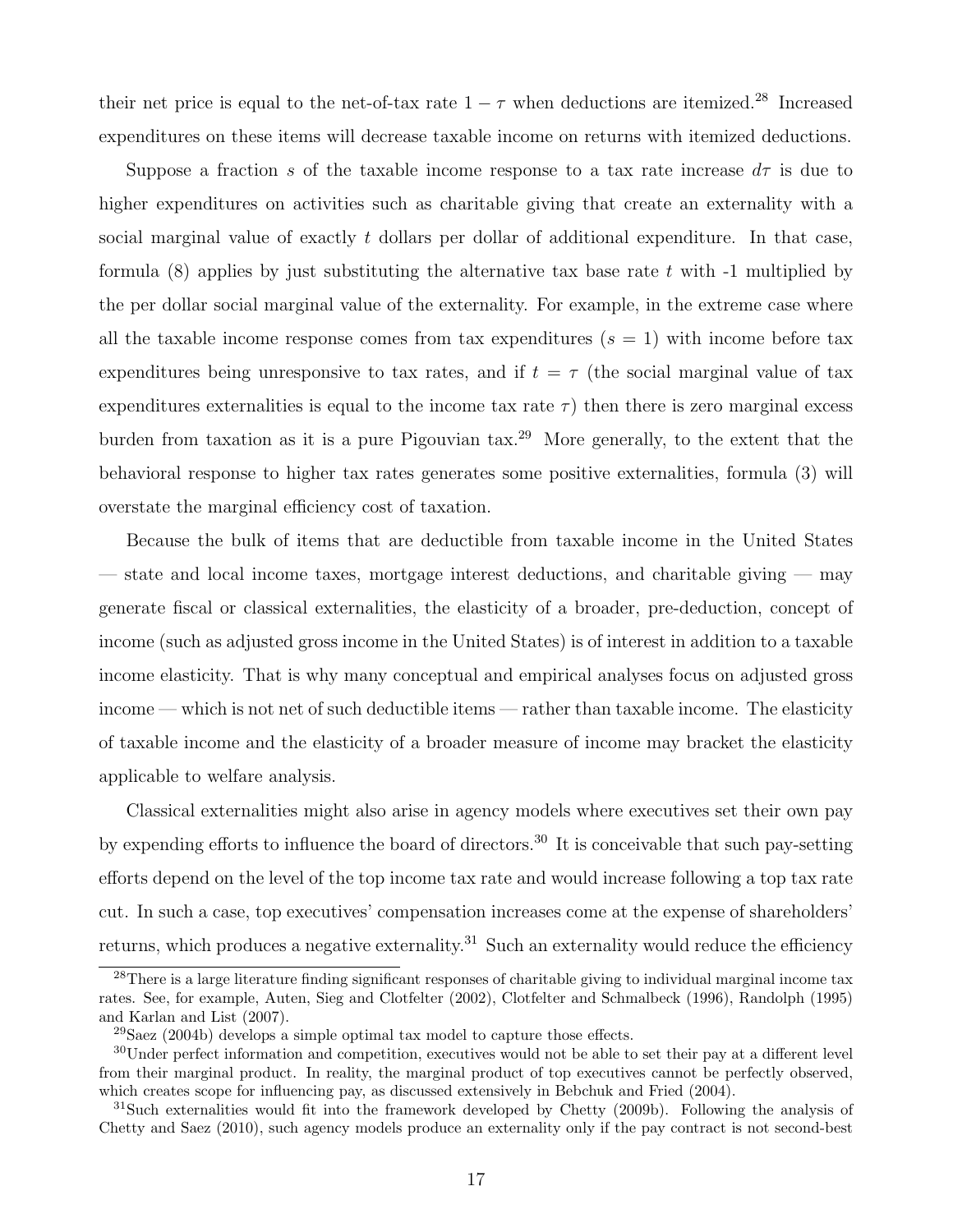costs of taxation (as in that case correcting the externality dictates a positive tax).

## 2.4 Changes in the Tax Base Definition and Tax Erosion

As pointed out by Slemrod (1995) and Slemrod and Kopczuk (2002), how broadly the tax base is defined affects the taxable income elasticity. In their model, the more tax deductions that are allowed, the higher will be the taxable income elasticity. This implies that the taxable income elasticity depends not only on individual preferences (as we posited in our basic model in Section 2.1), but also on the tax structure. Therefore, the tax base choice affects the taxable income elasticity. Thus, as Slemrod and Kopczuk (2002) argue, the ETI can be thought of as a policy choice. The same logic applies to the enforcement of a given tax base, which can particularly affect the behavioral response to tax rate changes of avoidance schemes and evasion.

To see this point, suppose that we estimate a large taxable income elasticity because the tax base includes many loopholes making it easy to shelter income from tax (we discuss in detail such examples using U.S. tax reforms below). In the model of Section 2.1, this suggests that a low tax rate is optimal. However, in a broader context, a much better policy may be to eliminate loopholes so as to reduce the taxable income elasticity and the deadweight burden of taxation.<sup>32</sup> For example, Gruber and Saez (2002) estimate that the taxable income elasticity for upper income earners is 0.57, leading to a revenue maximizing rate of only 54 percent using formula (7) with  $a = 1.5$ . However, they find a much lower elasticity of 0.17 for a broader income definition for upper incomes, implying that the revenue maximizing tax rate would be as high as 80 percent if the income tax base were broadened.

Consider a simple example that illustrates this argument. As in our basic model, individuals supply effort to earn income z. Now allow that individuals can, at some cost, shelter part of their income z into another form that might receive preferable tax treatment. Let us denote  $w + y = z$ , where y is sheltered income and w is unsheltered income. Formally, individuals maximize a utility function of the form  $u(c, z, y)$  that is decreasing in z (earning income requires effort) and y (sheltering income is costly). Suppose we start from a comprehensive tax base where z is taxed at rate  $\tau$ , so that  $c = (1 - \tau) \cdot z + E$  (E denotes a lump-sum transfer). In that case, sheltering income is costly and provides no tax benefit; individuals choose  $y = 0$ , and the

Pareto efficient, e.g., it is set by executives and large shareholders on the board without taking into account the best interests of small shareholders outside the board.

<sup>&</sup>lt;sup>32</sup>This possibility is developed in the context of an optimal linear income tax in Slemrod (1994).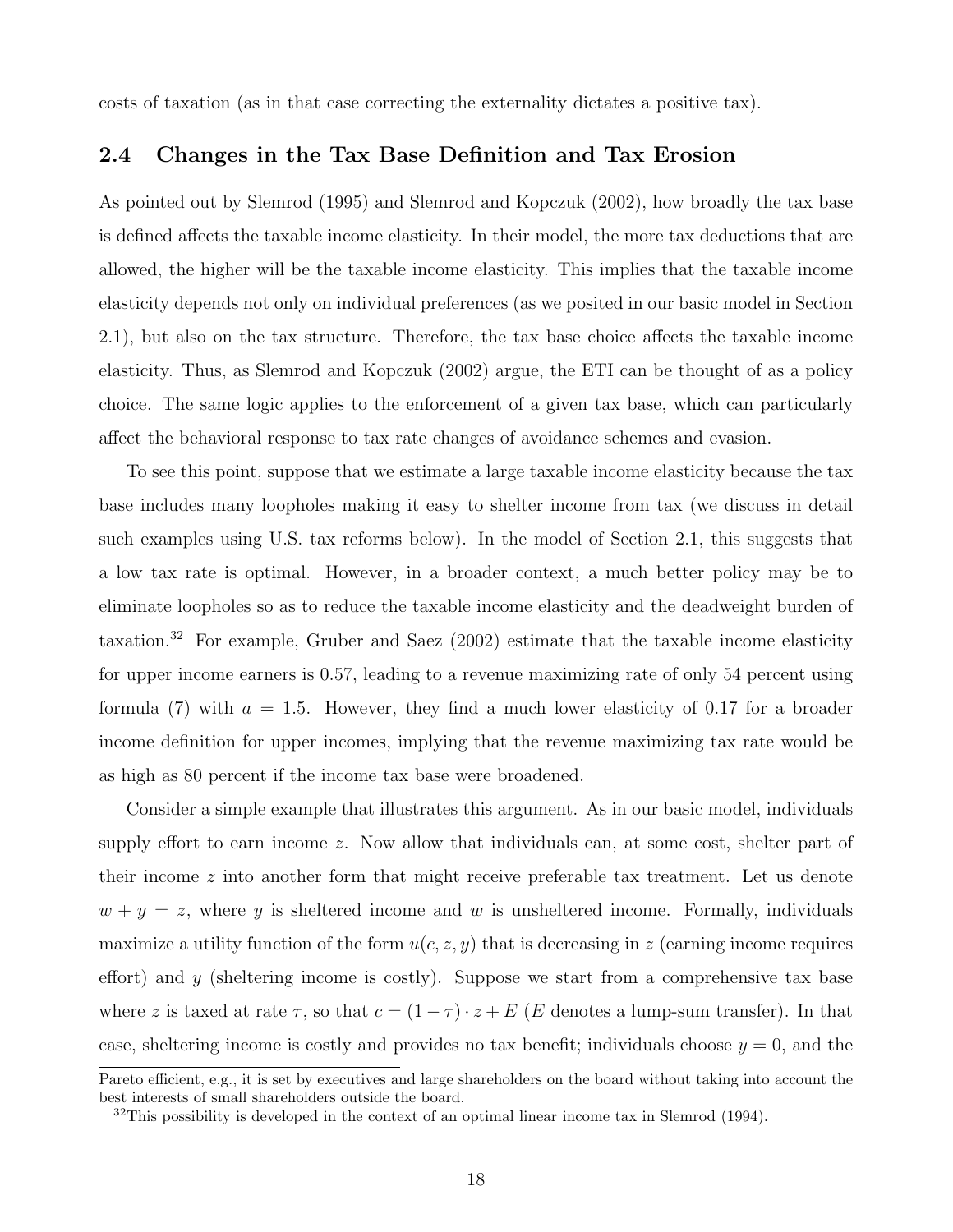welfare analysis proceeds as in Section 3.1 where the relevant elasticity is the elasticity of total income z with respect to  $1 - \tau$ .

Now recognize that the tax base is eroded by excluding y from taxation. In that case  $c = (1 - \tau) \cdot w + y + E = (1 - \tau) \cdot z + \tau \cdot y + E$ . Therefore, individuals will find it profitable to shelter their income up to point where  $\tau \cdot u_c = u_y$ . We can define the indirect utility  $v(c', w) = max_y u(c' + y, w + y, y)$  and the analysis of Section 3.1 applies using the elasticity of taxable income w with respect to  $1 - \tau$ . Because  $w = z - y$  and sheltered income y responds (positively) to the tax rate  $\tau$ , the elasticity of w is larger than the elasticity of z and hence the deadweight burden of taxation per dollar raised is higher with the narrower base. Intuitively, giving preferential treatment to  $y$  induces taxpayers to waste resources to shelter income  $y$ , which is pure deadweight burden. As a result, starting from the eroded tax base and introducing a small tax  $dt > 0$  on y actually *reduces* the deadweight burden from taxation, showing that the eroded tax base is a suboptimal policy choice.<sup>33</sup>

Therefore, comprehensive tax bases with low elasticities are preferable to narrow bases with large elasticities. Of course this conclusion abstracts from possible legitimate reasons for narrowing the tax base, such as administrative simplicity (as in the model of Slemrod and Kopczuk,  $2002$ ,  $34$  redistributive concerns and externalities such as charitable contributions, as discussed above.<sup>35</sup>

## 3 Empirical Estimation and Identification Issues

## 3.1 A Framework to Analyze the Identification Issues

To assess the validity of the empirical methods used to estimate the ETI and to explicate the key identification issues, it is useful to consider a very basic model of income reporting behavior. In year t individual i reports income  $z_{it}$  and faces a marginal tax rate of  $\tau_{it} = T'(z_{it})$ . Assume that reported income  $z_{it}$  responds to marginal tax rates with elasticity e so that  $z_{it} = z_{it}^0 \cdot (1 - \tau_{it})^e$ , where  $z_{it}^0$  is income reported when the marginal tax rate is zero, which we call *potential income*.<sup>36</sup>

<sup>&</sup>lt;sup>33</sup>This can be proved easily in a separable model with no income effects where  $u(c, z, y) = c - h<sup>1</sup>(z) - h<sup>2</sup>(y)$ .

 $34$ In many practical cases, however, tax systems with a comprehensive tax base (such as a value added tax) may be administratively simpler than a complex income tax with many exemptions and a narrower base.

<sup>&</sup>lt;sup>35</sup>The public choice argument that narrow bases constrain Leviathan governments would fall in that category, as a Leviathan government produces a negative externality.

<sup>&</sup>lt;sup>36</sup>A quasi-linear utility function of the form  $u(c, z) = c - z^0 (z/z^0)^{1+1/e}/(1 + 1/e)$  generates such income response functions.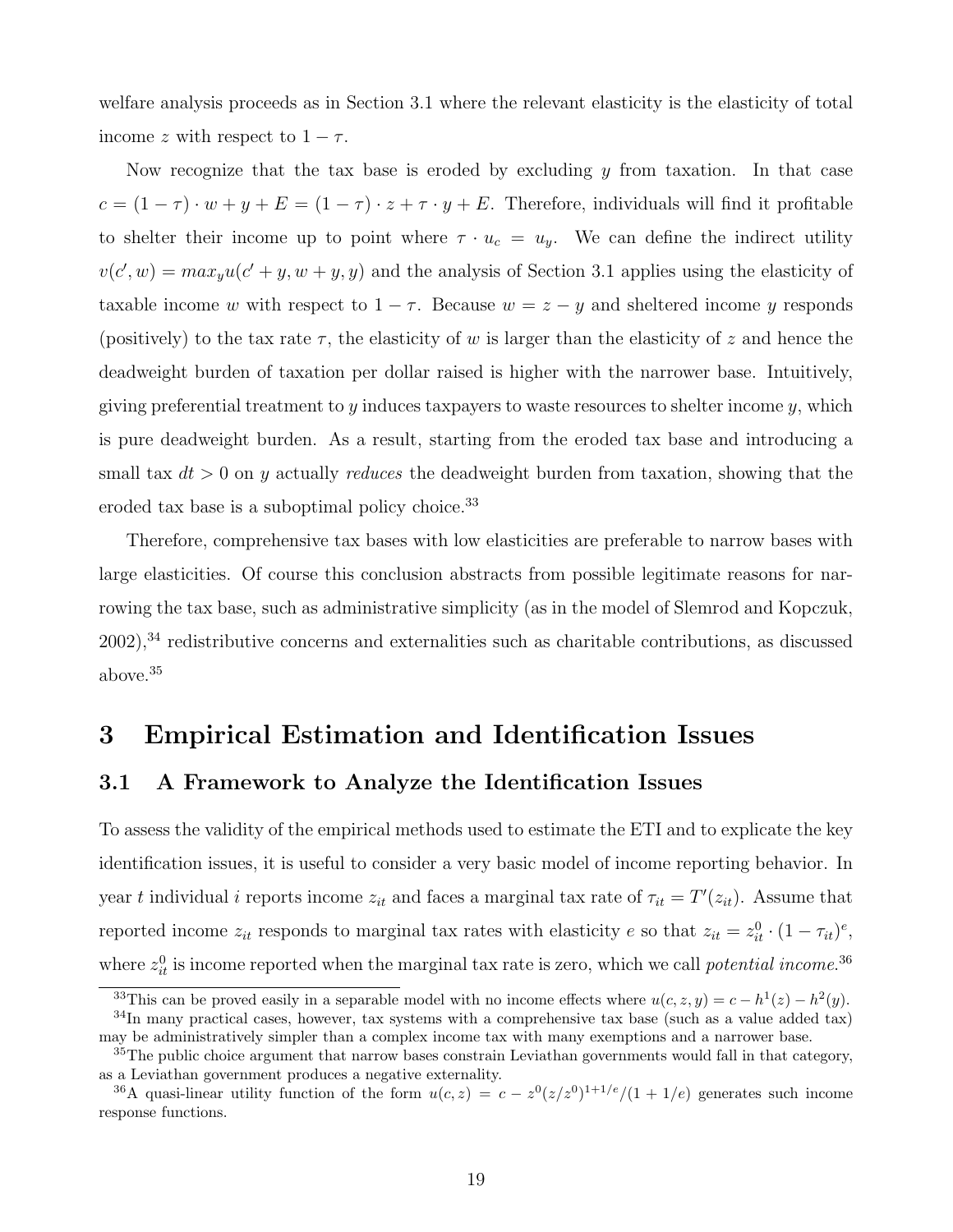Therefore, using logs, we have:

$$
\log z_{it} = e \cdot \log(1 - \tau_{it}) + \log z_{it}^0. \tag{12}
$$

Note, in light of our previous preceding discussion, the assumptions that are embedded in this simple model: (1) There are no income effects on reported income (as virtual income  $E$  is excluded from specification (12), (2) The response to tax rates is immediate and permanent (so that short-term and long-term elasticities are identical), (3) The elasticity  $e$  is constant over time and uniform across individuals at all levels of income,  $37$  (4) Individuals have perfect knowledge of the tax structure and choose  $z_{it}$  after they know the exact realization of potential income  $z_{it}^0$ . We revisit these assumptions below.

Even within the context of this simple model, an OLS regression of  $\log z_{it}$  on  $\log(1 - \tau_{it})$ would not identify the elasticity  $e$  in the presence of a graduated income tax schedule because  $\tau_{it}$  is positively correlated with potential log-income log  $z_{it}^0$ ; this occurs because the marginal tax rate may increase with realized income z. Therefore, it is necessary to find instruments correlated with  $\tau_{it}$ , but uncorrelated with potential log-income, log  $z_{it}^0$ , to identify the elasticity  $e^{i\theta}$ .<sup>38</sup> The recent taxable income elasticity literature has used changes in the tax rate structure created by tax reforms to obtain such instruments. Intuitively, in order to isolate the effects of the net-of-tax rate, one would want to compare observed reported incomes after the tax rate change to the incomes that would have been reported had the tax change not taken place. Obviously, the latter are not observed and must be estimated. We describe in this Section the methods that have been proposed to estimate e and to address this identification issue.

## 3.2 Simple before and after Reform Comparison

One simple approach uses reported incomes before a tax reform as a proxy for reported incomes after the reform (had the reform not taken place). This simple difference estimation method amounts to comparing reported incomes before and after the reform and attributing the change in reported incomes to the changes in tax rates.

<sup>&</sup>lt;sup>37</sup>This assumption can be relaxed in most cases, but it sometimes has important consequences for identification, as we discuss below.

<sup>&</sup>lt;sup>38</sup>This issue arises in any context where the effective price of the studied behavior depends on the marginal income tax rate, such as charitable contributions. In a case such as this, though, a powerful instrument is the marginal tax rate that would apply in the event of zero contributions, a "first-dollar" marginal tax rate. When the studied behavior is taxable income, this instrument is not helpful, as it is generally zero for everyone.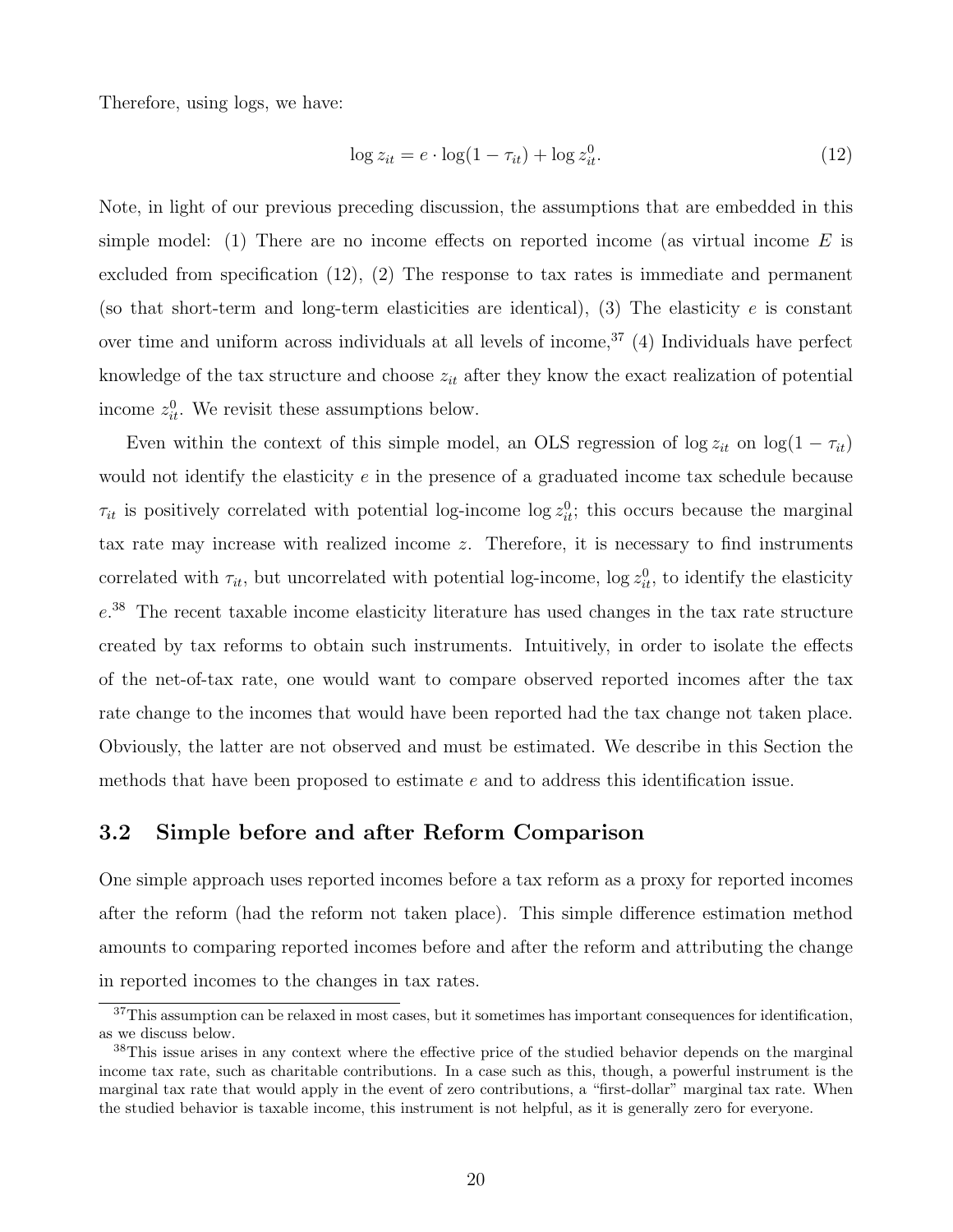Suppose that all tax rates change at time  $t = 1$  because of a tax reform. Using repeated cross sections spanning the pre and post-reform periods, one can estimate the following twostage-least-squares regression:

$$
\log z_{it} = e \cdot \log(1 - \tau_{it}) + \varepsilon_{it},\tag{13}
$$

using the post-reform indicator  $1(t \geq 1)$  as an instrument for  $log(1 - \tau_{it})$ . This regression identifies e if  $\varepsilon_{it}$  is uncorrelated with  $1(t \geq 1)$ . In the context of our simple model (12), this requires that potential log-incomes are not correlated with time. This assumption is very unlikely to hold in practice, as real economic growth creates a direct correlation between income and time. If more than two years of data are available, one could add a linear trend  $\beta \cdot t$  in (13) to control for secular growth. However, as growth rates vary year-to-year due to macroeconomic business cycles, the elasticity estimate will be biased if economic growth happens to be different from year  $t = 0$  to year  $t = 1$  for reasons unrelated to the level of tax rates; in this case the regression will ascribe to the tax change the impact of an unrelated, but coincident change in average incomes.

In many contexts, however, tax reforms affect subgroups of the population differentially, and in some cases they leave tax rates essentially unchanged for most of the population. For example, in the United States during the last three decades, the largest absolute changes in tax rates have taken place at the top of the income distribution, with much smaller changes on average in the broad middle. In that context, one can use the group less (or not at all) affected by the tax change as a control and hence proxy unobserved income changes in the affected group (absent the tax reform) with changes in reported income in the control group. Such methods naturally lead to consideration of difference-in-differences estimation methods discussed in Section 3.4.

### 3.3 Share analysis

When the group affected by the tax reform is relatively small, one can simply normalize incomes of the group affected by a tax change by the average income in the population to control for macro-economic growth. Indeed, recently the most dramatic changes in U.S. marginal federal income tax rates have taken place at the top percentile of the income distribution. Therefore, and following Feenberg and Poterba (1993) and Slemrod (1996), a natural measure of the evolution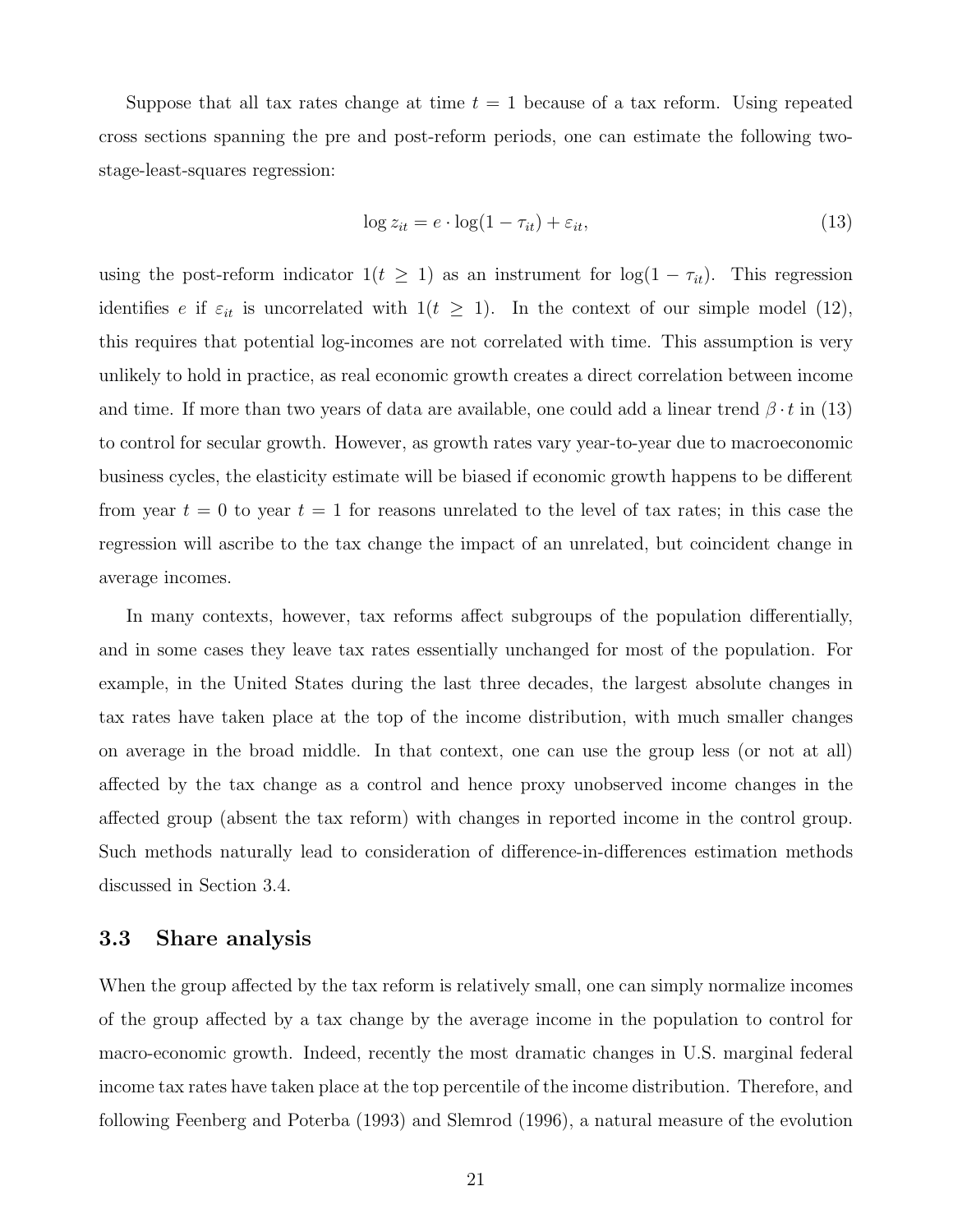of top incomes relative to the average is the change in the share of total income reported by the top percentile.<sup>39</sup> Figure 1A displays the average marginal tax rate (weighted by income) faced by the top percentile of income earners (scaled on the left y-axis) along with the share of total personal income reported by the top percentile earners (scaled on the right y-axis) from 1960 to 2006.<sup>40</sup> The figure shows that since 1980 the marginal tax rate faced by the top 1 percent has declined dramatically. It is striking to note that the share received by the top 1 percent of income recipients started to increase precisely after 1981 — when marginal tax rates started to decline. Furthermore, the timing of the jump in the share of top incomes from 1986 to 1988 corresponds exactly with a sharp drop in the weighted average marginal tax rate from 45 percent to 29 percent after the Tax Reform Act of 1986. These correspondences in timing, first noted by Feenberg and Poterba (1993), provide circumstantial, but quite compelling evidence that the reported incomes of the high-income individuals are indeed responsive to marginal tax rates.

Figure 1B shows the same income share and marginal tax rate series for the next 9 percent of highest-income tax filers (i.e., the top decile excluding the top 1 percent from Panel A). Their marginal tax rate follows a different pattern, first increasing from 1960 to 1981 due primarily to bracket creep (as the tax system in this period was not indexed for inflation), followed by a decline until 1988 and relative stability afterwards. In contrast to the top 1 percent, however, the share of the next 9 percent in total income is very smooth and trends slightly upward during the entire period. Most importantly, it displays no correlation with the level of the marginal tax rate either in the short run or in the long run. Thus, the comparison of Panel A and Panel B suggests that the behavioral responses of the top 1 percent are very different from those of the rest of top decile, and hence that the elasticity  $e$  is unlikely to be constant across income groups.

Using the series displayed in Figure 1, and assuming that there is no tax change for individuals outside the top groups, one can estimate the elasticity of reported income around a tax

<sup>39</sup>In what follows, we always exclude realized capital gains from our income measure, as realized capital gains in general receive preferential tax treatment, and there is a large literature analyzing specifically capital gains realization behavior and taxes (see Auerbach 1988 for a discussion of this topic). This issue is revisited in Section 4.1.

<sup>40</sup>This figure is an update of a figure presented in Saez (2004a).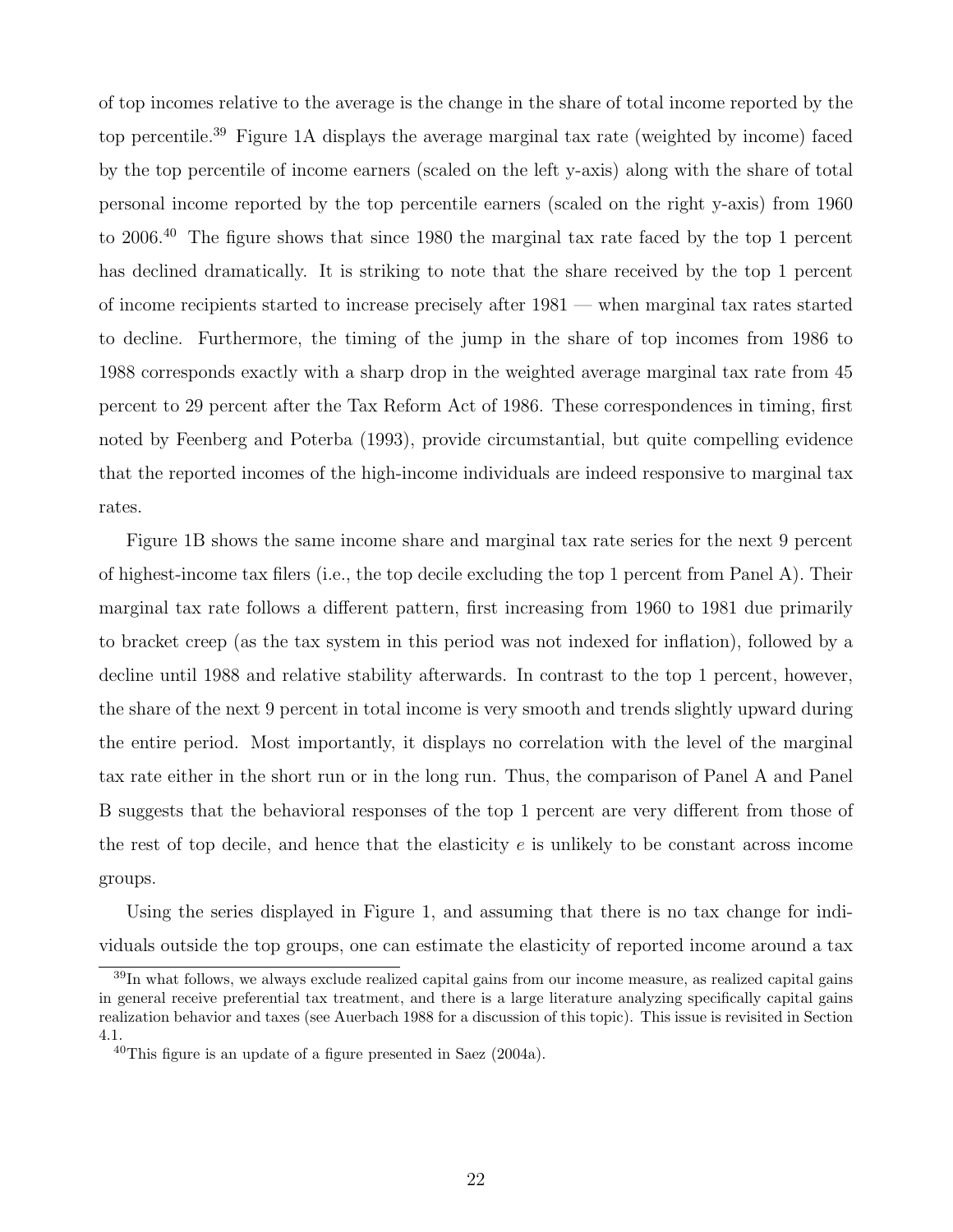reform episode taking place between pre-reform year  $t_0$  and post-reform year  $t_1$  as follows:

$$
e = \frac{\log p_{t_1} - \log p_{t_0}}{\log(1 - \tau_{p, t_1}) - \log(1 - \tau_{p, t_0})},\tag{14}
$$

where  $p_t$  is the share of income accruing to the top 1 percent (or the next 9 percent) earners in year t and  $\tau_{p,t}$  is the average marginal tax rate (weighted by income) faced by taxpayers in this income group in year t. This method identifies the elasticity if, absent the tax change, the top 1 percent income share would have remained constant from year  $t_0$  to year  $t_1$ . As shown in Table 1, Panel A, applying this simple method using the series depicted in Figure 1 around the 1981 tax reform by comparing 1981 and 1984 generates an elasticity of 0.60 for the top 1 percent. Comparing 1986 and 1988 around the Tax Reform Act of 1986 yields a very large elasticity of 1.36 for the top 1 percent.<sup>41</sup> In contrast, column  $(2)$  in Table 1 shows that the elasticities for the next 9 percent are much closer to zero around those two tax episodes. The 1993 tax reform also generates a substantial elasticity of 0.45 for the top 1 percent when comparing 1992 and 1993. Strikingly, though, comparing 1991 to 1994 yields a negative elasticity for the top 1 percent. This difference in elasticities is likely due to re-timing of income around the 1993 reform, which produced a large short-term response, but perhaps no long-term response. Hence, Table 1 shows that the elasticity estimates obtained in this way are sensitive to the specific reform, the income group, as well as the choice of years — important issues we will come back to later on.

A natural way to estimate the elasticity e using the full time-series evidence is to estimate a time-series regression of the form:

$$
\log p_t = e \cdot \log(1 - \tau_{p,t}) + \varepsilon_t. \tag{15}
$$

As reported in Table 1, such a regression generates a very high estimate of the elasticity e of 1.71 for the top 1 percent.<sup>42</sup> However, this is an unbiased estimate only if, absent any marginal tax rate changes, the top 1 percent income share series would have remained constant or moved in a way that is uncorrelated with the evolution of marginal tax rates. But it is entirely possible that inequality changed over time for reasons unrelated to tax changes: the secular increase in income concentration in the United States since the 1960s was almost certainly not entirely

<sup>41</sup>Goolsbee (2000b) found a similarly large elasticity using the Tax Reform Act of 1986 and a related methodology.

<sup>&</sup>lt;sup>42</sup>The estimated elasticity for the next 9 percent is very small ( $e = 0.01$ ), and not significantly different from zero.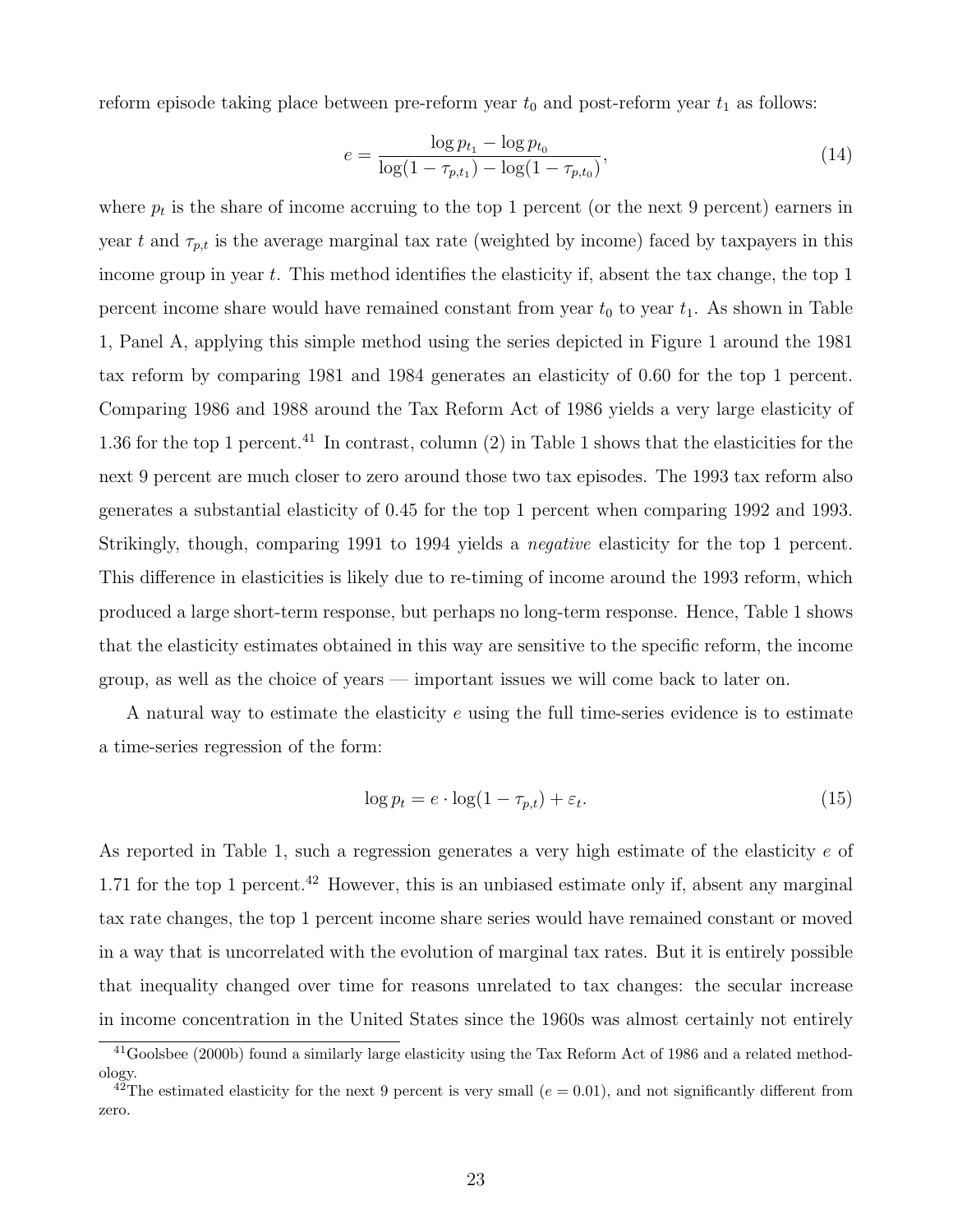driven by changes in the top tax rates, hence biasing upward the estimate of  $e^{.43}$  For example, Figure 1 shows that there was a sharp increase in the top 1 percent income share from 1994 to 2000 in spite of little change in the marginal tax rate faced by the top 1 percent, which suggests that changes in marginal tax rates are not the sole determinant of the evolution of top incomes (at least in the short run).  $44$ 

It is possible to add controls for various factors affecting income concentration through channels other than tax rates in regression (15), as in Slemrod (1996). Unfortunately, we do not have a precise understanding of what those factors might be. An agnostic approach to this problem adds time trends to (15). As shown in Table 1, such time trends substantially reduce the estimated elasticity, although it remains significant and above 0.5. The key problem is that we do not know exactly what time-trend specification is necessary to control for non-tax related changes, and adding too many time controls necessarily destroys the time-series identification.

It could be fruitful to extend this framework to a multi-country time-series analysis. In that case, global time trends will not destroy identification, although it is possible that inequality changes differentially across countries (for non-tax related reasons), in which case countryspecific time trends would be required and a similar identification problem would arise. Atkinson and Leigh (2010) and Roine, Vlachos, and Waldenstrom (2008) propose first steps in that direction. The macro-economic literature has recently used cross-country time-series analysis to analyze the effects of tax rates on aggregate labor supply (see e.g., Ohanian, Raffo, and Rogerson, 2008), but has not directly examined tax effects on reported income, let alone on reported income by income groups.

## 3.4 Difference-in-Differences Methods

Most of the recent literature has used micro-based regressions using "difference-in-differences"  $(DD)$  methods<sup>45</sup> in which changes in reported income of a treatment group (experiencing a tax change) are compared to changes for a "control" group (which does not experience the same, or any, tax change).<sup>46</sup>

<sup>43</sup>See Katz and Autor (1999) for a comprehensive analysis of trends in wage inequality in the United States since 1960. Reverse causality is also a possibility. If incomes of the already affluent increase, the group might have more political influence and success in lobbying the government to cut top tax rates.

<sup>44</sup>Slemrod and Bakija (2001) call the behavior of reported taxable income over this period a "non-event study." <sup>45</sup>For earlier reviews of this literature, see Slemrod (1998) and Giertz (2004).

<sup>46</sup>Note that share analysis is conceptually related to the DD method as share analysis compares the evolution of incomes in a given quantile (the numerator of the share is the treatment group) relative to the full population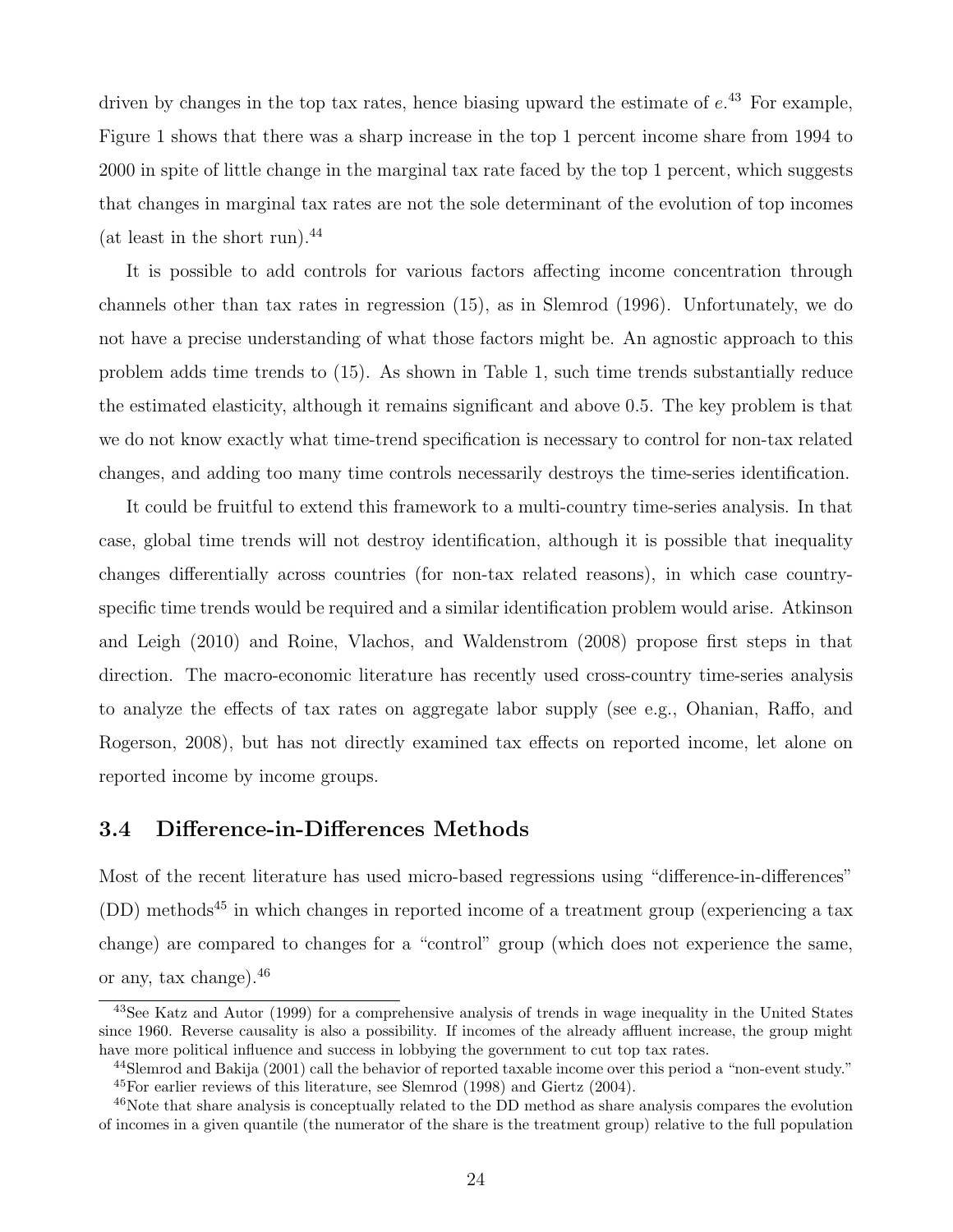To illustrate the identification issues that arise with DD methods, we will examine the 1993 tax reform in the United States that introduced two new income tax brackets — raising rates for those at the upper end of incomes from 31 percent (in 1992 and before) to 36 percent or 39.6 percent (in 1993 and after) and enacted only minor other changes (see appendix A for details). Figure 1 shows that the average marginal tax rate for the top 1 percent increased sharply from 1992 to 1993, but that the marginal tax rate for the next 9 percent was not affected. Our empirical analysis is based on the Treasury panel of tax returns described in Giertz (2008). As discussed in appendix B, those panel data are created by linking the large annual tax return data stratified by income used by U.S. government agencies. Therefore, the data include a very large number of top 1 percent taxpayers.

#### 3.4.1 Repeated Cross-Section Analysis

Let us denote by  $T$  the group affected by the tax change (the top 1 percent in our example) and by  $C$  a group not affected by the reform (the next 9 percent in our example).<sup>47</sup> We denote by  $t_0$  the pre-reform year and by  $t_1$  the post-reform year. Generalizing our initial specification (13), we can estimate the two-stage-least-squares regression:

$$
\log z_{it} = e \cdot \log(1 - \tau_{it}) + \alpha \cdot 1(t = t_1) + \beta \cdot 1(i \in T) + \varepsilon_{it},\tag{16}
$$

on a repeated cross-section sample including both the treatment and control groups and including the year  $t_0$  and year  $t_1$  samples, and using as an instrument for  $log(1 - \tau_{it})$  the post-reform and treatment group interaction  $1(t = t_1) \cdot 1(i \in T)$ .

Although we refer in this section to income tax rate schedule changes as a treatment, they certainly do not represent a classical treatment in which a random selection of taxpayers is presented with a changed tax rate schedule, while a control group of taxpayers is not so subject. In fact, in any given year all taxpayers of the same filing status face the same rate schedule. However, when the rates applicable at certain income levels change more substantially than the rates at other levels of income, some taxpayers are more likely to face large changes in the applicable marginal tax rate than other taxpayers. However, when the likely magnitude of the tax rate change is correlated with income, any non-tax-related changes in taxable income (i.e.,

<sup>(</sup>the denominator of the share is implicitly the control group).

<sup>&</sup>lt;sup>47</sup>Restricting the control group to the next 9 percent increases its similarity (absent tax changes) to the treatment group.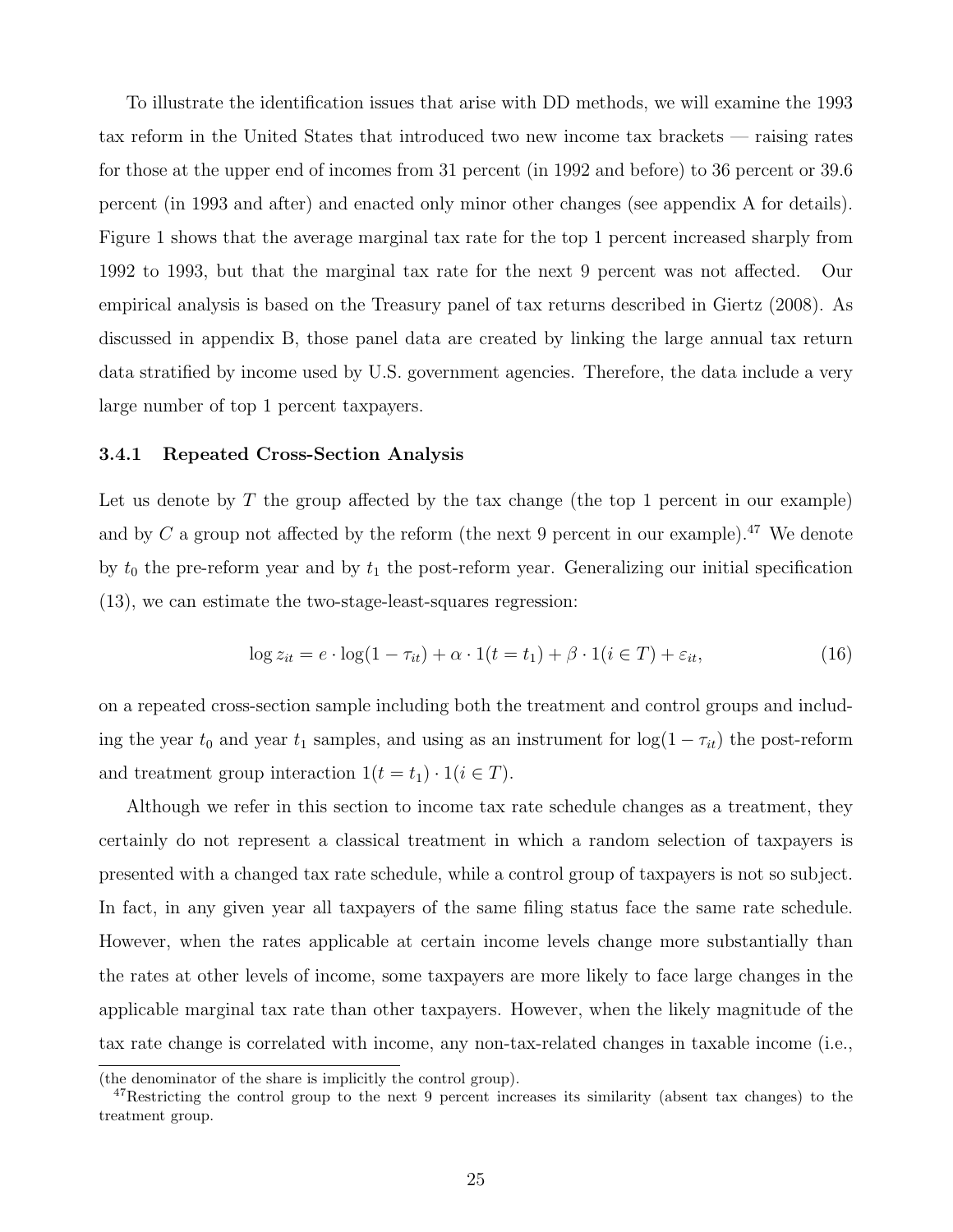$z_{it}^0$ ) that vary systematically by income group will need to be disentangled from the effect on taxable incomes of the rate changes.

The two-stage-least-squares estimate from (16) is a classical difference-in-difference estimate equal to:

$$
e = \frac{[E(\log z_{it_1}|T) - E(\log z_{it_0}|T)] - [E(\log z_{it_1}|C) - E(\log z_{it_0}|C)]}{[E(\log(1 - \tau_{it_1})|T) - E(\log(1 - \tau_{it_0})|T)] - [E(\log(1 - \tau_{it_1})|C) - E(\log(1 - \tau_{it_0})|C)]}.
$$
(17)

Thus, the elasticity estimate is the ratio of the pre- to post-reform change in log incomes in the treatment group minus the same ratio for the control group to the same difference-in-differences in log net-of-tax rates.

Using repeated cross-sectional data from 1992 (pre-reform) and 1993 (post-reform), we define the treatment group as the top 1 percent and the control group as the next 9 percent (90th percentile to 99th percentile). This designation is made separately for each of the pre- and post-reform years. Note that being in the treatment group depends on the taxpayer's behavior. Table 2, Panel A shows an elasticity estimate of 0.284, which reflects the fact that the top 1 percent incomes decreased from 1992 to 1993 while the next 9 percent incomes remained stable as shown in Figure 1. However, comparing 1991 to 1994 generates a negative elasticity, as the top 1 percent incomes increased faster than the next 9 percent incomes from 1991 to 1994 (Figure 1). The sign switch mirrors the results of Table 1, column 1.<sup>48</sup>

As is standard in the case of DD estimation, formula (17) will yield an unbiased estimate of the elasticity e only if the parallel trend assumption holds: absent the tax change, the numerator would have been zero, i.e., log-income changes pre- to post-reform would have been the same in the treatment and control groups. In the case of our example, that means that the incomes of the top 1 percent would have grown at the same rate as the incomes of the next 9 percent (absent the tax change). Such an assumption can be examined using pre-reform years or postreform years to construct placebo differences-in-difference estimates. As is clear from Figure 1, the top 1 percent incomes increase sharply from 1994 to 2000 relative to average incomes,

<sup>&</sup>lt;sup>48</sup>Estimates from Table 2, panel A are unweighted (i.e., not weighted by income,  $z_{it}$ ). In a previous version of this paper (Saez, Slemrod and Giertz, 2009), similar estimates are presented when weighting by income. Income-weighting is standard in the ETI literature because it gives proportionally more weight to high-income taxpayers, because their response contributes proportionately more to the aggregate elasticity (as discussed in Section 2.1). Here, cross-sectional estimates are not income-weighted because of concerns from weighting by the dependent variable. The estimates here are qualitatively similar to the earlier income-weighted estimates, however, the absolute magnitude of the estimates is smaller, especially for the positive estimates reported in rows two and four.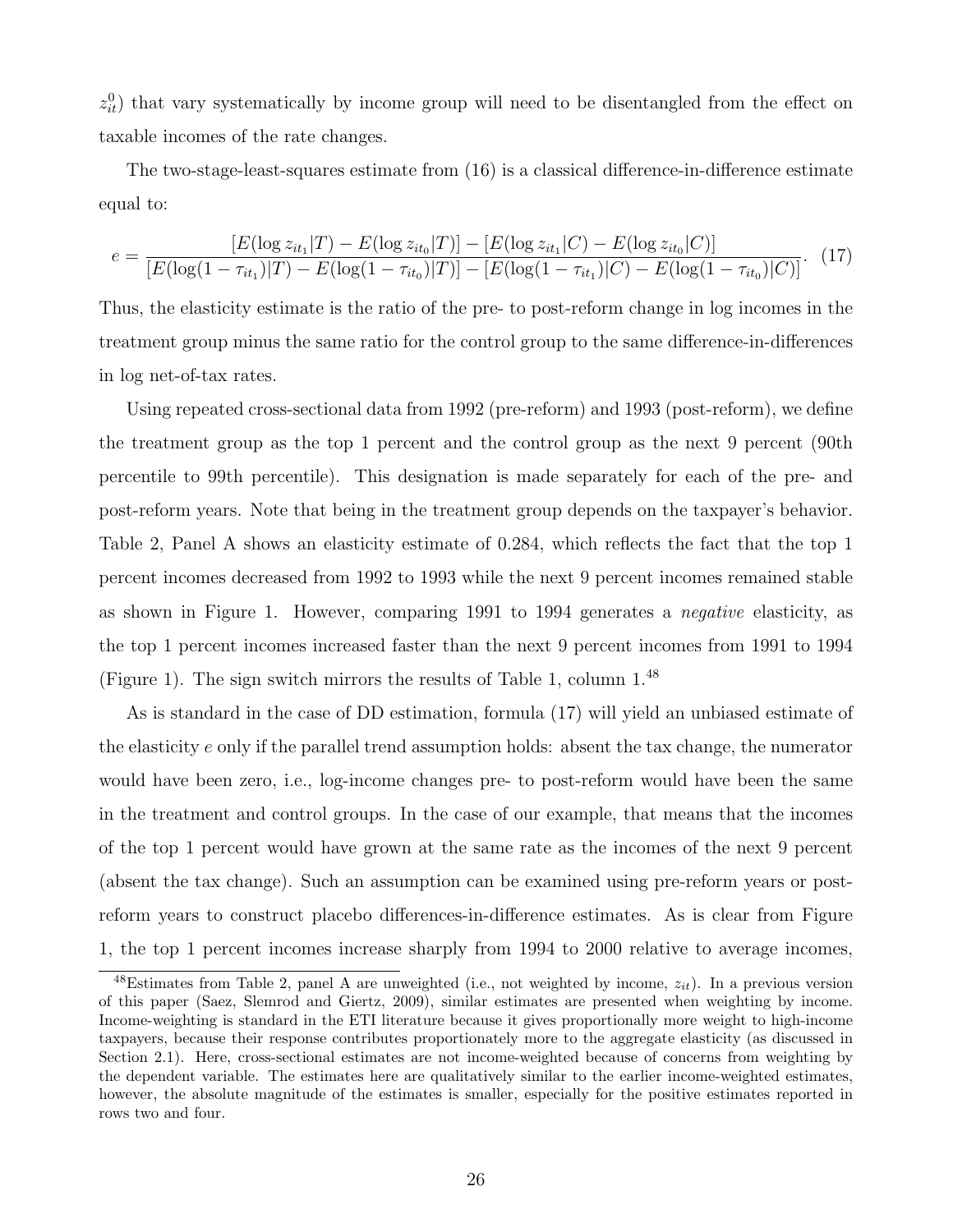while the share of the next 9 percent income is almost flat. Therefore, the DD identification assumption is clearly violated in the post-reform period.

In cases where the parallel trend assumption does not hold, we can generalize equation (16) by pooling together several pre-reform years and post-reform years and running the following two-stage-least-squares regression (assuming the tax change takes place in year  $t$ ):

$$
\log z_{it} = e \cdot \log(1 - \tau_{it}) + \alpha \cdot 1(t \ge \bar{t}) + \beta \cdot 1(i \in T) + \gamma_C \cdot t + \gamma_T \cdot t \cdot 1(i \in T) + \varepsilon_{it}, \qquad (18)
$$

where we have added separate time trends for the control and treatment groups and where the instrument is the post-reform and treatment interaction  $1(t \geq \overline{t}) \cdot 1(i \in T)$ .

As shown in Table 2, Panel A, with no time trends, the regression produces a negative elasticity estimate of  $e = -0.40$  because the top 1 percent incomes increase faster than next 9 percent incomes over the period 1991 to 1997 in spite of the top tax rate increase. However, adding separate time trends generates a statistically significant and positive elasticity estimate of  $e = 0.47$ . This positive elasticity is consistent with Figure 1: from 1991 to 1997, the share of income reported by the top 1 percent incomes increases relative to the next 9 percent, but from 1992 to 1993, incomes for the top 1 percent incomes fall overall and relative to the next 9 percent of the income distribution, coinciding exactly with the tax change. Hence, the pooled regression (18) assumes that this reversal is due to a large immediate and permanent elasticity of reported income with respect to tax rates. We discuss below the issue of short-term versus long-term responses, which is central to this particular tax episode. Column (2) in Table 2 shows that those repeated cross-section estimates are not sensitive to broadening the control group from the next 9 percent to the next 49 percent, because incomes for both the next 9 percent and the next 49 percent move together, exhibiting very slow growth over the period.

Finally, note that if the control group faces a tax change, DD estimates will be consistent only if the elasticities are the same for the two groups. To see this, refer back to equation (17). Suppose that the control group experiences a change in tax rates that is half the size of the tax rate change for the treatment group, so that  $E(\log(1 - \tau_{it_1})|C) - E(\log(1 - \tau_{it_0})|C) =$  $0.5\cdot [E(\log(1-\tau_{it_1})|T)-E(\log(1-\tau_{it_0})|T)].$  Assume further that the DD identification assumption holds, but that the elasticity in the control group is zero while the elasticity is  $e_T > 0$  in the treatment group. In that case, we have  $E(\log z_{it_1}|T) - E(\log z_{it_0}|T) = e_T \cdot [E(\log(1 - \tau_{it_1})|T) E(\log(1-\tau_{it_0})|T)]$  and  $E(\log z_{it_1}|C) - E(\log z_{it_0}|C) = 0$  and hence formula (17) leads to  $e = 2 \cdot e_T$ : the estimated elasticity is twice as large as the true elasticity in the treatment group. This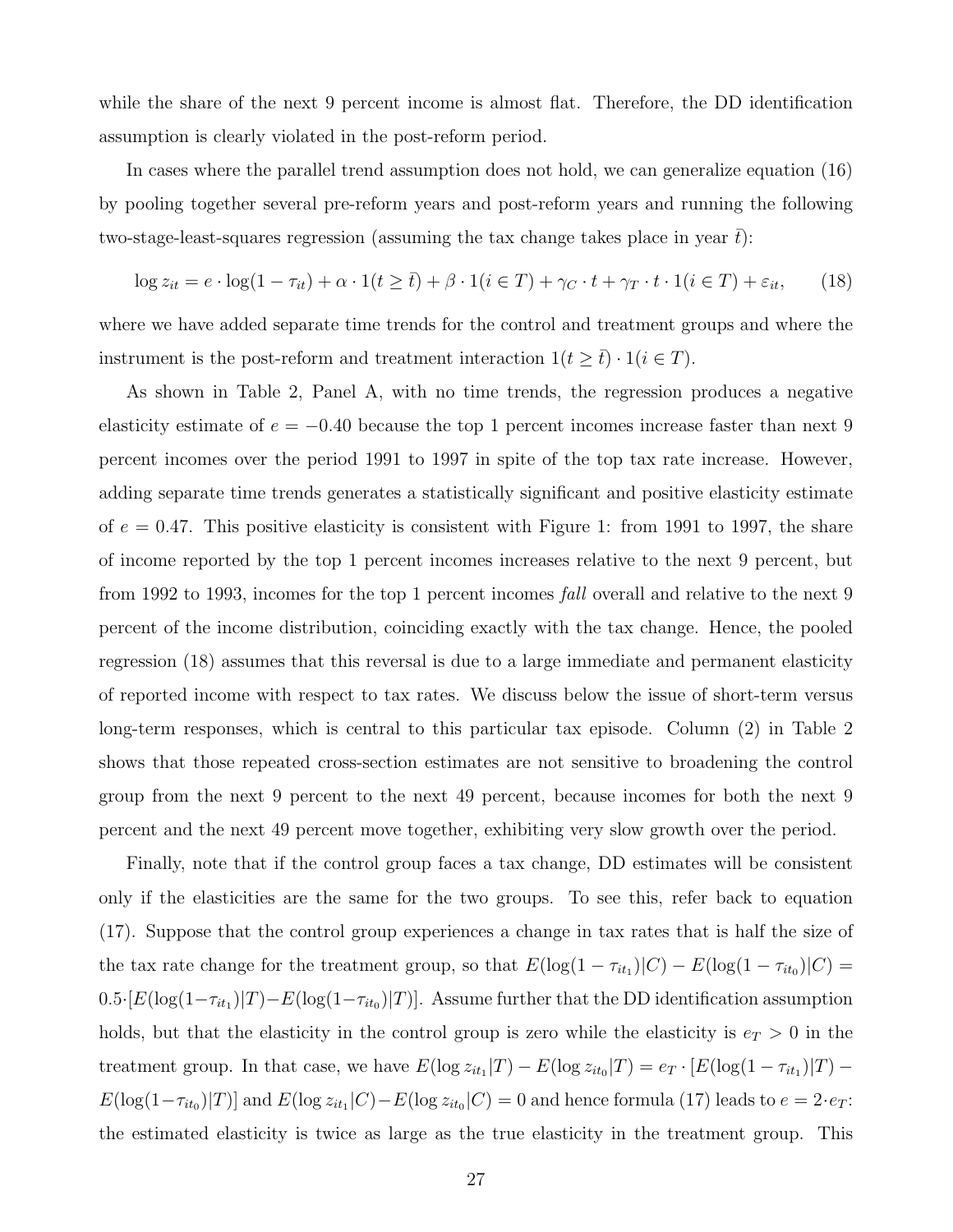possibility might be relevant for interpreting the effect of the Tax Reform Act of 1986; Table 1 shows that, based on share elasticities, the elasticity around that episode may be large for the top 1 percent, but close to zero for the next 9 percent (and the next 9 percent experiences a tax rate cut that is about half of the tax rate cut for the top 1 percent from 1986 to 1988). This may partly explain why Feldstein (1995) obtained such large elasticities around the Tax Reform Act of 1986, a point made originally by Navratil (1995).

#### 3.4.2 Panel Analysis

Following the influential analysis of Feldstein (1995), the great majority of empirical studies of the ETI have used panel data. With panel data, we can define the treatment group  $T$  as the top 1 percent of income earners and the control group  $C$  as the next 9 percent of tax filers based on income in pre-reform year  $t_0$ , and follow those tax filers into the post-reform year  $t_1$ . We can then run the two-stage-least-squares panel regression:

$$
\log \frac{z_{it_1}}{z_{it_0}} = e \cdot \log \left( \frac{1 - \tau_{it_1}}{1 - \tau_{it_0}} \right) + \varepsilon_{it},\tag{19}
$$

using  $1(i \in T)$  as the instrument. This regression estimates a difference-in-difference parameter:

$$
e = \frac{E\left(\log \frac{z_{it_1}}{z_{it_0}}|T\right) - E\left(\log \frac{z_{it_1}}{z_{it_0}}|C\right)}{E\left[\log \left(\frac{1-\tau_{it_1}}{1-\tau_{it_0}}\right)|T\right] - E\left[\log \left(\frac{1-\tau_{it_1}}{1-\tau_{it_0}}\right)|C\right]}.
$$
\n(20)

As shown in Table 2, Panel B, such a regression generates a very large elasticity of 1.40, as the top 1 percent income earners in 1992 experience a drop in reported taxable income of about 15 percent in 1993, while the next 9 percent income earners in 1992 experience a drop of less than 5 percent. As noted above, this elasticity estimate is unbiased if, absent the tax change, the numerator of  $(19)$  is zero: log income changes are the same in the treatment and control group. As we described in our discussion of repeated cross-section analyzes, this assumption might be violated if there are secular changes in income inequality: the top 1 percent incomes might have increased faster than the next 9 percent earners even in the absence of a tax change. In the case of panel analysis, however, another problem arises. Even in the absence of changes in the income distribution, the identification assumption might not hold because of mean reversion: the top 1 percent incomes in base year  $t_0$  are likely to decrease because many individuals were in the top 1 percent in year  $t_0$  due to having large positive transitory incomes.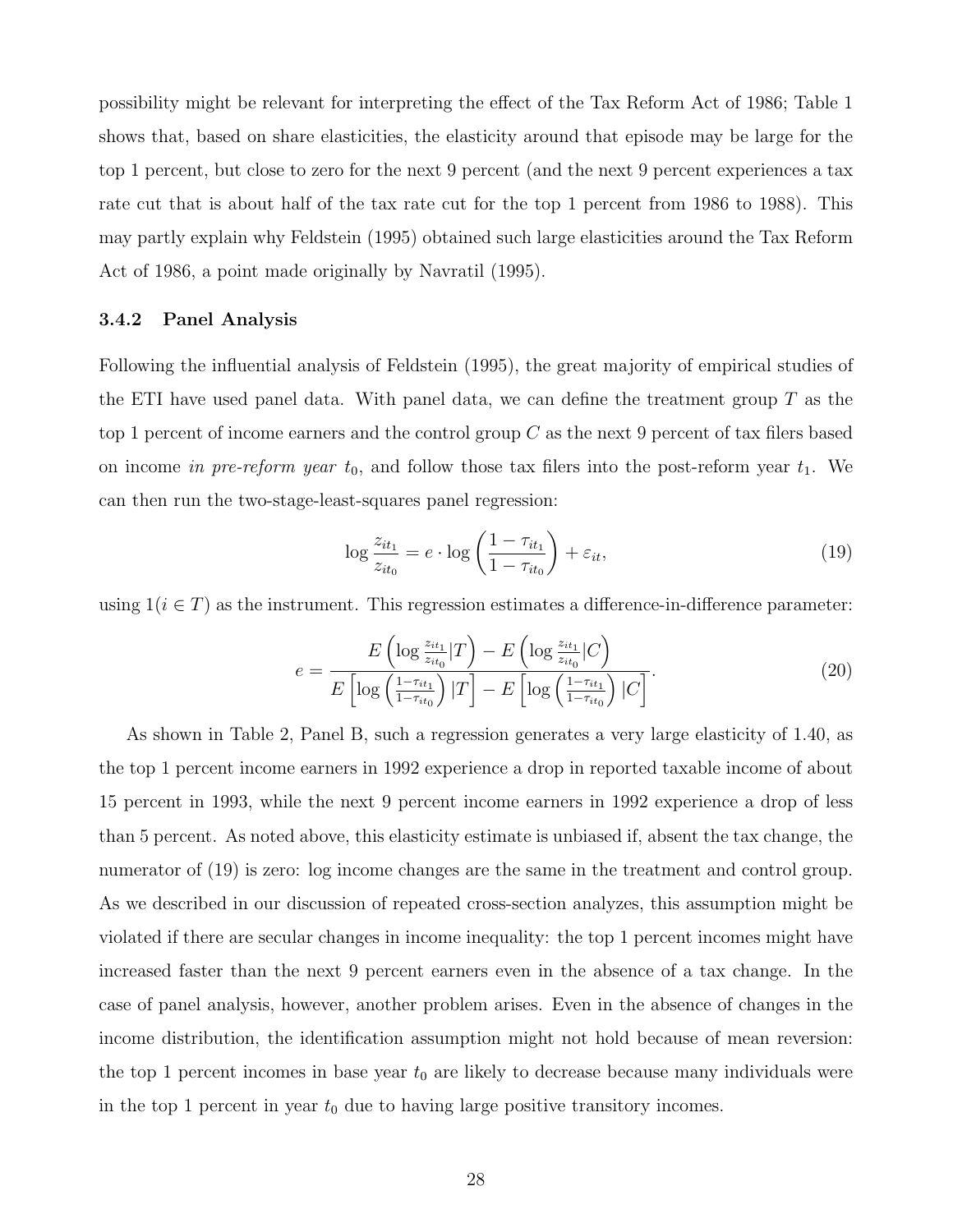To mitigate the mean reversion bias as well as potential changes in income inequality, following Auten and Carroll (1999), one can add year  $t_0$  income controls in regression (20), either in a simple way by including  $log z_{it_0}$ , or in a richer way by including either polynomials or splines in base-year income.<sup>49</sup> As shown in Table 2, adding such income controls has a dramatic effect on the estimates: the estimated elasticities become negative with large absolute values and large standard errors.<sup>50</sup>

With only two years of data, adding too many base-year income controls destroys identification by absorbing much of the independent variation in tax rates, as the tax-rate instrument — a dummy for those with incomes in the top 1 percent in the base year — is also a function of base-year income. Therefore, we are skeptical that convincing estimates of the ETI can be obtained from a panel analysis using only two years of data when the tax rate changes are concentrated in a single part of the distribution (such as the top percentile in our example).

To overcome this issue, one would want to assess whether the numerator of (20) is uniquely large when a tax reform happens (relative to times when no tax reform happens). Therefore, following Gruber and Saez (2002), we can add additional years in regression (20) by stacking differences for years 1991 to 1992, 1992 to 1993, ..., 1996 to 1997, and adding year dummies as follows:

$$
\log \frac{z_{it+1}}{z_{it}} = e \cdot \log \left( \frac{1 - \tau_{it+1}}{1 - \tau_{it}} \right) + f(z_{it}) + \alpha_t + \varepsilon_{it}, \tag{21}
$$

where  $f(z_{it})$  denotes controls in base-year income. In that case, we use as an instrument  $1(i \in T_t) \cdot 1(t = 1992)$ , i.e., the interaction of being in the top 1 percent in the base year and the tax reform year 1992. Table 2 shows that, compared to the elasticity estimate of 1.395 with no base-year income controls, the estimate falls to around 0.5 to 0.6 when adding base-year income controls. The key identifying assumption in this case is that, absent the tax change, the extent of year-to-year mean reversion and year-to-year income inequality changes are stable over the period 1991 to 1997. Note that the estimates are no longer highly sensitive to the number of income controls (and, as the income controls  $f(z_{it})$  are not year-specific, they do not destroy the identification).

#### • Additional Issues in Panel Analysis

<sup>&</sup>lt;sup>49</sup>Decile-based splines are a set of 10 variables. The p-th spline is constant outside decile p (of the distribution of log income) and varies like log income within the p-th decile.

<sup>&</sup>lt;sup>50</sup>Adding base-year income controls in the 1991 to 1994 comparison also makes the elasticity estimates become negative and very imprecisely estimated.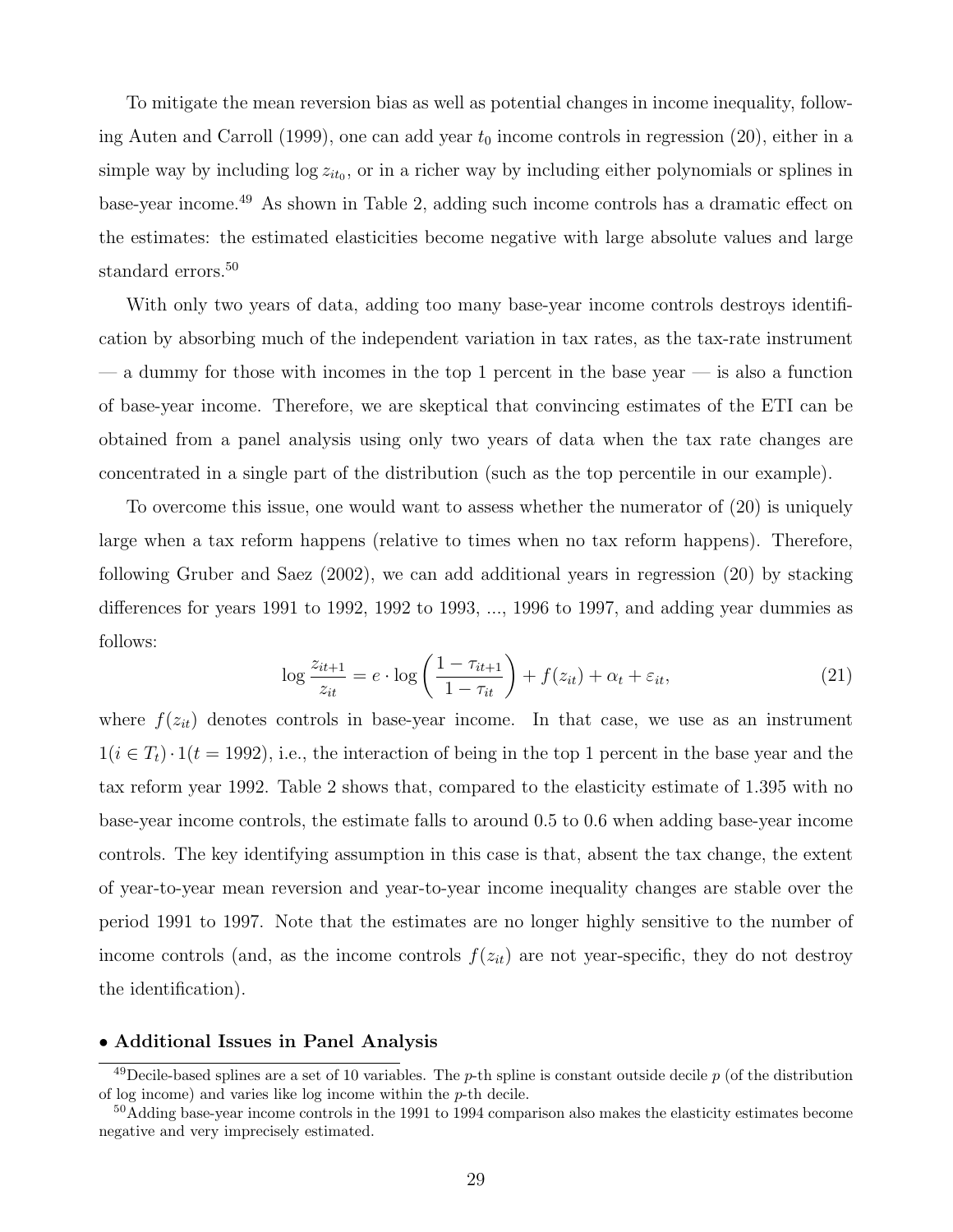A troubling issue with panel analysis (relative to repeated cross-section analysis) is that the identification assumptions lack transparency because they mix assumptions regarding mean reversion and assumptions regarding changes in income inequality. As a result, it is not possible to informally assess the validity of the panel approach by examining graphs such as Figure 1. When base-year income controls are added this problem becomes even more severe. For example, it is often impossible to tell to what extent the income controls are adjusting for mean reversion and to what extent they are controlling for divergence in the income distribution. Worse yet, these income controls could hamper identification by absorbing informative variation in the tax rates, which are correlated with income. Our empirical analysis also reveals considerable sensitivity of panel regressions even in the case where many years are pooled and many base-year income controls are included (as in Table 2, Panel B2).

First, comparing columns (1) and (2) on Table 2, Panel B2, we note that the panel-based estimates are somewhat sensitive to the choice of the control group, probably due to differences in mean reversion across control groups. Therefore, in situations with mean reversion, it is useful to include episodes of both increases and decreases in tax rates for identification, as mean reversion creates biases in opposite directions in the case of tax increases versus tax decreases.

Second, the panel regressions are sensitive to the choice of the instrument for the marginal tax rate. We have so far defined the instrument based on membership in the top 1 percent group to exploit the fact that the 1993 tax change was concentrated among the top 1 percent. However, to account for tax schedule changes throughout the income distribution, many studies have instead used a different instrument: the predicted change in log net-of-tax rates assuming that income, often inflation-adjusted income, remains the same as in the base year (allowing the tax schedule to change).<sup>51</sup> Such an instrument has the advantage of taking account of all changes in the tax rate schedule. In the case of the 1993 reform, the choice of the instrument should not matter much because the tax rate change was concentrated among the top 1 percent. However, the elasticity estimates, shown in the fourth row of Panel B2, are much smaller when using the predicted change in the log of the net-of-tax tax rate as an instrument. This may be due to the fact that predicted marginal tax rate changes are sometimes non-zero due to minor changes in the tax code or various provisions that are not indexed for inflation. If tax filers are

<sup>&</sup>lt;sup>51</sup>We estimated the predicted marginal tax rate in year  $t + 1$  by inflating year t incomes using the inflation adjustment used in the tax code. As a result, only statutory changes in the tax law such as the top rate reduction in 1993 or elements of the tax code that are not indexed can produce a change in predicted net-of-tax rates.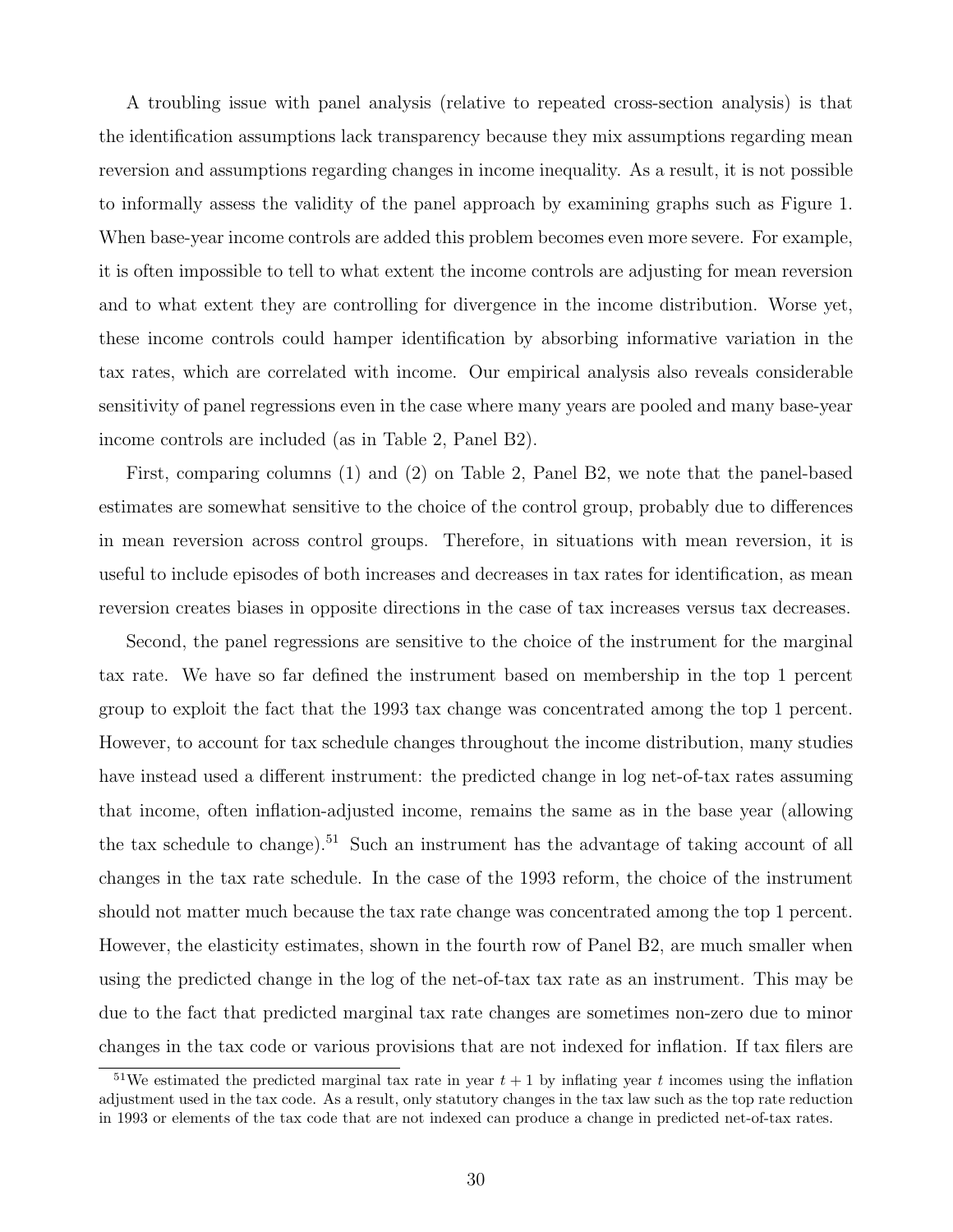unlikely to respond to such minor changes, this may explain why estimates using the traditional instrument are smaller than those using the top 1 percent instrument.

Some authors have proposed alternatively to construct the instrument based either on the average of pre and post-reform income (Carroll, 1998) or on income in a year midway between the years used to construct the difference (Blomquist and Selin,  $2009$ ).<sup>52</sup> While using average income helps with mean reversion, changes in the distribution of income remain a potential issue. Practically, empirical attempts at using such alternative instruments have shown that estimates are quite sensitive to the choice of instruments, suggesting that the standard methods do not control fully adequately for mean reversion.

#### • Advantages of Panel Analysis

Under some assumptions, panel analysis offers several advantages. First, in principle, panel analysis is useful (relative to repeated cross-section analysis) if individual income in a base year is a good predictor of income after the reform (absent any tax change). This is restating in a positive way the point that the presence of income mobility weakens the case for using panel data.<sup>53</sup> In reality, there is substantial persistence of individual income from year to year and therefore panel estimates tend to have smaller standard errors than repeated cross-section estimates (keeping sample size the same). In practice, this advantage is counter-balanced by the fact that there is a non-negligible fraction of individuals who experience very substantial mobility and — based on our computations — can have a significant influence on panel estimates, so that some trimming of outliers is needed to obtain more stable estimates.

Second, panel analysis is also useful when one wants to analyze a tax change targeted to a specific group and there is a concern that the composition of this group will change significantly over time in the repeated cross sections. Consider again the case of the 1993 reform, which affected the top 1 percent income earners. Suppose that the increase in the top 1 percent income share is due entirely to new tax filers who entered the high-income category in 1993 for reasons unrelated to the tax change and who were not part of the control group either (e.g., a student starting a successful new dot-com company), and that neither the top 1 percent

<sup>52</sup>Weber (2010) argues for constructing the tax rate instrument to be a function of income lagged one or more years before the base year, with the appropriate lag depending on the degree of serial correlation of transitory income; in this framework, addressing heterogeneous income trends requires that one-year income controls be instrumented with income from the same lag as for the tax rate variables.

<sup>&</sup>lt;sup>53</sup>To see this, note that in the extreme case where potential incomes  $z_{it}^0$  are iid, there would be no point in using panel data.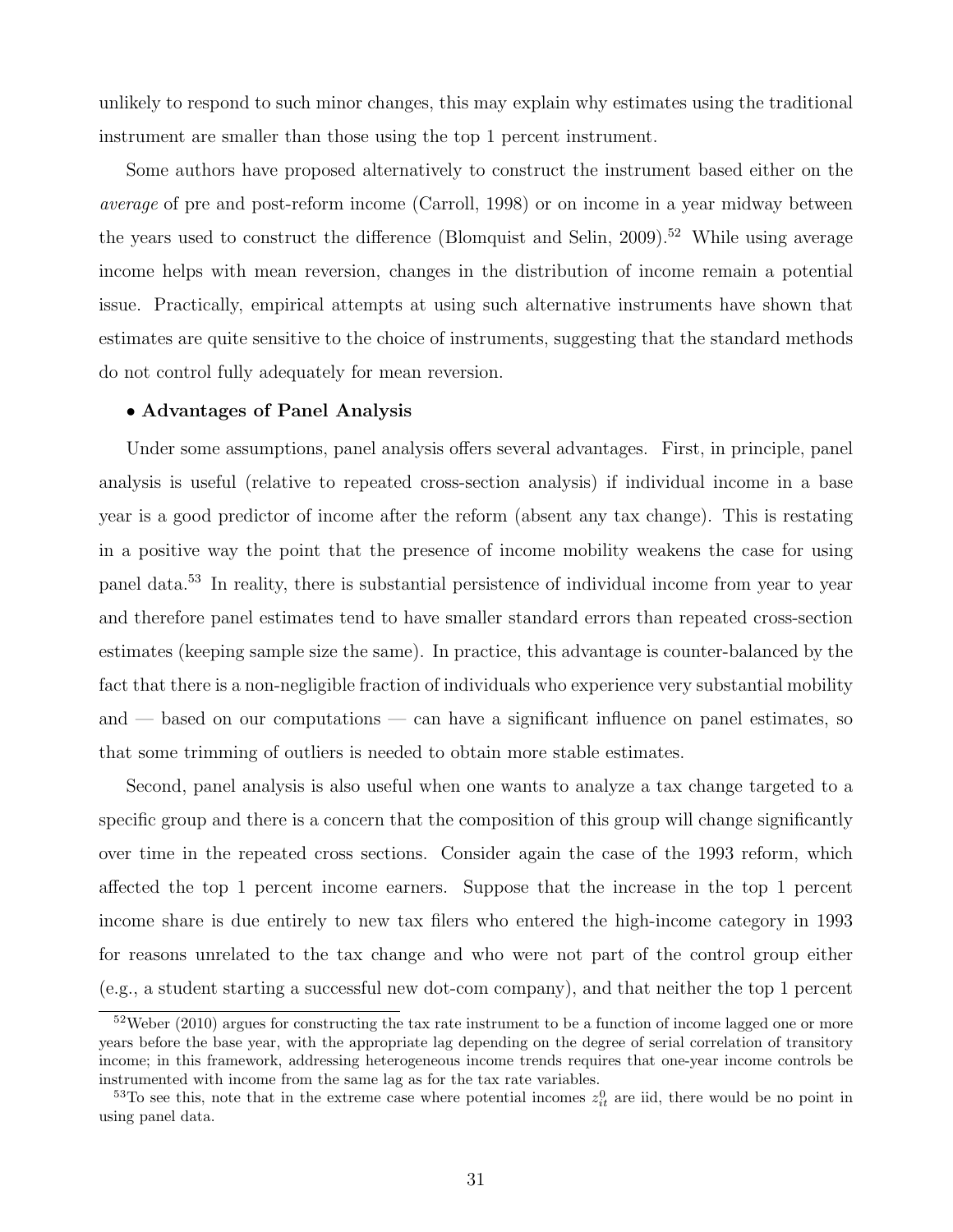income earners nor the next 9 percent control group in 1992 experienced any change in income (absent the tax change). In that case, the repeated cross-section analysis is biased because of composition effects (that change the cross-section distribution of income for non-tax reasons), but the panel analysis is unbiased because (1) there is no mean reversion among the 1992 top 1 percent income earners relative to the control group and (2) there is no change in inequality from 1992 to 1993 between the top 1 percent and the control group defined based on 1992 incomes. Obviously these two assumptions never hold exactly, as there is substantial mobility with respect to the top 1 percent. For example, Slemrod (1992) reports that, in the 1980s, between 28 and 40 percent of the households in the top 1 percent of the income distribution were new from one year to the next.

Finally, panel data are required to study some questions other than the overall response of reported incomes. For example, if one wants to study how a tax change affects income mobility (for example, do more middle-income individuals become successful entrepreneurs following a tax rate cut?), panel data is clearly necessary.

In sum, those considerations lead us to conclude that the advantage of longitudinal analysis relative to repeated cross-section analysis has been somewhat exaggerated in the empirical literature following Feldstein (1995), especially when one wants to analyze tax changes happening primarily at the top of the income distribution. In some contexts, repeated cross-section analysis or share-based time-series analysis may be a more robust and transparent approach.<sup>54</sup>

#### 3.4.3 Short-term versus long-term responses

Figure 1 illustrates the difficulty of obtaining convincing estimates of the (short- and long-term) elasticity of reported income with respect to the net-of-tax rate. As already discussed, the anticipated high-end tax rate increases of 1993 seem to have generated a temporary decline in top 1 percent incomes in 1993 and a temporary upward spike in 1992 as tax filers moved reported taxable income from 1993 into 1992 to take advantage of the lower 1992 tax rate. As a result, the elasticity estimated using only the years 1992 and 1993 is large. We know something about the nature of this short-term response. For executives, Goolsbee (2000a) showed that indeed a significant fraction of the response was due to timing in the realization of stock options, and

<sup>54</sup>Obviously, access to panel data is never worse than access to repeated cross-sectional data, as it is always possible to ignore the longitudinal aspect of panel data and carry out a repeated cross-section analysis with panel data.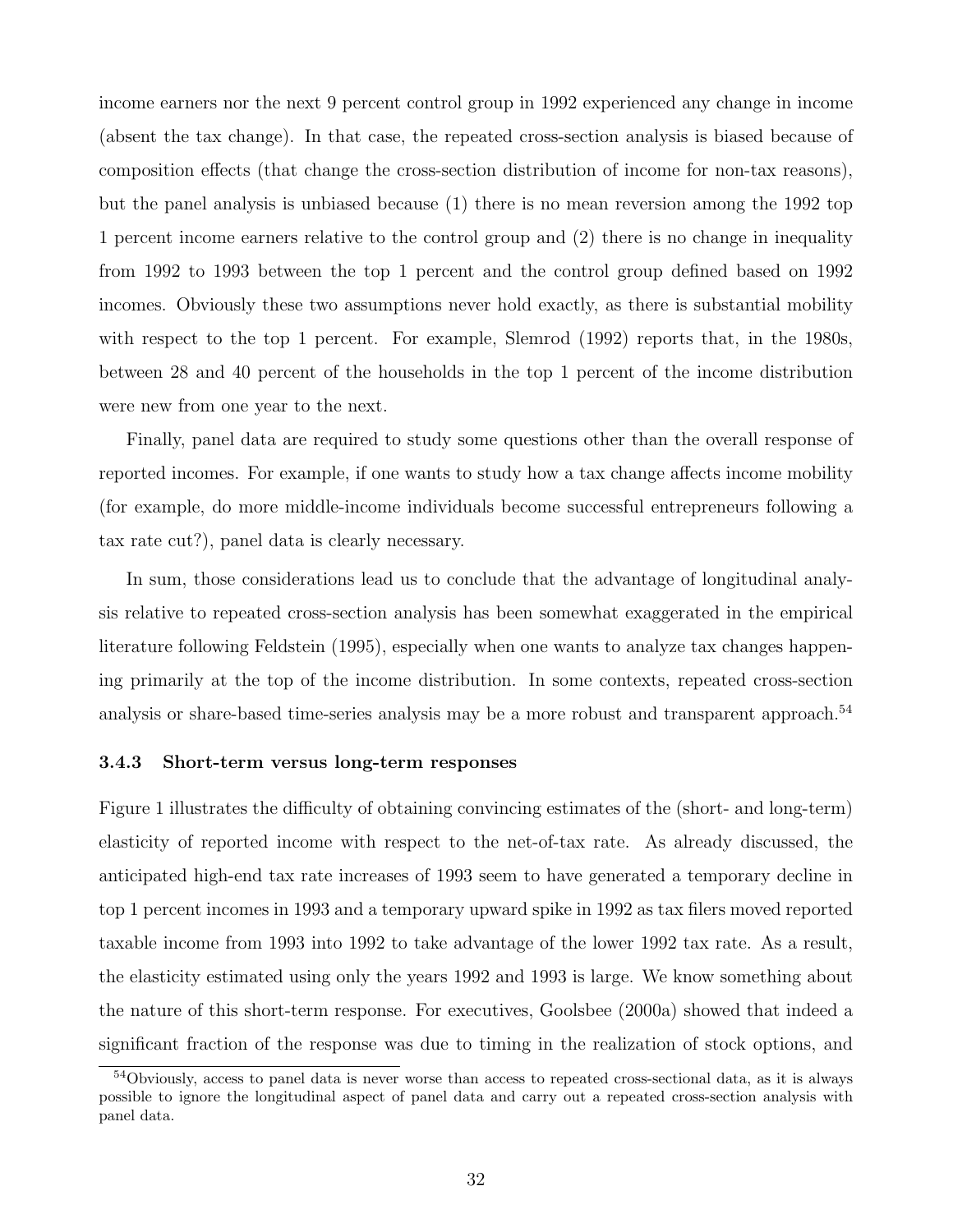Parcell (1995) and Sammartino and Weiner (1997) document the extent of year-end re-timing of taxable income in the form of bonuses. In these cases, we would expect the long-term response to be much smaller.

An important question is whether the clearly visible short-term responses persist over time. In particular, how should we interpret the continuing rise in top incomes after 1994? If one thinks that this surge is evidence of diverging trends between high-income individuals and the rest of the population that are independent of tax policy, then the long-term response to the tax change is less than estimated. Alternatively, one could argue that the surge in top incomes since the mid-1990s was the long-term consequence of the decrease in tax rates in the 1980s, and that such a surge would not have occurred had high-income tax rates remained as high as they were in the 1960s and 1970s. It is, though, very difficult to disentangle those various scenarios with a single time series of top incomes and top tax rates. As mentioned above, cross-country time-series analysis might be a fruitful area to make progress, taking advantage of varying time patterns of tax rate changes.

The literature on capital gains realizations has developed dynamic micro-econometrics models to estimate simultaneously short-term and long-term responses to tax changes (see e.g., Burman and Randolph, 1994). In the case of the ETI, such explicit modeling has only been used in a few studies (Holmlund and Soderstrom, 2008, Giertz, forthcoming, and Heim, 2007 and 2009). These papers augment the traditional panel specification (21) by adding a lagged change in the marginal tax rate term and sometimes a prospective rate change term. If some components of taxable income respond with a one-year lag then, in principle, the lagged term will capture this effect; a future tax rate term could pick up timing responses to anticipated tax rate changes. This method could be useful to disentangle short-term from medium-term responses, although obtaining compelling identification is difficult.

#### 3.4.4 Alternative control groups

The tax code offers some possibilities to generate alternative control groups that might be more comparable to treatment groups than the income-based control groups used in the analyses discussed heretofore. For example, inflation (before the inflation adjustment of the U.S. income tax schedule after the Tax Reform Act of 1986) or the loss of a personal exemption can also push taxpayers into a higher bracket, and in some cases married and unmarried couples experience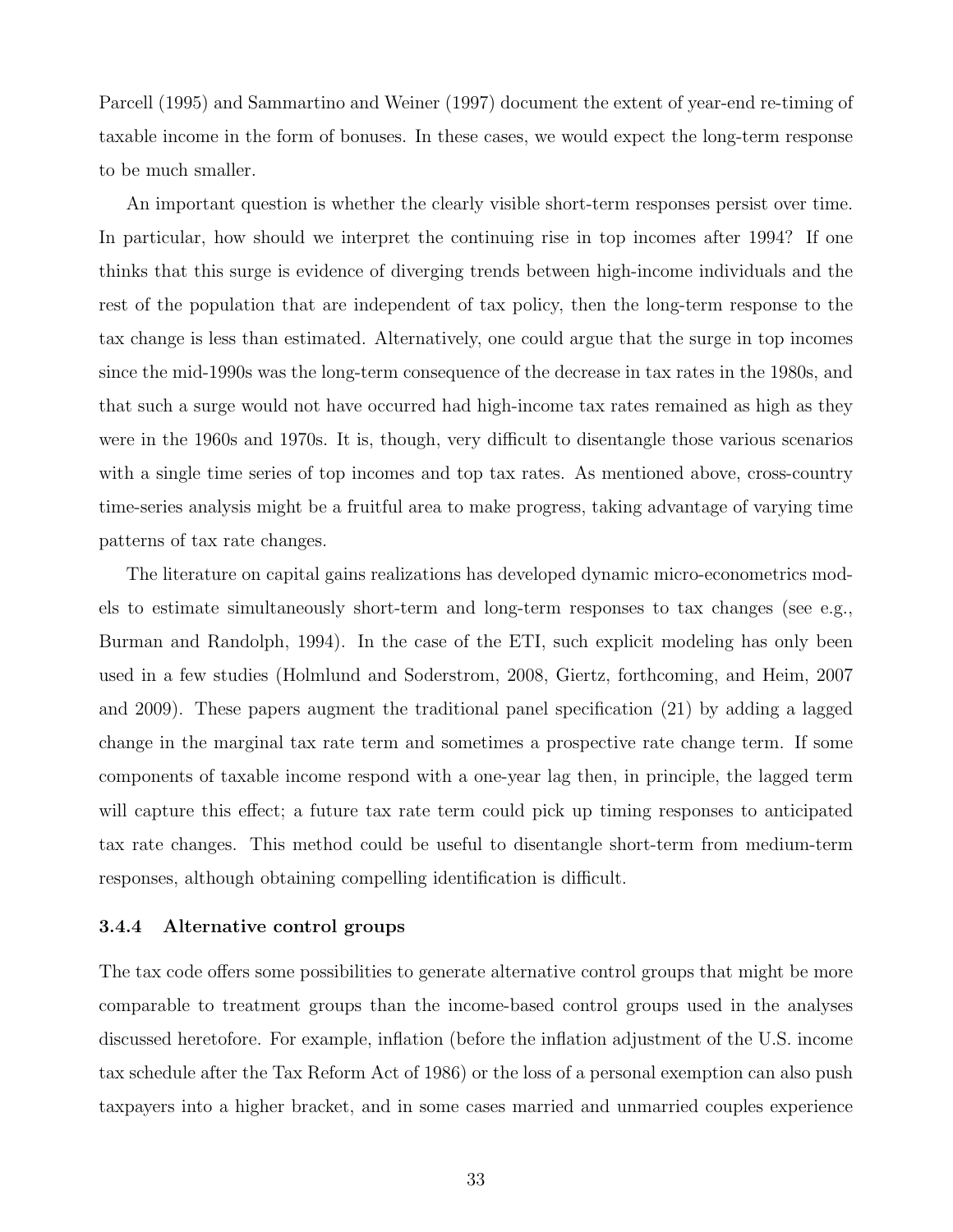different changes in their tax schedules. Those changes have been explored by Saez (2003), Looney and Singhal (2006), Singleton (2007), and Feldman and Katuscak (2009). The advantage of studying those changes is that one can compare taxpayers who are very similar both in income and initial marginal tax rate — but yet face different prospects for changes in marginal tax rates — and hence potentially make a much more convincing case for identification.

The main drawback of this strategy is that taxpayers may not be aware of the minute details of the tax code, and hence might not respond to very localized changes in their marginal tax rate situation. As a result, elasticities obtained from those studies might not be relevant to predict behavioral responses to well-advertised, more salient, and broader tax rate changes. This lack of perfect information might also explain why there does not appear to be significant bunching at the kink points of the tax schedule (Saez  $2009$ ) as predicted in the standard model.<sup>55</sup> Chetty et al. (2009) use Danish tax return data and show that large kinks generate disproportionately stronger bunching responses than small kinks, consistent with the hypothesis that tax filers do not pay as much attention to small tax changes as they do to large changes. As a result, elasticities estimated from large changes may be larger than elasticities estimated from small changes, an important point formally developed in Chetty (2009c). More generally, to the extent that informational considerations are a central aspect of the size of the behavioral response, it is important to develop models of how and when individuals learn about their budget set and to consider the consequences of the learning process for the optimal design of tax and transfer policies. Tax response analysis thus faces this fundamental tension: large reforms are the most likely to be noticed and understood by taxpayers, but often do not generate fully convincing control groups for identification. Small reforms or quirks in the tax code can generate better control groups, but might not lead to meaningful, generalizable estimates if most taxpayers are not aware of such tax changes or provisions.<sup>56</sup>

### 3.4.5 Tax base changes

Although estimation of the ETI focuses on changes in the schedule of tax rates, the definition of the tax base subject to the rate schedule also changes periodically, often at the same time the rates change as part of comprehensive tax reform legislation. This raises a number of issues that

<sup>55</sup>Chetty and Saez (2009) show that providing information to EITC recipients does produce changes in subsequent reported incomes, indicating that tax filers do not have perfect information about the tax system.

<sup>56</sup>Chetty (2009a) develops an econometric method to set bounds on elasticities when responses are incomplete due to lack of awareness of taxpayers.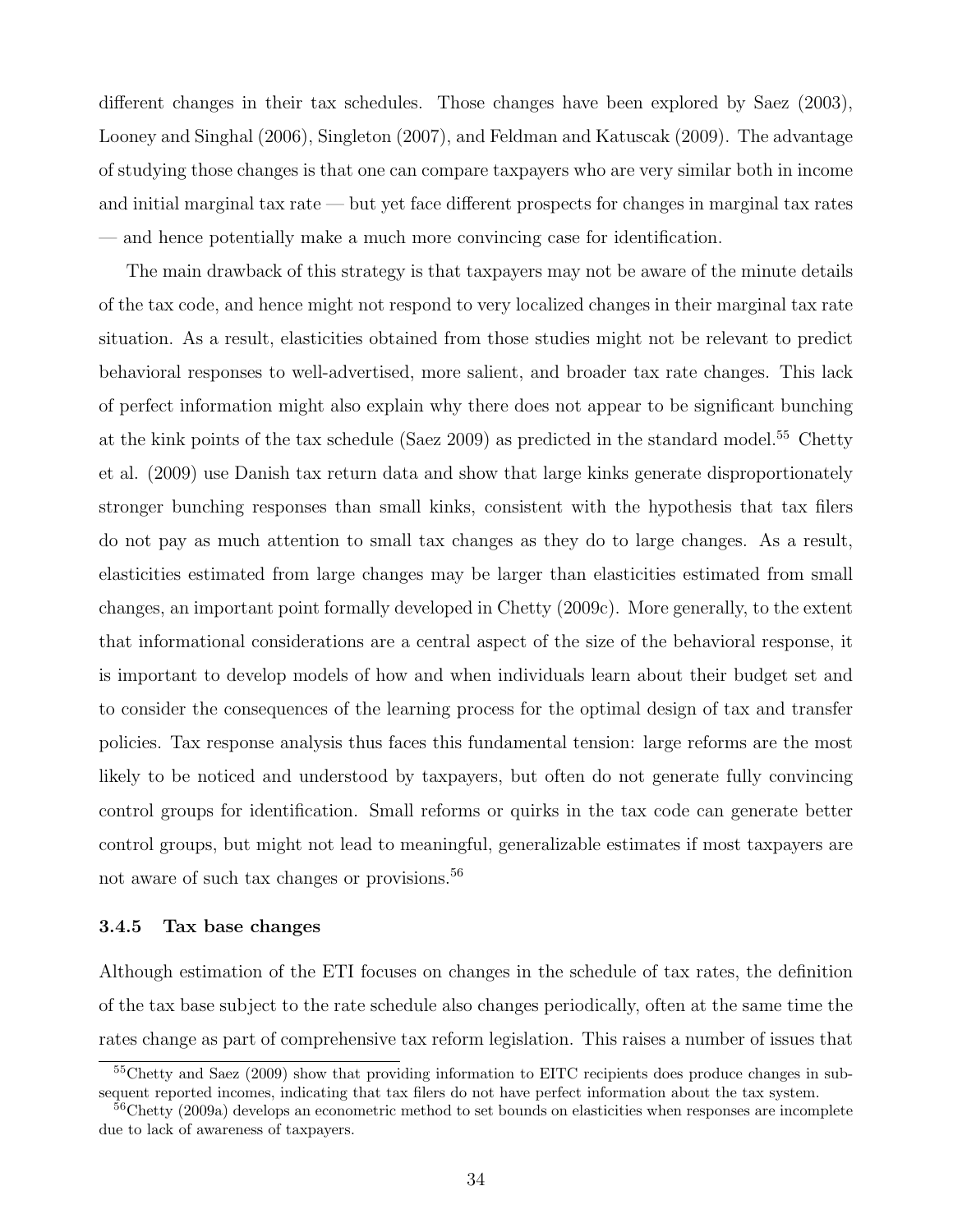are especially important when, as in the Tax Reform Act of 1986, multiple tax base changes accompanied the tax rate changes, and are much less important in cases like the 1993 change, when the top marginal tax rate changed with little base definition change. That income tax rates changes often coincide with changes in the definition of taxable income is not a coincidence, because the theme of many income tax reforms since the 1980s has been to broaden the tax base and lower the rates applied to the base in a revenue-neutral way.

Identifying the taxable income elasticity when both the tax base and tax rates change becomes problematic because the taxable income elasticity is plausibly different in the post-reform era compared to the pre-reform era. For example, the Tax Reform Act of 1986 broadened the tax base by both reducing deductions and the attractiveness of tax "shelters." It is likely that, due to these changes, the taxable income elasticity post-1986 was lower than pre-1986, as documented by Kopczuk (2005). In this situation even an otherwise well-specified estimation strategy will yield an estimate of neither the pre- nor post-reform elasticity, but rather a weighted average of the two, where the weights need not be positive.

Second, when the definition of the tax base changes, using as the dependent variable a concurrent definition of taxable income runs the risk of confounding tax-induced changes in behavior with purely definitional changes. For example, the base broadening of the Tax Reform Act of 1986 would, ceteris paribus, show taxable incomes to have increased, perhaps to different degrees at different income levels.<sup>57</sup> This problem suggests using either a consistent pre- or post-reform definition.<sup>58</sup> When the issue is changing deductions or credits, for data availability reasons it is generally easier to use the broader definition (i.e., not net of the deductions), because otherwise the investigator needs, but will not have, measures of deductions or credits that are not reported in the year with the broader base; the argument is reversed when new sources of income are added to the tax base. Because the former type of broadening was more prevalent, those studying the Tax Reform Act of 1986 have attempted to analyze a post-1986 definition of taxable income; this cannot, though, be done in a completely satisfactory manner.

Even if a consistent measure of taxable income could be constructed, the choice of which

<sup>57</sup>This is why Slemrod (1996) adjusted downward the post-1986 Feenberg and Poterba (1993) measures of the high-income shares; otherwise, the change from including 40 percent of capital gains in taxable income in the years up to 1986 to 100 percent inclusion afterward would increase the measured high-income share even in the absence of any behavioral response because capital gains comprise a disproportionately high fraction of income for high-income people.

<sup>&</sup>lt;sup>58</sup>Alternatively one could, like Kopczuk (2005), employ a model where independent variables account for changes to the tax base.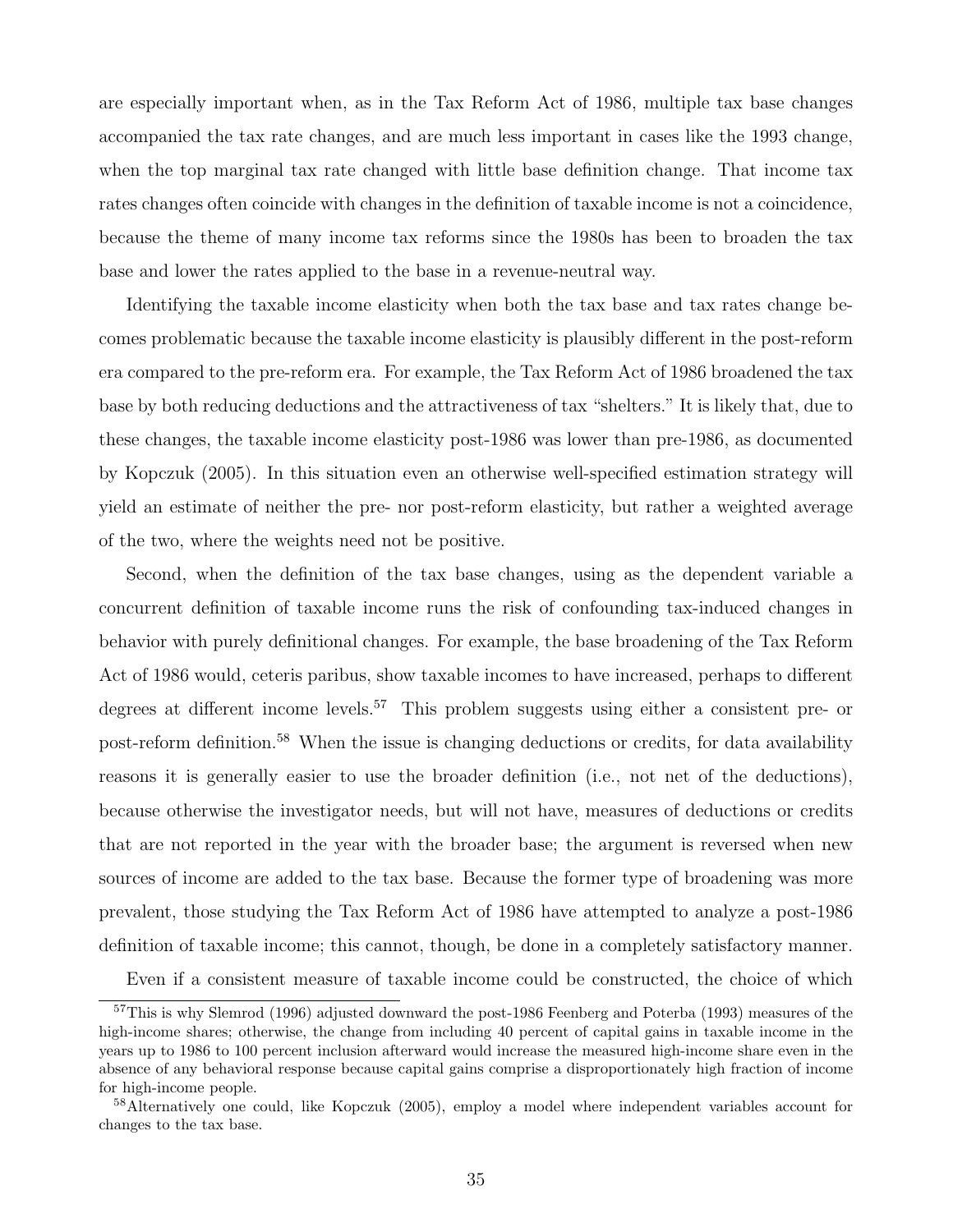constant-law definition of taxable income to use is by no means an innocuous one.<sup>59</sup> If the objective is to estimate the leakage from a given base when the rate of tax is altered, either method has problems. As discussed in Auerbach and Slemrod (1997), the response to a reform that changes both the marginal tax rate and the tax base does not, without further assumptions, reveal the impact of a tax change for a given base. If the broader definition of taxable income is used, the measured response mixes two things: the response of the old base to an increase in the net-of-tax rate, and the response of the newly-included base to a decrease in the net-of-tax rate. On the other hand, the response of the pre-reform base will probably overestimate the partial elasticity of the base with respect to a change in the tax rate. Using a consistent post-reform definition will produce a change in taxable income that is less than what is obtained using the pre-reform definition.

## 3.5 Multiple tax rates: The special case of capital gains realizations

Another complicating factor is capital gains. Although real accrued gains are income according to the Haig-Simons definition, those countries that tax capital gains at all do so upon realization (usually sale), and those countries that do tax realizations now generally subject them to a lower rate than applies to other income. In the United States, the extent of preferential tax has varied significantly since 1980. Before the Tax Reform Act of 1986, 40 percent of long-term gains were included in taxable income; with a top rate of 50 percent, the top rate on realizations was 20 percent. When the Tax Reform Act of 1986 lowered the top rate to 28 percent, the exclusion was eliminated, so that the top rate on long-term capital gains was also 28 percent. Since 1986, the top rate on ordinary income has risen and a preferential rate has been re-introduced; since 2003, the two rates have been 35 percent and 15 percent, respectively.

Almost all studies of the ETI in the U.S. have excluded capital gains realizations from the measure of taxable income or broad income, on the reasonable grounds that they are generally subject to a different marginal tax rate than other income. It is also true that they are especially responsive to anticipated changes in the applicable tax rate. (See Burman, Clausing and O'Hare, 1994). However, ignoring capital gains completely raises some difficult issues. As background, in the United States, they constitute a very large fraction of the taxable income of the top

<sup>59</sup>An exception would arise if the elasticity of substitution between activities whose tax status changes and those whose status does not change equals zero (Heim, 2007).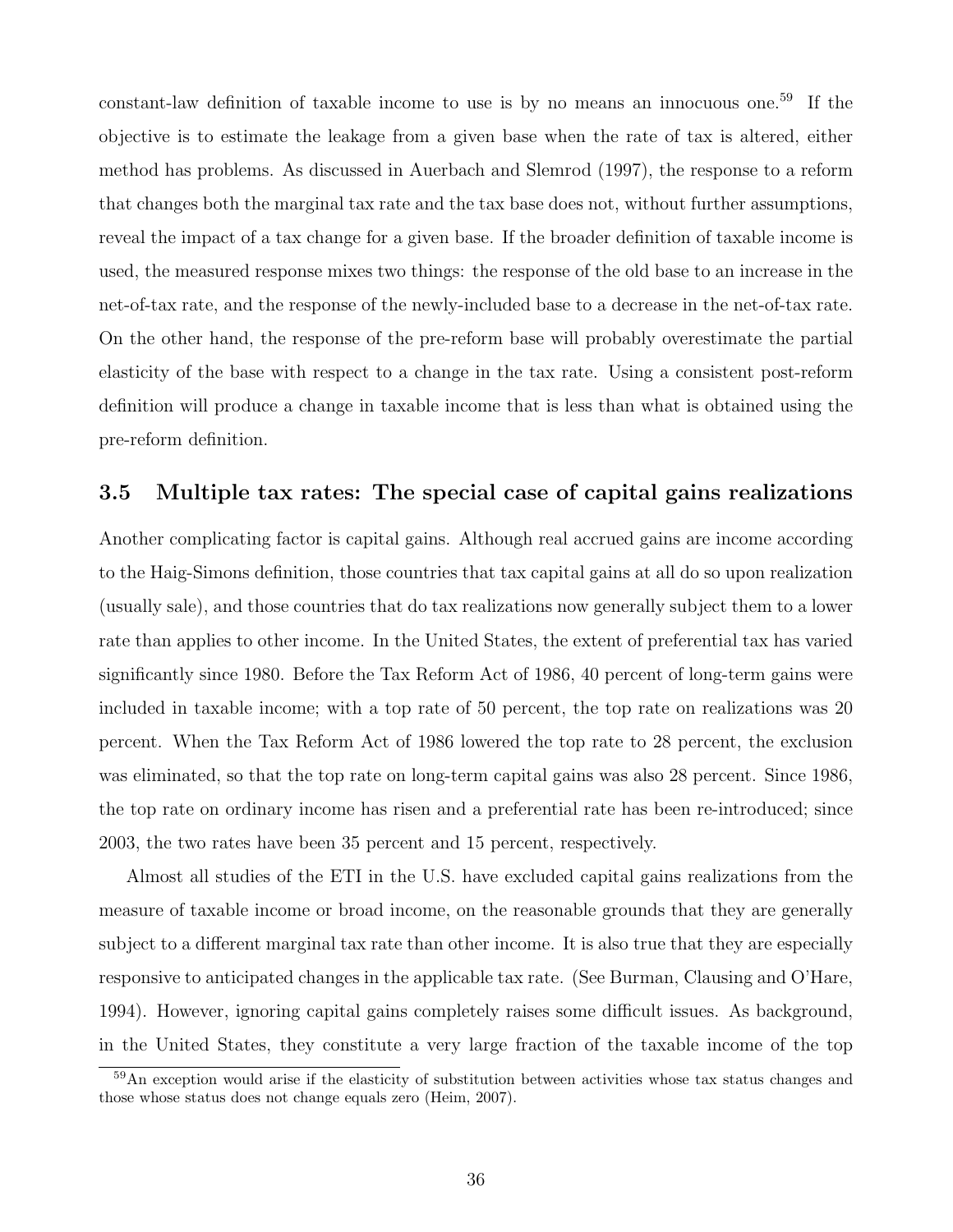income groups.<sup>60</sup> Second, they fluctuate year-to-year much more than other income, both in the aggregate and, especially, for given taxpayers. Thus, for example, much of the year-to-year change in which taxpayers are in the top 1 percent income group, capital gains included, may be due to changes in capital gains realizations.

Some taxpayers have opportunities for converting wage and salary income to capital gains income – and these opportunities are exercised when the tax advantages of so doing are sufficient. Because the tax advantage depends on the differential between the rate on ordinary income and capital gains, this rate matters and should ideally be controlled for in analyses of how the tax rate on ordinary income affects the reported amount of ordinary income. Furthermore, converting ordinary income to capital gains income often is accompanied by deferral of the realization of the latter for tax purposes, so the offsetting revenue may not come for several years, if ever.

Another issue is that, in micro-econometric analysis, the standard procedure is to calculate the marginal tax rate on ordinary income assuming no capital gains income. This would be appropriate if decisions that trigger ordinary income were made before decisions regarding capital gains realizations, but this is unrealistic and thus this procedure causes error in measuring the actual MTR. The same issues arise in share analysis. Slemrod (1996) includes capital gains in his measure of adjusted gross income, and includes as explanatory variables the top rates on both ordinary income and capital gains. He finds no evidence that a higher capital gains tax rate is associated with a higher share of wages and salaries, though. Ideally, one would need a model of joint determination of capital gains and ordinary income as a function of the marginal tax rates on capital gains and ordinary income in the general methodology of the elasticity of taxable income.

## 3.6 Income Shifting: The Anatomy of Behavioral Responses

We have argued that estimating taxable income elasticities in a fully convincing way is challenging because of the difficulty of untangling tax-related from non-tax-related changes in reported incomes. Furthermore, our conceptual analysis in Section 2 showed that, in addition to measuring the reported taxable income elasticity, to obtain a welfare-relevant elasticity it may be important to assess fiscal externalities. A way to make progress on those two issues is to ana-

 $^{60}$ In 2005, for example, for taxpayers with AGI exceeding \$500,000, who represent just less than 1 percent of all taxable returns, taxable net capital gain comprised 33.3 percent of AGI, compared to 3.8 percent of AGI for all other taxable returns.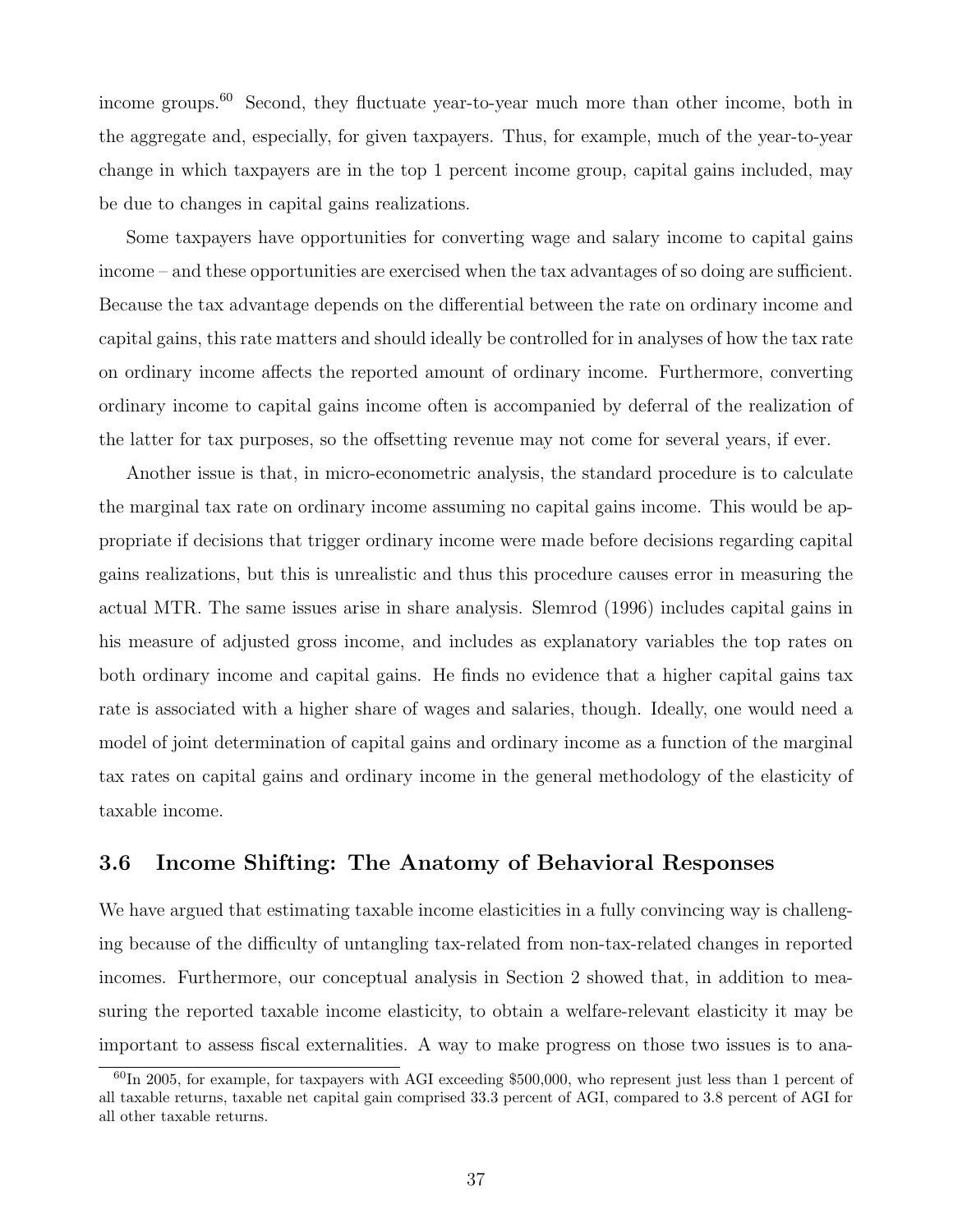lyze the "anatomy of the behavioral response" (Slemrod, 1996) by examining the components of reported income.

Figure 2 (updated from Saez 2004) displays the share and composition of the top 0.01 percent of income earners in the U.S. since 1960 along with the average marginal tax rate they faced (in bold line on the right y-axis). We focus on this very top group because tax rate changes and tax responses are arguably the strongest and most salient at the very top. The figure divides income into seven income components: (1) wages and salaries (which include bonuses and profits from qualified exercised stock options), (2) dividends, (3) interest income, (4) sole proprietorship profits (profits from small businesses that are fully owned by the taxpayer, this includes most forms of self-employment income), (5) partnership profits (profits from businesses where the taxpayer is a partner such as a law or medical practice partnership), (6) profits from subchapter S corporations (taxed solely at the individual level), and (7) other income.

Four points are worth noting about Figure 2. First, the top 0.01 percent income earners faced extremely high marginal tax rates in the early 1960s (around 80 percent) that were reduced significantly by the Kennedy tax cuts in 1964-5 (to about 65 percent). This implies a 75 percent increase in the net-of-tax rate, a much larger increase than either the 1981 tax cuts and the Tax Reform Act of 1986 tax rate reductions. In spite of this large rate cut, the top 0.01 percent income share remains flat in the 1960s, and well into the 1970s, suggesting little behavioral response in both the short and the long run. This stands in contrast to the sharp response of the top 0.01 percent income share to the 1981 and 1986 tax changes, consistent with the view that the elasticity is not an immutable parameter, but instead depends on the tax system.

Second, Figure 2 shows clearly that about one-third of the response to the Tax Reform Act of 1986 from 1986 to 1988 was due to a surge in S-corporation income.<sup>61</sup> Partnership income also rose dramatically immediately after 1986, mostly because of the disappearance of partnership losses. The sudden jump in S-corporation income, exactly at the time of the tax reform, strongly suggests that this was the consequence of a one-time shift of taxable income from the corporate sector, and the one-time closing of the partnership loss tax shelters (Slemrod 1996, Gordon and Slemrod 2000). The surge in business income reported on individual returns in the 1980s thus cannot be interpreted as a "supply-side" success, as most of those individual income gains came either at the expense of taxable corporate income, or were obtained from the closing of tax

 $61$ The 1981 tax act also produced a sudden increase of S-corporation income (which was negligible up to 1981), which explains most of the increase in top incomes from 1981 to 1984 first documented by Lindsey (1987).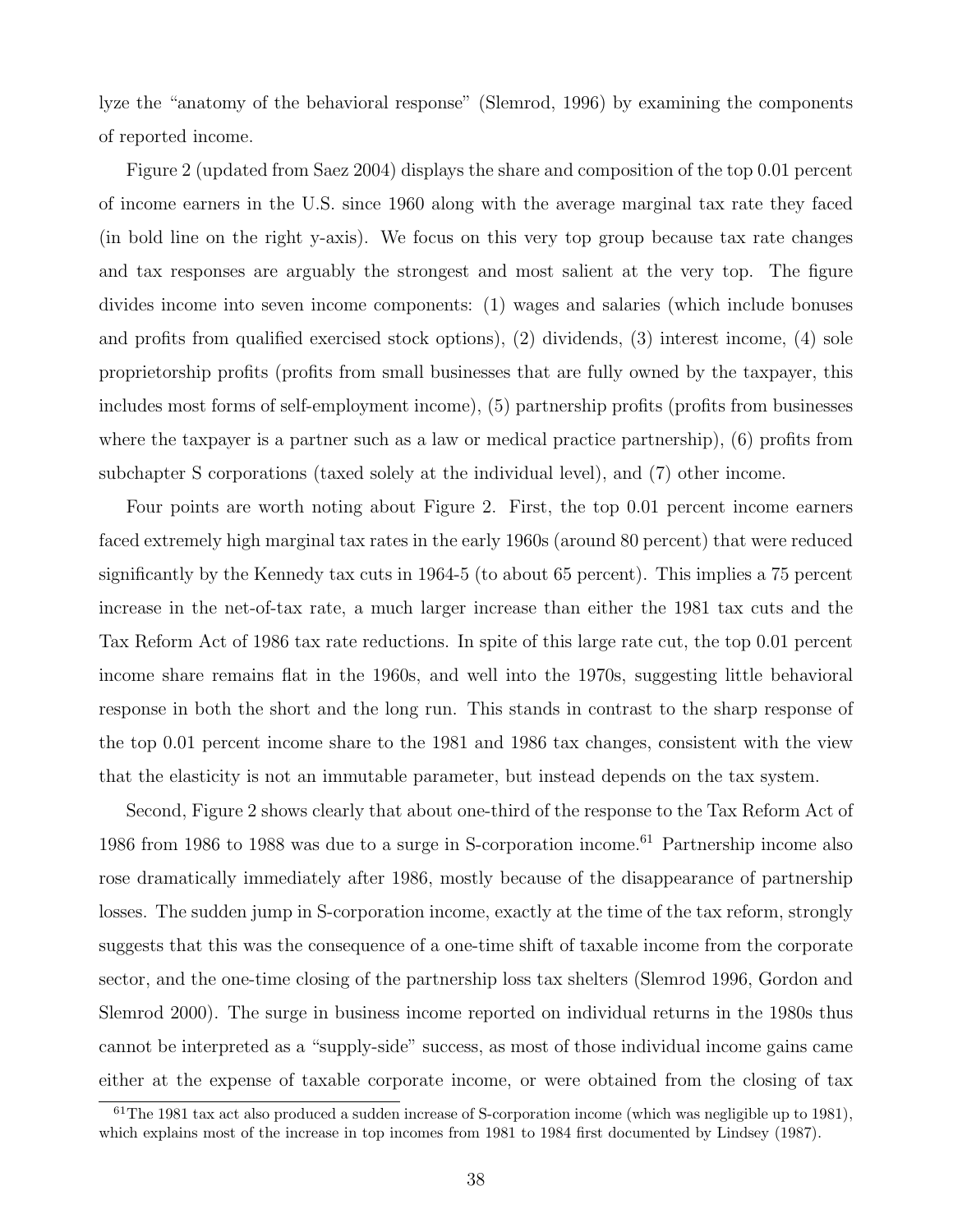shelters by imposing stricter rules on losses from passive businesses.

Third, Figure 2 displays a dramatic shift in the composition of very top incomes away from dividends (which represented more than 60 percent of top incomes in the early 1960s) toward wage income and S-corporation and partnership income. In the early 1960s, when the top 0.01 percent incomes were facing marginal tax rates of about 80 percent on average, tax rates on long-term capital gains were around 25 percent. Thus, dividends were a very disadvantaged form of income for the rich, suggesting that those top income earners had little control over the form of payment, and thus might have been in large part passive investors. The Kennedy tax cuts apparently did not reduce the top individual rate enough (the top rate became 70 percent) to make the S-corporation form attractive relative to the C-corporation form, explaining perhaps the contrast in behavioral responses between the Kennedy tax cuts episodes and the tax changes of the 1980s. Interestingly, Figure 2 also displays an increase in the dividend income component after 2003, when the tax rate on dividend income was lowered to  $15$  percent.<sup>62</sup>

Fourth, and related, the wage income component of the top 0.01 percent has experienced a dramatic secular growth since the 1970s. The wage component exhibits clear spikes in 1988 and 1992, which are likely to reflect short-term responses to the tax changes due to re-timing of compensation.<sup>63</sup> The difficult question to resolve is to what extent the secular growth in top wage incomes was due to the dramatic decline in top marginal tax rates since the 1960s. This question cannot be resolved solely looking at U.S. evidence. Evidence from other countries on the pattern of top incomes and top tax rates (Atkinson, Piketty and Saez, forthcoming) suggests that reducing top tax rates to levels below 50 percent is a necessary — but not sufficient condition to produce a surge in top incomes. Countries such as the United States or the United Kingdom have experienced both a dramatic reduction in top tax rates and a surge in top incomes (Brewer, Saez and Shephard, 2010), while other countries such as Japan have also experienced significant declines in top tax rates, but no comparable surge in top incomes over recent decades (Moriguchi and Saez, 2008).

Overall, the compositional graph displayed on Figure 2 casts significant light on the anatomy of the behavioral response and helps to distinguish short-term from long-term effects, as well as

 $62$ This is consistent with the firm-based analysis of Chetty and Saez (2005), who show that dividends paid out by publicly traded U.S. companies rose sharply after the dividend tax cut was enacted.

<sup>&</sup>lt;sup>63</sup>There is also a very large spike in 2000 that is likely due to the boom and bust in the dot-com sector, where stock-option exercises, which generally generate income classified as wages, peaked in 2000 before collapsing in 2001 and 2002.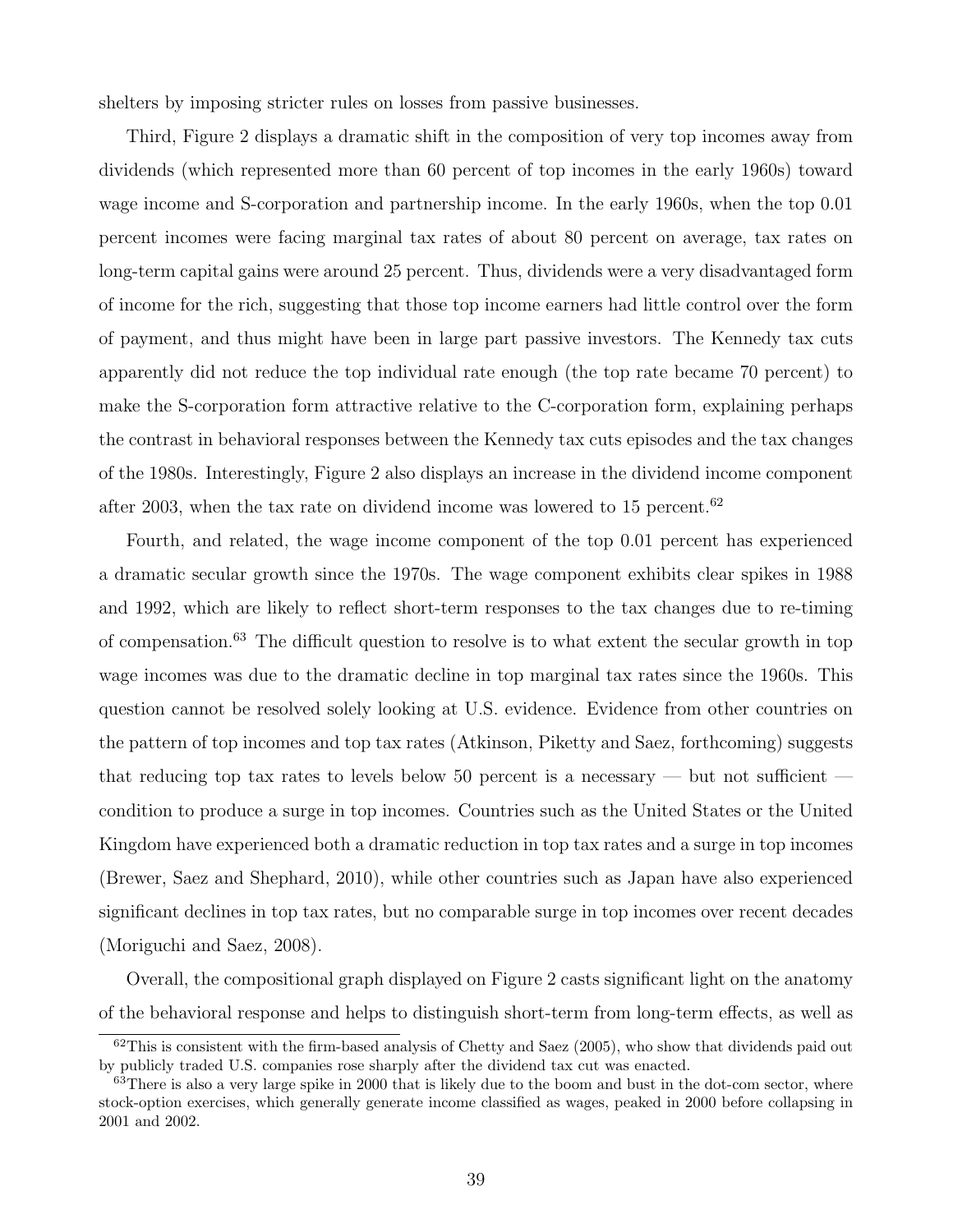effects due to income shifting from the corporate base to the individual base or due to tighter regulations regarding business losses. Therefore, we believe that supplementing the focus on the taxable income elasticity with a more granular understanding of the various components of behavioral responses to taxation is fruitful both to predict the effects of future tax reforms as well as to analyze the overall welfare and fiscal consequences of actual tax changes. As this discussion has shown, there is compelling evidence of substantial responses of upper income taxpayers to changes in tax rates, at least in the short run. However, in all cases, the response is either due to short-term retiming or income shifting. There is no compelling evidence to date of real responses of upper income taxpayers to changes in tax rates.

Following the interpretation of Atkinson, Piketty, and Saez (forthcoming) in their analysis of the evolution of top income shares in the long run, it is conceivable that the drop in top marginal tax rates since the 1980s could lead to more wealth and capital income concentration decades later, as top income individuals can accumulate wealth more easily when top tax rates are lower. In this case, the surge in the top income share due to capital income displayed in Figure 2 could be the long-term consequence of past top tax rate cuts. The ETI has not yet developed a framework to analyze such long-term responses through the savings and wealth accumulation channels.

## 4 Empirical Analysis

Since the early 1990s, a large literature has sought to estimate the ETI and elasticities for related income measures. Most of this literature on the ETI has focused on individual taxable income in the U.S., although some studies have examined individual taxable income in Canada and Western Europe. The analyses in the literature vary widely in the extent to which they address — or even attempt to address — the issues discussed in the previous section. Rather than comprehensively survey this literature, in what follows we selectively discuss the studies — focusing on studies that use the type of data and empirical approaches most likely to yield reliable estimates of the elasticity of taxable income or of a broader measure of income. We emphasize how, and how well, each study addresses the methodological issues discussed in the previous section.<sup>64</sup>

 $64$ The working paper version of this paper (Saez, Slemrod, and Giertz, 2009) contains a narrative description of a wider set of studies.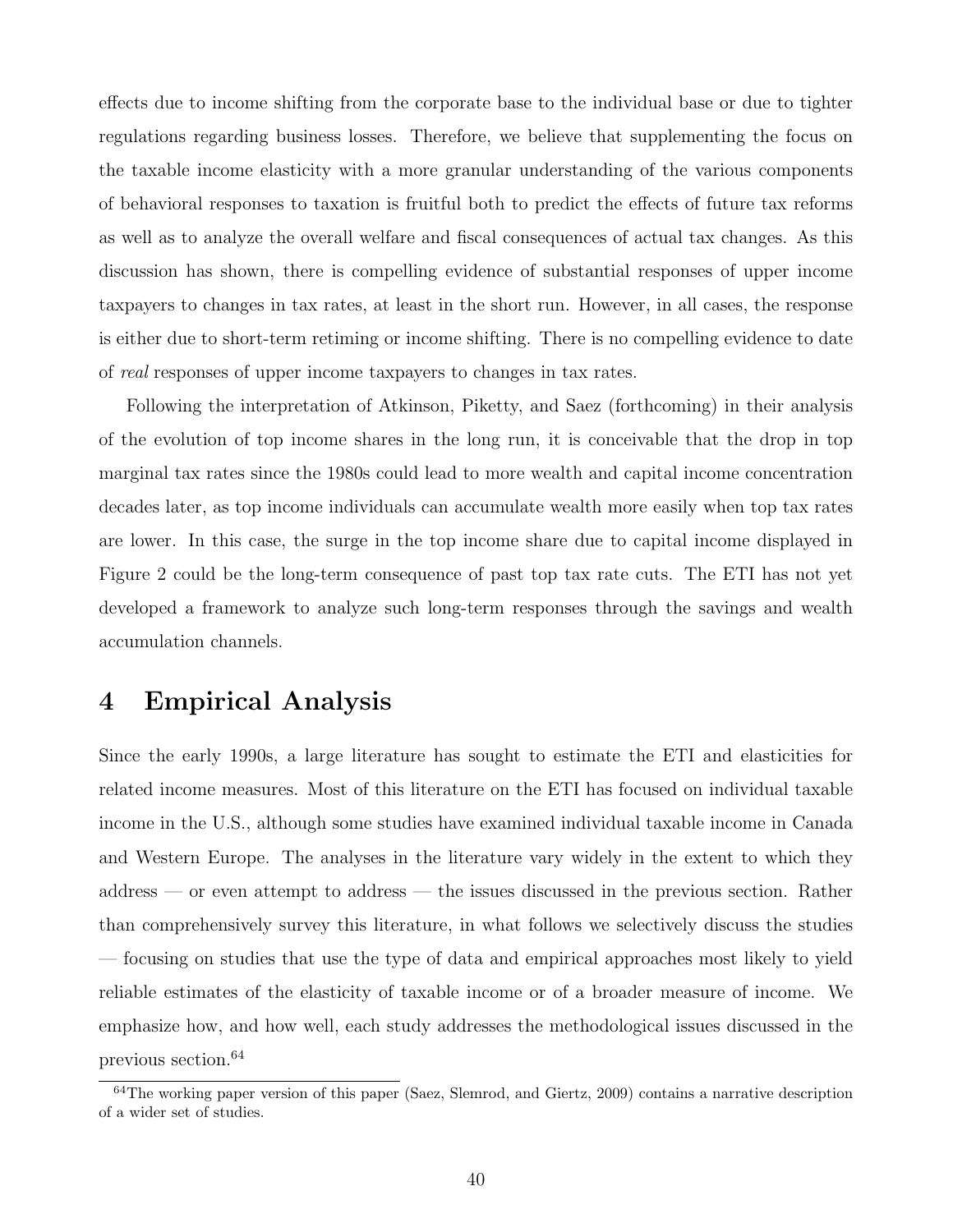## 4.1 Analysis Using Aggregated Time-Series Data

Feenberg and Poterba (1993) were the first to use aggregate tax return data to shed light on the high-income share of reported aggregate income in the United States and to what extent this might be influenced by changes to the tax rate structure. They calculate for 1951 to 1990 the share of AGI and several components of AGI that were received by the top 0.5 percent of households ranked by AGI. Consistent with Figure 1, the four-decade time series is sharply U-shaped, beginning with a steady decline from over 8 percent in the early 1950s to just below 6 percent around 1970. Then, after remaining roughly flat at about 6.0 percent from 1970 to 1981, the high-income share of income begins in 1982 to continuously increase to 7.7 percent in 1985, then jumps sharply in 1986 to 9.2 percent. There is a slight increase in 1987 to 9.5 percent, then another sharp increase in 1988 to 12.1 percent. Although they conduct no formal analysis of the dataset they construct, Feenberg and Poterba (1993) argue that this time-series pattern is consistent with a behavioral response to the reductions in the top marginal tax rate, especially during the Tax Reform Act of 1986 episode.

Slemrod (1996) uses high-income share data for  $1954$  to  $1990^{65}$  to examine in a regression framework the tax and non-tax causes of inequality. The data up to 1986 are taken directly from Feenberg and Poterba (1993), but the data from 1987 to 1990 are adjusted to correspond to a pre-Tax Reform Act of 1986 definition of AGI so as to get closer to a consistent (or constant-law) definition over time. Dependent variables studied include the high-income share of AGI and four components of income. Explanatory variables in the regressions include measures of the contemporaneous, one-year-lagged, and one-year-leading top tax rates for both ordinary individual income and long-term capital gains. To control for exogenous, non-tax-related, income trends, Slemrod includes a measure of earnings inequality between the 90th and 10th percentiles not based on tax return data as well as macroeconomic variables that might differentially influence incomes across the income distribution (e.g., the real level of stock prices and the average nominal corporate AAA bond rate). Regressions are estimated using data up to 1985 and then again using data up to 1990 to investigate whether or not there was a break in the structure of the model in 1986. The analysis reveals that, up to 1985, changes in the top tax rate on individual income play almost no role in explaining the variation in the high-income share of

 $^{65}$ Slemrod examines both the top 0.5 percent as well as the top 1 percent of taxpayers, although all regressions exclusively use the top 0.5 percent.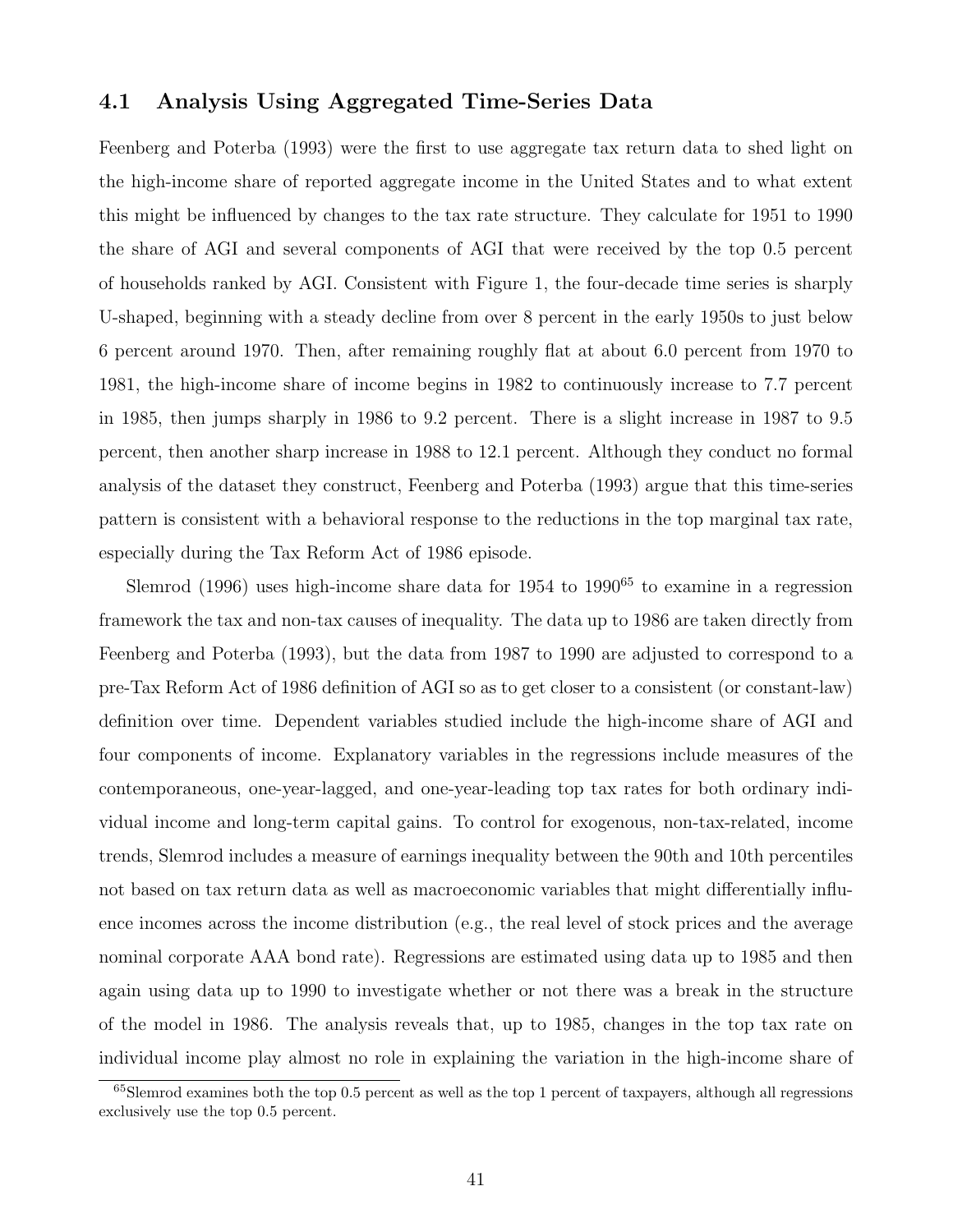AGI; indeed, more than two-fifths of the increase in high-income share between 1973 and 1985 can be associated with the increase in 90-10 wage inequality. However, when data up to 1990 are included in the regression, the coefficient on the top tax rate term becomes large in absolute value and statistically significant.

After analyzing different components of AGI, including wages and salaries, Subchapter S income, and partnership income, Slemrod (1996) concludes that the regression results are likely driven by the changes to the structure of the tax base instituted by the Tax Reform Act of 1986. This new structure provided very different incentives and opportunities for high-income individuals to report income (and losses) via the individual tax system. He cautions that the results do not necessarily imply that taxpayer responses to marginal tax rates, holding the tax structure constant, were higher post-1986. Instead the tax rate variables, which changed dramatically at the same time the structure changed, may be picking up some of the effect of this structural change.<sup>66</sup> Because of the simultaneity of the tax rate changes and scores of tax base changes, the high tax rate elasticity estimated over the sample up to 1990 is not an unbiased estimate of the true elasticity, either before or after the reform.

Saez (2004a) examines IRS data from 1960 to 2000. He regresses the log of average income for the top 1 percent of the distribution on the log of the average net-of-tax rate for the top 1 percent over the time period and finds large elasticities, even when including time trends or instrumenting the log net-of-tax rate using the statutory top marginal tax rate. Saez (2004a) goes on to investigate which categories of income drive the overall response, primarily to ascertain to what extent the estimated ETIs reflect income shifting. He, like Slemrod (1996), finds a break in the series following the Tax Reform Act of 1986. When he examines categories of gross income, he finds that income shifting can explain most of the rise in Subchapter S and partnership income. What remains unclear is whether any portion of the post-1986 wage and salary growth is attributable to the decline in marginal tax rates, or is simply another form of income shifting. Saez concludes that it is very difficult to distinguish the long-term effect of tax cuts from a non-tax related secular widening in the disparity of earnings.

 $66$ Fullerton (1996), in a comment on Slemrod (1996), emphasizes this interpretation.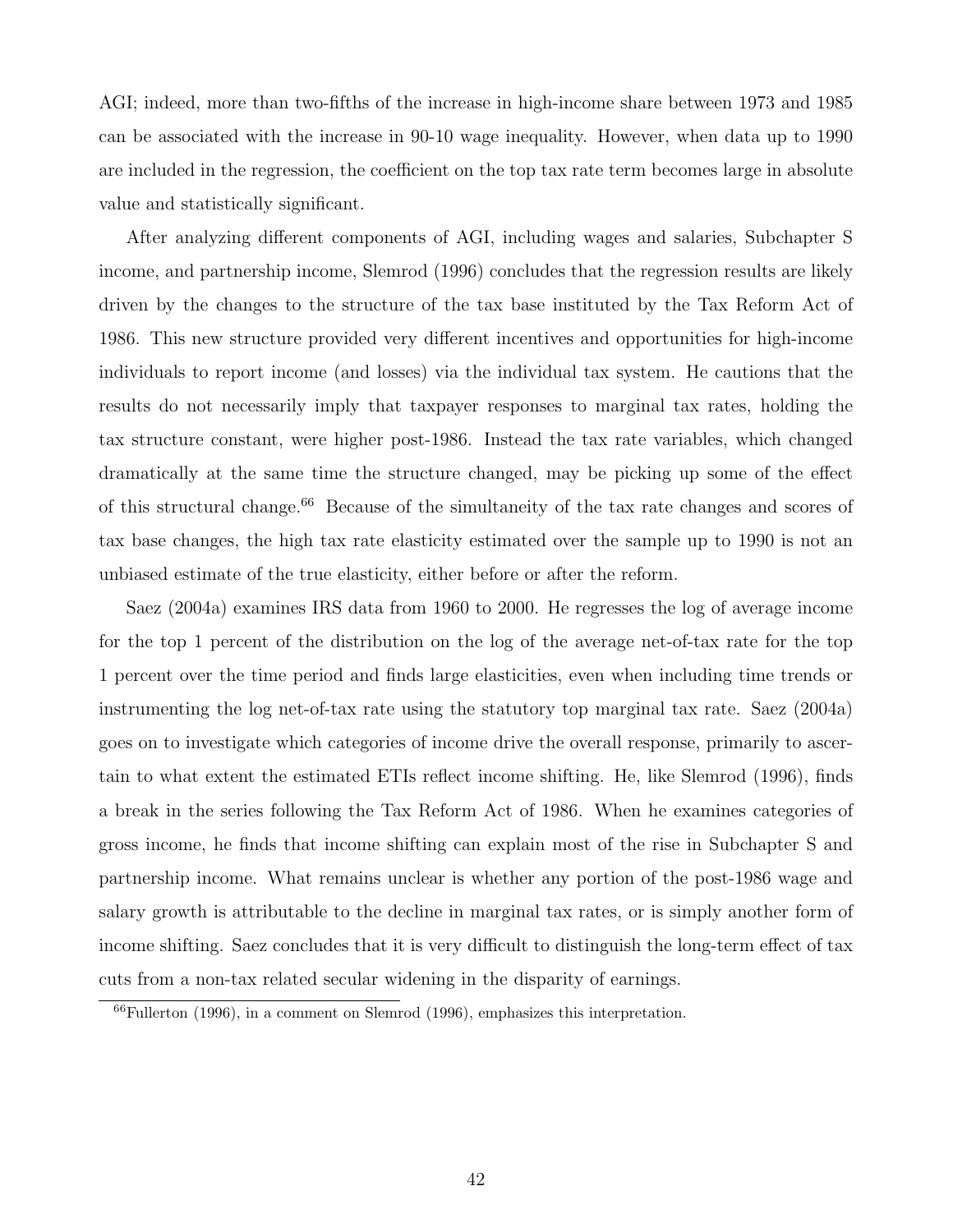## 4.2 Analysis using panel data

Feldstein (1995) pioneered the use of panel data to estimate the ETI for the Tax Reform Act of 1986 by using the U.S. public-use panel tax data (see Appendix B.1). He groups taxpayers by their 1985 marginal tax rates and uses a tabulated difference-in-differences methodology to estimate the ETI with respect to the net-of-tax rate. Specifically, to compute elasticities, the difference in the percent change in taxable income (in 1988, relative to adjusted 1985 income) between two groups is divided by the difference in the percent change in the average net-oftax-rate between the two groups. This method generates large ETI estimates, ranging from 1 to 3 in alternative specifications. Although based on a much smaller sample (Feldstein's top group included only 57 tax returns), the Feldstein (1995) results apparently corroborated the conclusion of Feenberg and Poterba (1993) based on observing the time-series of share-ofincome data that something extraordinary had happened to the dispersion of taxable income at the same time as the Tax Reform Act of 1986.

Subsequent research using panel data addresses the econometric issues raised earlier in this paper such as mean reversion or secular income trends. Auten and Carroll (1999) address mean reversion and attempt to control for divergence within the income distribution by including control variables for region and occupation. Auten and Carroll adopt a two-stage least-squares regression approach, regressing the change in constant-law (log) AGI<sup>67</sup> between 1985 and 1989 against the change in the log of the net-of-tax rate and a set of other exogenous variables. They instrument for the change in the net-of-tax rate by inflating adjusted 1985 incomes by the CPI to 1989 levels and then applying 1989 law to these incomes, as discussed in Section 3.4.2. When adding non-tax factors that may have been correlated with the rise in income inequality over this period (such as age, age-squared, occupation, region, and  $-$  notably  $-1985$  income), they report an elasticity estimate of 0.55.

Moffitt and Wilhelm (2000) investigate behavioral responses to the Tax Reform Act of 1986, using panel data from the 1983 and 1989 Survey of Consumer Finances (SCF) instead of income tax return data. Due to data limitations, they study an income concept close to AGI rather than taxable income. When using Feldstein's (1995) approach, they report tax elasticities for AGI from 1.76 to 1.99, similar to Feldstein's taxable income elasticity estimates. Moffitt

 $67$ The constant-law calculations are based on post-1986 law. They do a robustness test and find that using pre-1986 laws does not significantly change the results.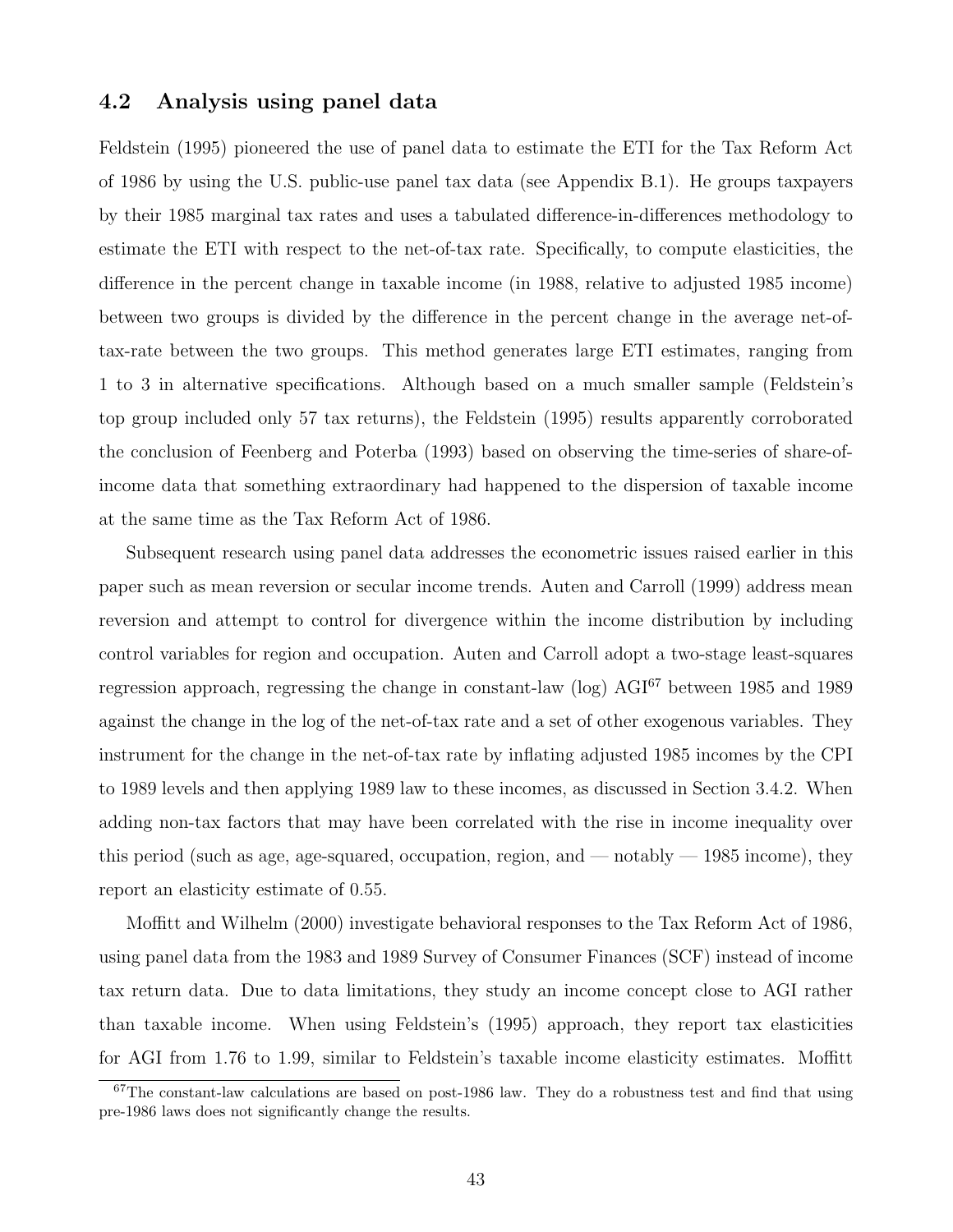and Wilhelm then turn to a two-stage least-squares regression approach, employing several alternative instruments for the change in the net-of-tax rate, including education and measures of illiquid assets, and conclude that those instruments that are successful in discriminating between the high-income group and the balance of the population yield tax elasticity estimates that range from 0.35 to 0.97. Note that these instruments for tax rates are not available with individual tax return data. As in Auten and Carroll (1999), such estimates based on comparing only two years are sensitive to mean reversion. Indeed, when including 1983 AGI as a control for mean reversion, their elasticities increase by between 0.3 and 0.5; recall that because the Tax Reform Act of 1986 reduced top MTRs, mean reversion (at the top of the income distribution) biases downward estimated ETIs.

Interestingly, because SCF data include labor supply measures (hours of work), Moffitt and Wilhelm also estimate labor supply responses and conclude that the surge in the taxable income of high-income individuals between 1983 and 1989 was not accompanied by an increase in reported hours of work. This result of no response along a real economic margin is fully consistent with the overall conclusion that clearly visible responses are generally due to retiming or avoidance, with no compelling evidence of real economic responses. It would certainly be valuable to follow upon Moffitt and Wilhelm (2000) and systematically compare income reporting responses to tax changes with real economic responses such as labor supply or output.

Gruber and Saez (2002) use the public-use version of the panel tax data for the years 1979 to 1990 to examine both taxable income and broad income responses to both the 1981 tax change and the Tax Reform Act of 1986. Broad income is defined as income before deductions. They measure behavioral changes (between paired observations) over three-year intervals, which provides them with variation in tax rates across time for all income levels and a longer period for behavioral responses to occur. Furthermore, because they incorporate state as well as federal income tax changes, they also have cross-sectional variations in tax rate changes within income groups.

Gruber and Saez devote much attention to the issues of mean reversion and secular income trends, and separately estimate income and substitution effects of the tax change. They instrument for the change in the net-of-tax rate using an instrument very similar to that used by Auten and Carroll (1999): the change in the net-of-tax rate assuming each filer's income grows at the rate of overall nominal income growth between the base and subsequent year. They also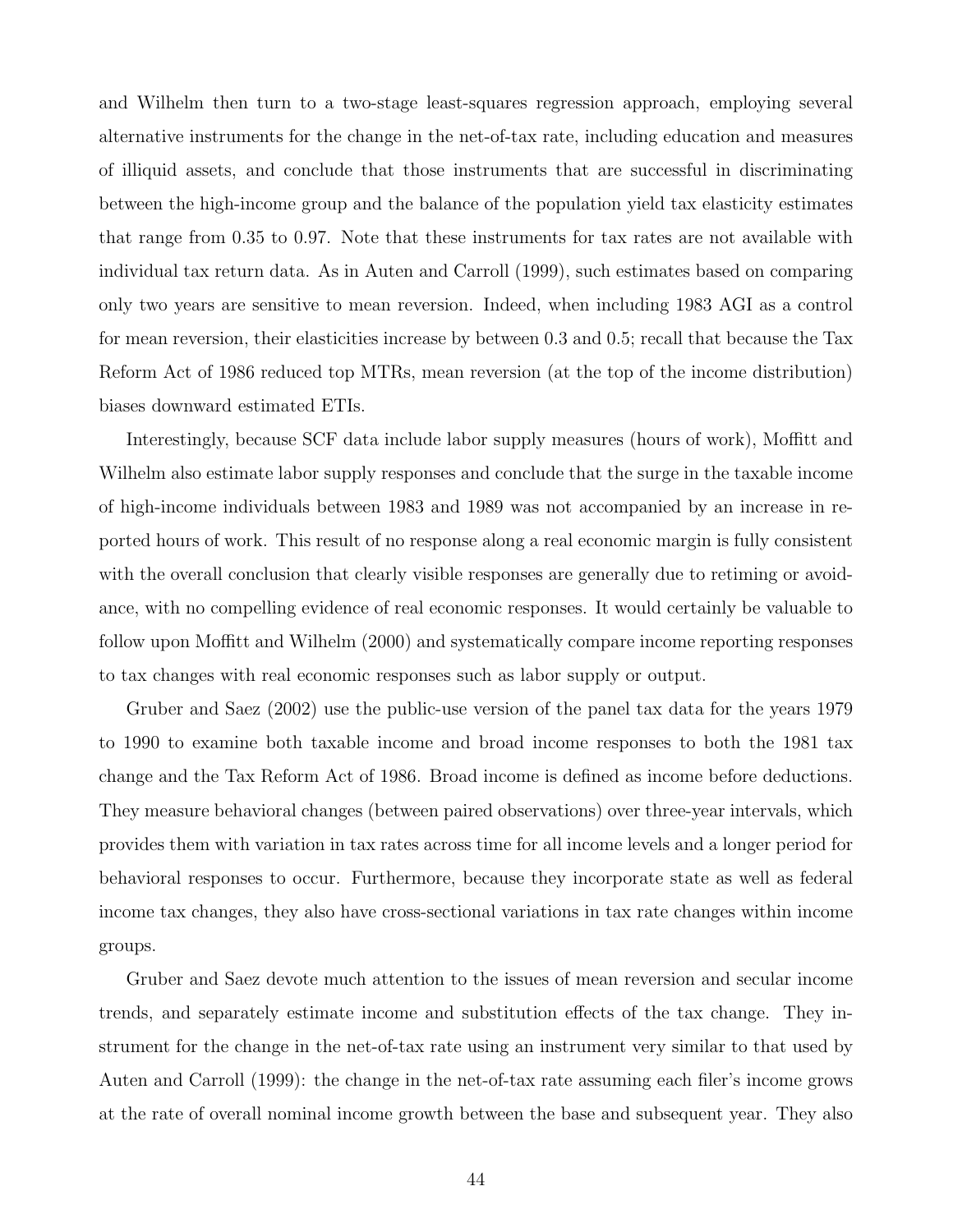construct an analogous instrument for capturing the income effect, the log change in after-tax income assuming that base year income grows at the same rate as total income. The second stage regresses the log of (taxable or broad) income growth against the change in the log of the net-of-tax rate, year fixed effects, and dummies for marital status. As they use multiple years simultaneously, they can include a rich set of controls for base income.

Gruber and Saez's elasticity estimate for broad income, 0.12, is notably smaller than their corresponding estimate for taxable income, suggesting that much of the taxable income response comes through deductions, exemptions, and exclusions. Consistent with this conclusion, they find that most of the response can be attributed to itemizers (for taxable income, the elasticity is 0.65, whereas for non-itemizers, it is negative and insignificant). Although estimates by income group are not statistically distinguishable from each other, they do vary greatly and are generally higher for higher-income taxpayers (0.57 for people with incomes over \$100,000, 0.11 for those from \$50,000-\$100,000 and 0.18 for those with income from \$10,000 to \$50,000). Importantly, Gruber and Saez find much lower elasticities for broad income than for taxable income. Even for upper income earners, the elasticity of broad income is small (0.17). Those findings suggest that the current tax system creates significant efficiency costs because of its many avoidance opportunities, but that a broader income tax base might substantially lower the efficiency costs of taxation and increase the ability of the government to raise taxes from the upper income groups.

Kopczuk (2005) investigates the hypothesis that the ETI is not a structural parameter, but rather a function of the tax base (which he defines as taxable income divided by total income). The motivating idea is that available deductions lower the cost of shifting income outside the tax base. Therefore, as the tax base narrows, the responsiveness to changes in tax rates should increase. After first-differencing (he uses three-year intervals, following the methodology of Gruber and Saez (2002)), he follows a two-stage least-squares approach with instruments for both the change in the log net-of-tax rate and for the interaction of that variable with the share of income that is deductible. For instruments, he uses the log of the predicted changes of these variables, absent any behavioral response. Including both instrumented changes in marginal tax rates and an interaction term between the change in tax rate and change in tax base, generates income-weighted elasticity estimates (for married filers) of 0.12 with no deductions and 1.06 for the deductible-share interaction term. These estimates imply that the roughly 4.5 percentage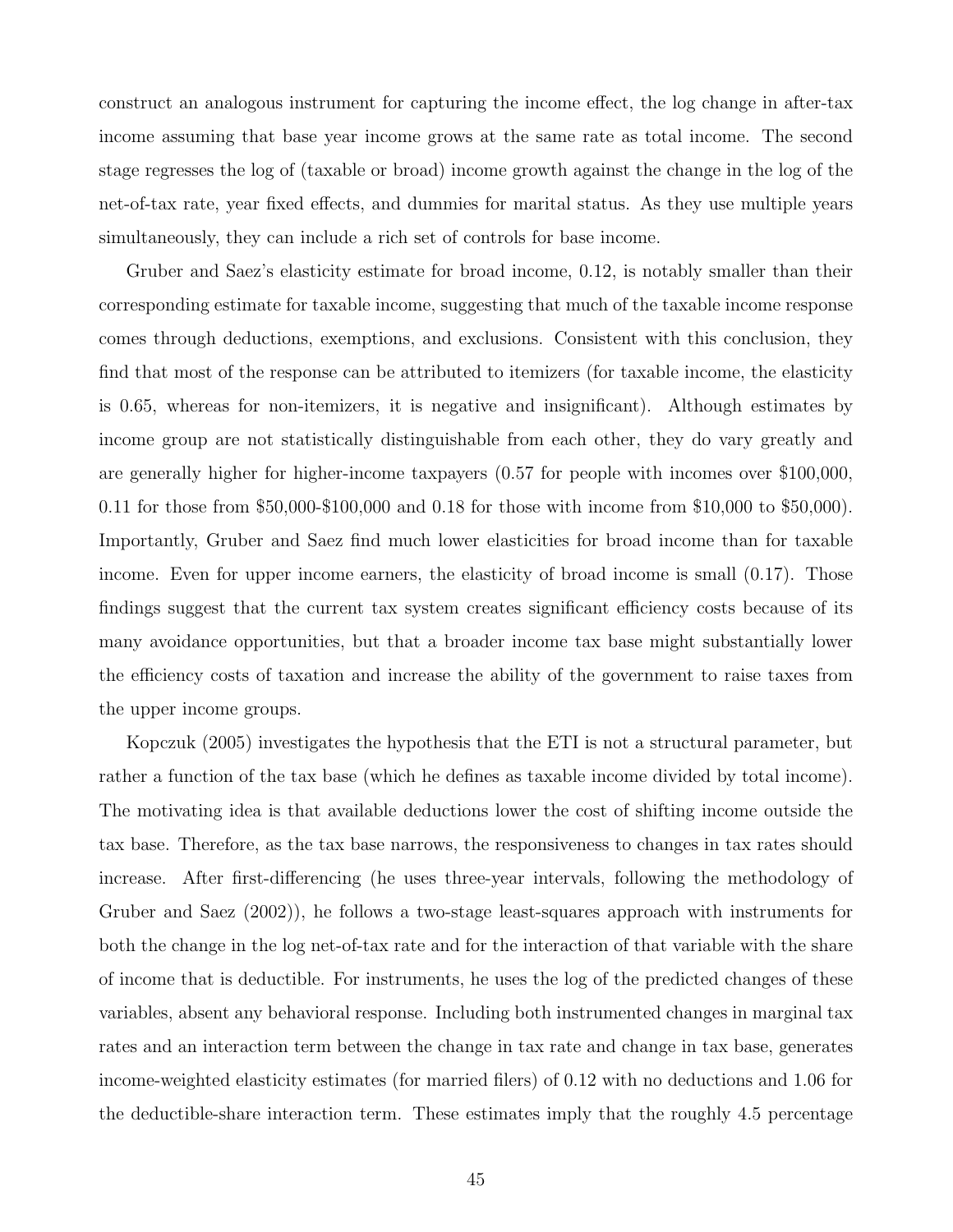point increase in Kopczuk's definition of the tax base as a result of the Tax Reform Act of 1986 would lower the ETI by roughly 5 percentage points, from 0.25 to 0.20. Because itemizers' deductible share of income is much higher, the same estimated coefficients would imply a pre-1986 ETI of 0.42 versus a post-1986 ETI of 0.36. Kopczuk (2005) concludes that the results imply that an individual who has no access to any deductions would not respond to changes in tax rates (at least over a three-year interval). The more deductions are available, the stronger the response. This result is consistent with findings from Gruber and Saez's finding that the behavioral response is substantial for taxable income, but much smaller for broad income.<sup>68</sup>

Giertz (2007) applies the methods of Gruber and Saez (2002) to larger panel data sets of tax returns from 1979 to 2001 available only within government agencies (see appendix B.1). Using first the data from the Continuous Work History Survey which does not oversample higher income earners, he shows that Gruber and Saez's approach yields an estimated elasticity of taxable income (ETI) for the 1990s of  $0.20$  — or about half the size of the corresponding estimate for the 1980s. However, when he uses broad income, instead of taxable income, the estimated elasticity is 0.15, as opposed to 0.12 for the 1980s. This significant difference between the taxable income estimates and small difference between the broad income estimates is consistent with the results from Kopczuk (2005) suggesting that the availability of deductions and exemptions matter in determining the ETI because the fraction of taxpayers choosing to itemize was approximately 25 percent lower in 1993 compared to 1986. Calculating the ETI over the period 1979 to 2001, Giertz obtains an estimate of 0.30.

This concludes our selective summary of what is known about the value of the ETI. Of note is that estimated values of the ETI for the 1990s, identified largely off of the 1990 and 1993 tax changes, are generally lower than those for the 1980s, identified largely off of the 1981 and 1986 changes. There are two broad, and not mutually exclusive, categories of explanations for this pattern of results.

The first suggests there is no reason to expect a universal parameter in the first place. Leading proponents of this hypothesis are Slemrod and Kopczuk (2002), who argue that the ETI is not a structural parameter and is a function of not only preferences, but also the breadth of the tax base and tax enforcement parameters. Kopczuk (2005) found empirical support for this hypothesis, and Giertz (2007) found that the elasticity with respect to taxable income

<sup>68</sup>Another innovation to Gruber and Saez's approach made by Kopczuk (2005) is the inclusion of separate variables to control for mean reversion and secular divergence in the income distribution.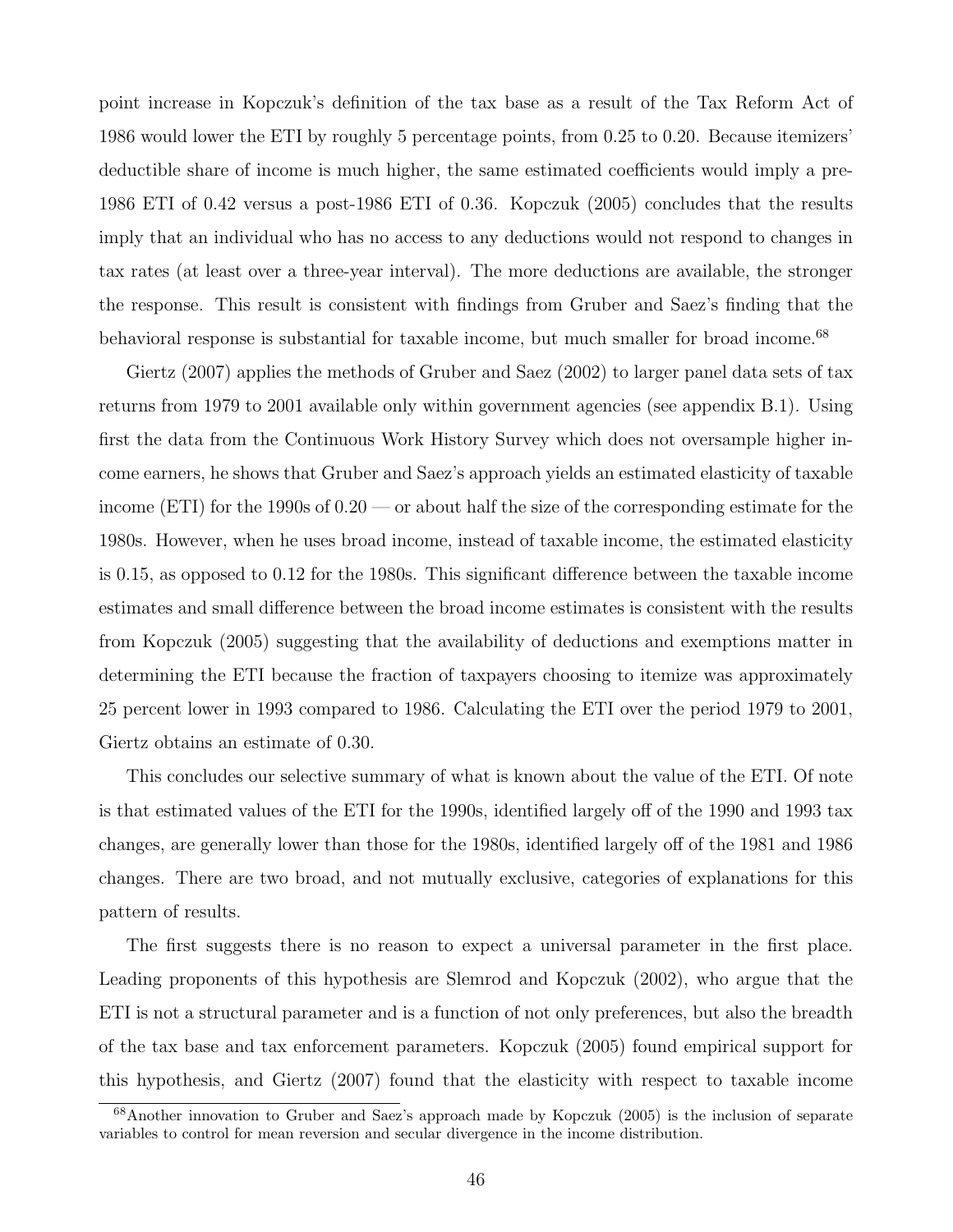varies much more by decade than the elasticity with respect to broad income, supporting the argument that changing rules for deductions affects the taxable income elasticity.

The second category of explanations points to methodological issues as the driving reason behind the differences between decades. One such argument proposed by Carroll (1998) and Giertz (2007), among others, suggests that (for at least some periods) the model is unable to adequately control for exogenous income trends. As a result, the rising, and non-tax-related, income inequality trend could bias ETI estimates upward when top tax rates fall and downward when they rise. Another potential source of bias that varies across periods could arise if the models fail to capture some potentially important types of income shifting, such as the shifting between the corporate and individual income tax base. Incentives for this type of shifting were greater in the 1980s than in the 1990s.

Due to space limitations, we do not comprehensively review the substantial literature estimating the ETI using data from countries other than the United States.<sup>69</sup> However, some recent work using Danish data is worth noting, largely because of the especially rich longitudinal data available to researchers that span over two decades and also include a variety of demographic variables not available on U.S. (or most other countries') tax returns.

Kleven and Schultz (2009) use panel tax return data since 1980 to analyze behavioral responses to various income tax reforms over the period 1984 to 2005 in Denmark using a method similar to Gruber and Saez (2002). Their study has three key advantages relative to U.S.-based studies. First, they can use the full universe of Danish tax filers over a long period, generating a very large longitudinal dataset that also contains detailed socio-economic information. Second, the Danish income distribution has been very stable over this period compared to the U.S. distribution, making tax effects easier to identify. Third, the Danish tax reforms spanning 1984-2005 generated substantial variation in tax rates that is not systematically correlated with income, as different reforms affected different brackets and consisted of both rate increases and decreases for a given bracket. Furthermore, many changes apply only to specific income components as the Danish tax system imposes different rates on different income components. As a

<sup>69</sup>Although see the working paper version of our paper, Saez, Slemrod, and Giertz (2009), which does discuss this literature. We reiterate that, for reasons discussed earlier, there is no reason to expect that the ETI would be the same across countries because it is a function not only of arguably relatively uniform aspects of preferences, but also of the details of countries' tax systems. Slemrod and Kopczuk (2002) develop a model of the "optimal" elasticity of taxable income and show that it will be lower in countries with more egalitarian social welfare functions and with a lower cost of administering and enforcing a broad tax base.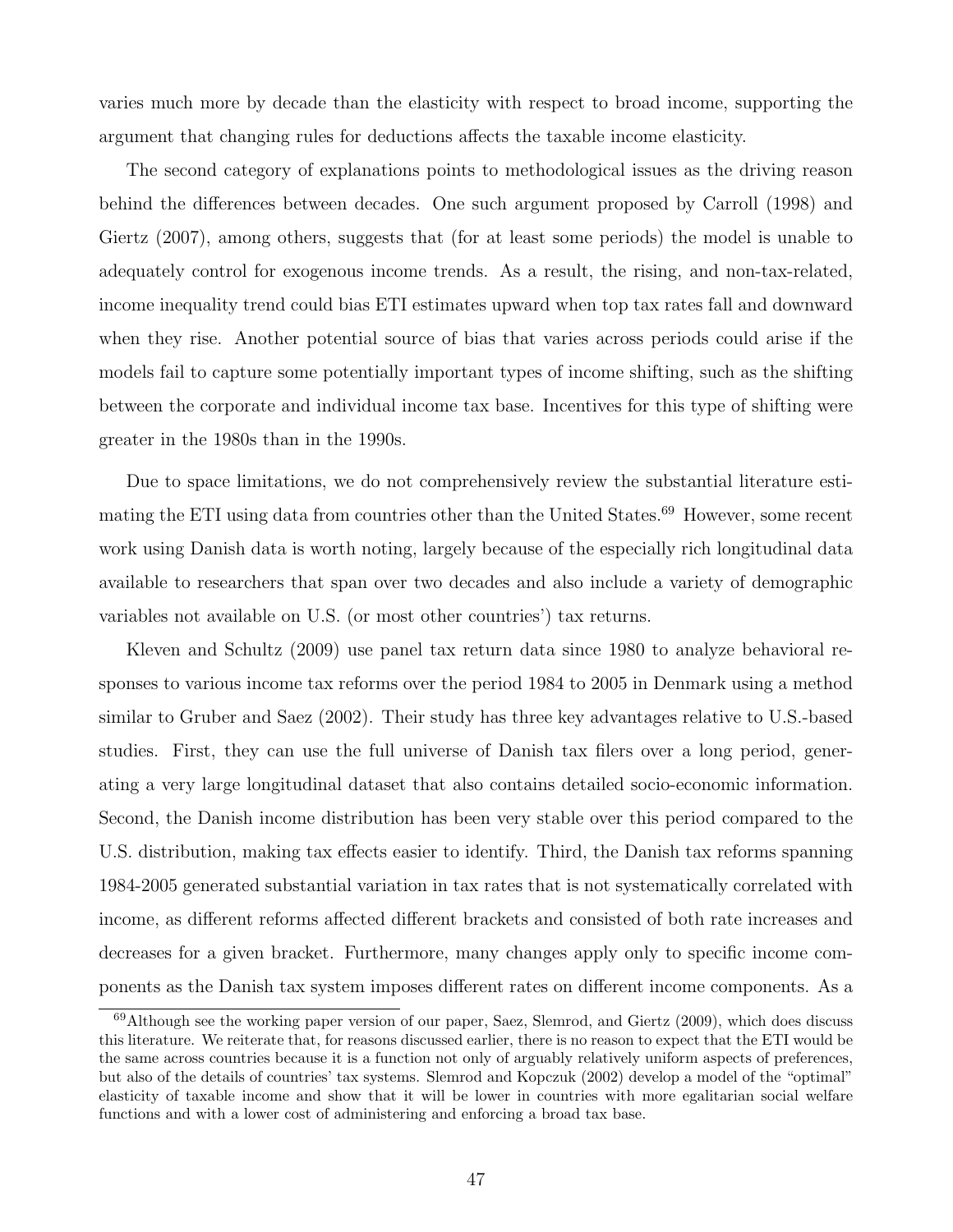result, they can control for a rich set of base-year incomes. They find that (1) population-wide elasticities are modest compared to most existing studies, (2) elasticities for capital income are larger than for labor income, (3) elasticities for negative income (deductions, negative capital income) are larger than for positive income, (4) elasticities for the self-employed are larger than for employees, (5) elasticities are monotonically increasing in income level and are 2 to 3 times larger in the top quintile of the distribution than in the bottom quintile of the distribution, and (6) income effects are very small.

Chetty et al. (2009) also use population tax files from Denmark and estimate the ETI using bunching evidence around kink points where marginal tax rates jump, building upon the method developed in Saez (2010) in the U.S. case. They develop a new method of estimating the long-run elasticity in an environment where adjustment costs attenuate short-run behavioral responses by comparing the short-run effects of small versus large tax changes. Consistent with the existence of large adjustment costs, the amount of bunching they obtain is a highly convex function of the size of the change in the net-of-tax rate at the kink. In other words, the implied elasticity is larger from large changes in marginal tax rates than for small changes in marginal tax rates. The degree of bunching varies across demographic groups and occupations in a manner that appears to be correlated with the flexibility of labor supply and is much more pronounced for secondary earners and especially the self-employed. Their results suggest that adjustment frictions create heterogeneity in the size of the elasticity response in the short-run and that such effects need to be taken into account to obtain the long-run elasticity that is of most interest for policy making.

## 5 Conclusions and Future Work

## 5.1 What we have learned

Under certain assumptions *all* behavioral responses to income tax rate changes are symptoms of inefficiency, and all such responses are captured by the elasticity of taxable income. This insight, raised in Feldstein (1995, 1999), is central to tax policy analysis. Because of its centrality to the evaluation of tax structure and because of the growing availability of longitudinal tax return data, much effort has been devoted to identifying its magnitude.

Attracting even more attention was the fact that the early empirical literature, focusing on the U.S. tax cuts of 1981 and particularly 1986, produced elasticity estimates large enough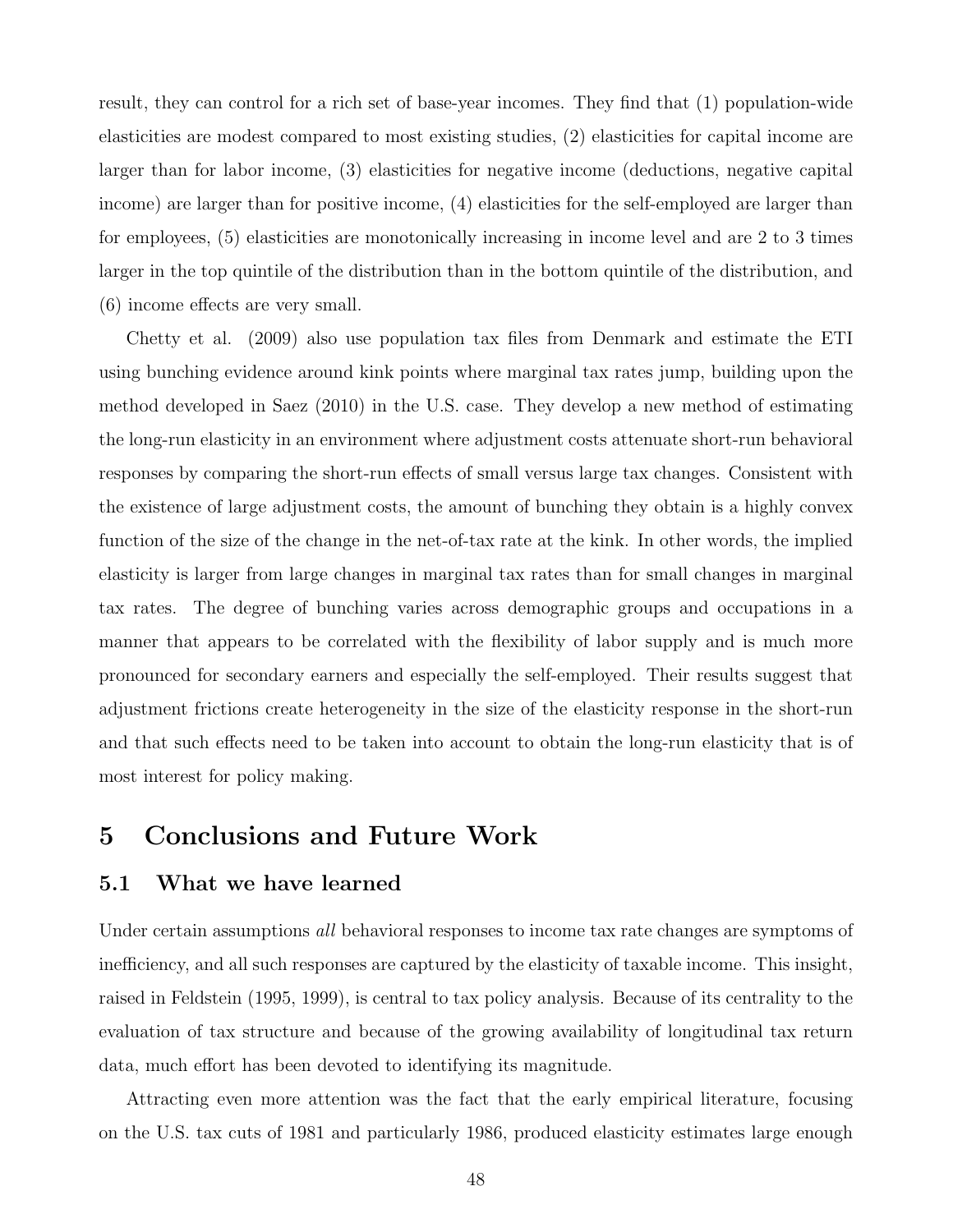to suggest that, not only was the marginal efficiency cost of tax rates high, but that the U.S. might be on the wrong side of the Laffer curve. Subsequent research generated considerably lower estimates, in part because of better data and improved methodology, but also because the variety of tax rate changes after 1986 facilitated separating out the impact of tax rate changes from non-tax-related changes in the inequality of pre-tax income. While there are no truly convincing estimates of the long-run elasticity, the best available estimates range from 0.12 to 0.40. At the approximate midpoint of this rate — an ETI of  $0.25$  — the marginal excess burden per dollar of federal income tax revenue raised of 0.195 for an across-the-board proportional tax increase, and 0.339 for a tax increase focused on the top one percent of income earners.<sup>70</sup>

Even at the top of this range the U.S. marginal top rate is far from the top of the Laffer curve, but that the elasticity relevant to measuring the marginal efficiency cost of raising tax rates is higher than one would calculate if the sole behavioral response were labor supply. There is also much evidence to suggest that the ETI is higher for high-income individuals who have more access to avoidance opportunities, especially deductible expenses.

The main attraction of the ETI concept—that it is a sufficient statistic for welfare analysis and therefore one need not inquire into the anatomy of behavioral response—has proven to be overstated for two important reasons.

First, the welfare relevance of the elasticity depends on the extent of fiscal externalities – whether taxable income is shifted to or from another tax base, or to and from the same tax base at a different time. Moreover, if classical externalities apply to often-deductible items such as charitable contributions, the ETI must be adjusted for welfare purposes. Examining which components of taxable income respond to tax rates (the "anatomy" of response) can help clarify the extent of these externalities. This brings us back to the pre-ETI attention to each of the many margins of behavioral response to tax rate changes.

Second, while there is compelling U.S. evidence of strong behavioral responses to taxation at the upper end of the distribution around the main tax reform episodes since 1980, in all cases those responses fall in the first two tiers of the Slemrod (1990, 1995) hierarchy—timing and avoidance. In contrast, there is no compelling evidence to date of real economic responses

<sup>70</sup>These calculations are based on 2005 tax return data; details are available from the authors. Note that the ETI for top earners could conceivably be higher than 0.25, especially if the top tax rate is increased while keeping the tax rate on realized capital gains constant hence fueling tax avoidance opportunities. With an elasticity of 0.5 for the top 1 percent income earners, the marginal excess burden per dollar of revenue doubles to 0.678 for a tax increase on top percentile income earners.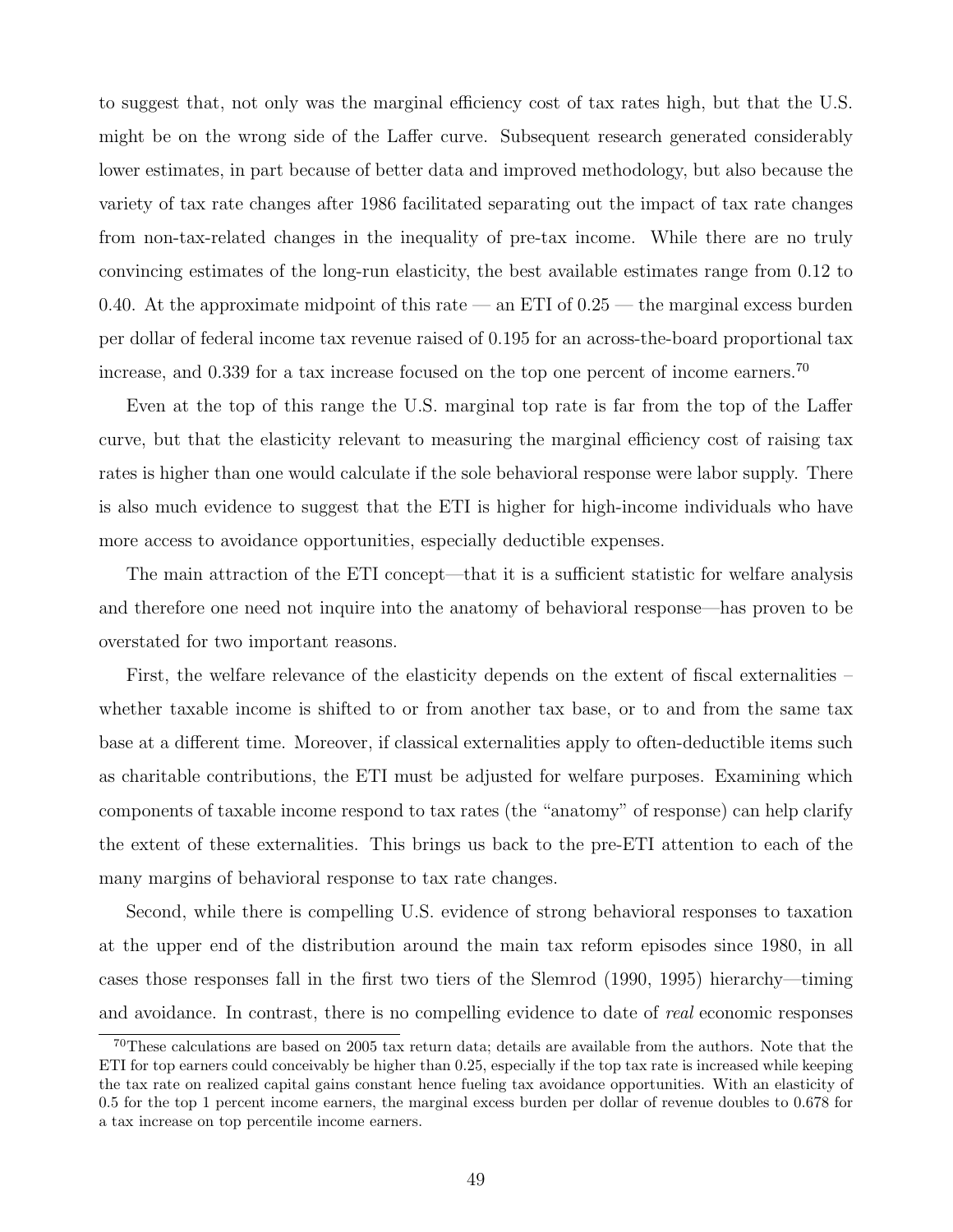to tax rates (the bottom tier in Slemrod's hierarchy) at the top of the income distribution. In the narrow perspective where the tax system is given (and abstracting from fiscal and classical externalities), the type of behavioral response is irrelevant. However, in the broader perspective where changes in tax system such as broadening the tax base, eliminating avoidance opportunities, or strengthening enforcement are possible options, the type of behavioral response becomes crucial. While such policy options may have little impact on real responses to tax rates (such as labor supply or saving behavior), they can have a major impact on responses to tax rates along the avoidance or evasion channels. In other words, if behavioral responses to taxation are large in the current tax system, the best policy response would not be to lower tax rates, but instead broaden the tax base and eliminate avoidance opportunities to lower the size of behavioral responses. Those findings also highlight the importance of the fact that the ETI is not an immutable parameter, but can be influenced by government policies. For this reason, it is likely to vary across countries and within countries over time when non-rate aspects of tax systems change.

The empirical methods are most convincing in estimating the short-term response to tax rate changes, and in that case one must be careful to distinguish the response to anticipated versus unanticipated changes. Estimates of the elasticity of taxable income in the long run (i.e., exceeding a few years) are plagued by extremely difficult issues of identification, so difficult that we believe that there are no convincing estimates of the long-run elasticity of reported taxable income to changes in the marginal tax rate.<sup>71</sup> Analysis of panel data does not seem likely to resolve the identification issues raised by trends in income inequality and mean reversion at the top and bottom ends of the income distribution. Repeated cross-section analysis based on longer time series is very useful to analyze changes in the share of income accruing to various income groups and assess whether those changes are systematically related to changes in marginal tax rates. However, evidence from a single country is in general not enough to conclusively estimate behavioral elasticities because many factors besides tax rate shape the income distribution. Time-series share analysis, coupled with compositional analysis, can be useful to detect large short-term changes due to behavioral responses.

<sup>71</sup>Many of these problems are not unique to identifying the long-run ETI, but apply to the estimation of all behavioral responses.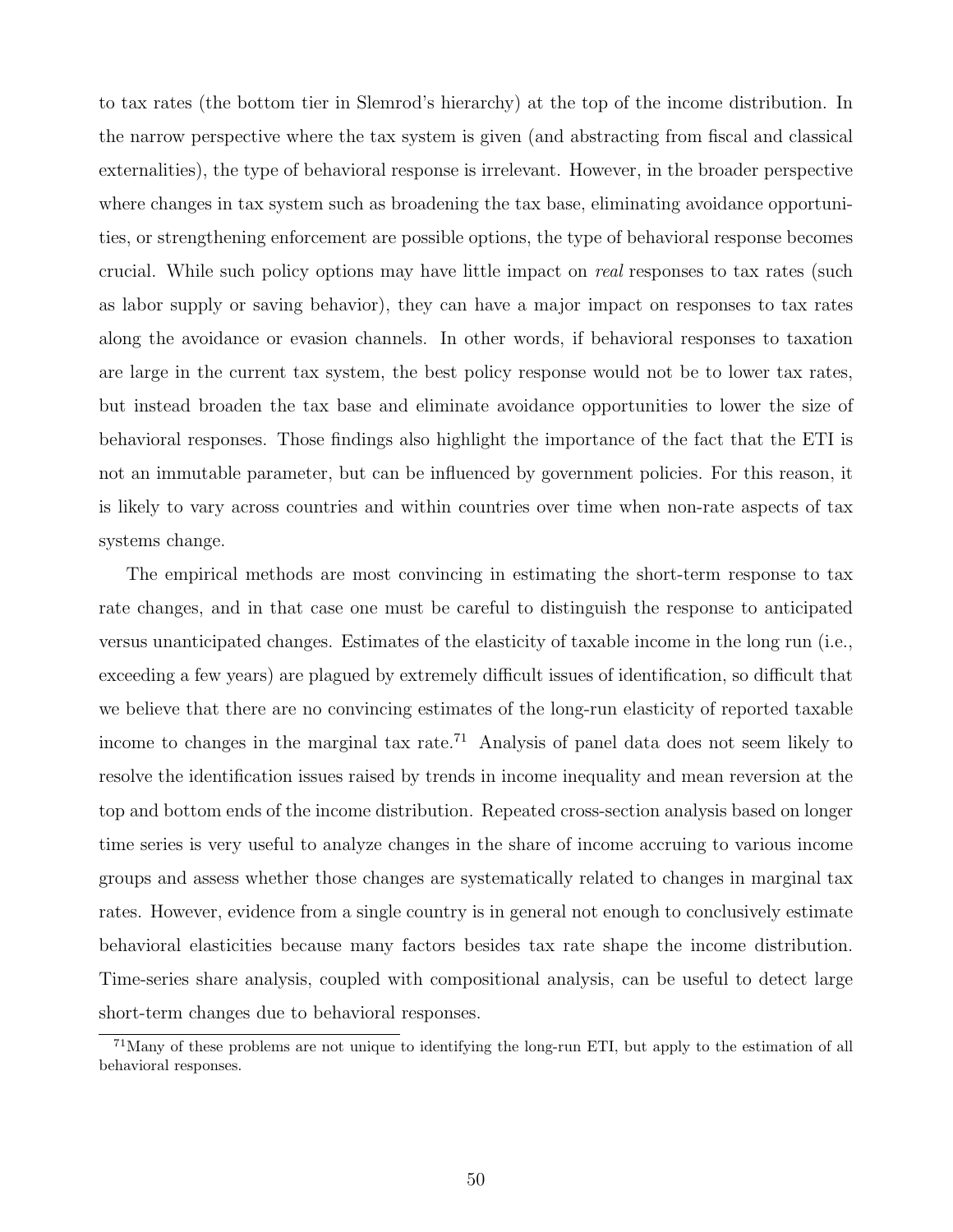### 5.2 What we need to learn

First, future research that attempts to quantify the welfare cost of higher tax rates should attempt to measure the components of behavioral responses as well as their sum. It needs to be more attentive to the extent to which the behavioral response reflects shifting to other bases and the extent to which the behavioral response comes from margins with substantial externalities.

Second, empirical analyses should look more systematically at non-U.S. experience to potentially validate the conclusions based on U.S. experience and to sharpen our understanding of how the environment, writ large, affects the ETI. As discussed above, this line of research is already under way and indeed the most promising and innovative recent studies on the ETI have been based on non-US data. Part of the reason is that several OECD countries, especially in Scandinavia, are now making individual-level tax data, often linked with demographic information, much more widely-available for research purposes than is the United States. This trend is likely to continue unless the United States broadens access to population tax return data.

Third, researchers should be seeking better sources of identification; for example, parallel income tax systems that differentially affect taxpayers over a long period of time. Conceivably, field experiments could be designed where individuals are randomly assigned to different tax schedules in the spirit of the older negative income tax experiments in the United States.<sup>72</sup>

Fourth, researchers should be sensitive to the possibility that non-standard aspects of tax systems and the behavioral response to them—such as salience, information, popular support, and asymmetric response to increases versus decreases—might affect the size of behavioral response. The recent approach of Chetty (2009a) is particularly promising. His meta-analysis, which includes most ETI studies, shows that discrepancies across estimates could be explained by imperfect optimization and frictions such as adjustment costs. In that context, large and salient changes in tax rates provide much more informative estimates of the long-run ETI than small or non-salient changes.

Finally and related, the ETI literature could be fruitfully connected to the macro-economic literature along two dimensions. First, a number of recent macro-economic studies have estimated the effects of taxes on labor supply using cross-country analysis. Instead of considering only aggregate labor supply, it could be possible to carry out an analysis by income groups to sharpen the identification and capture a broader set of behavioral responses. Second, as

 $72$ See Munnell (1987).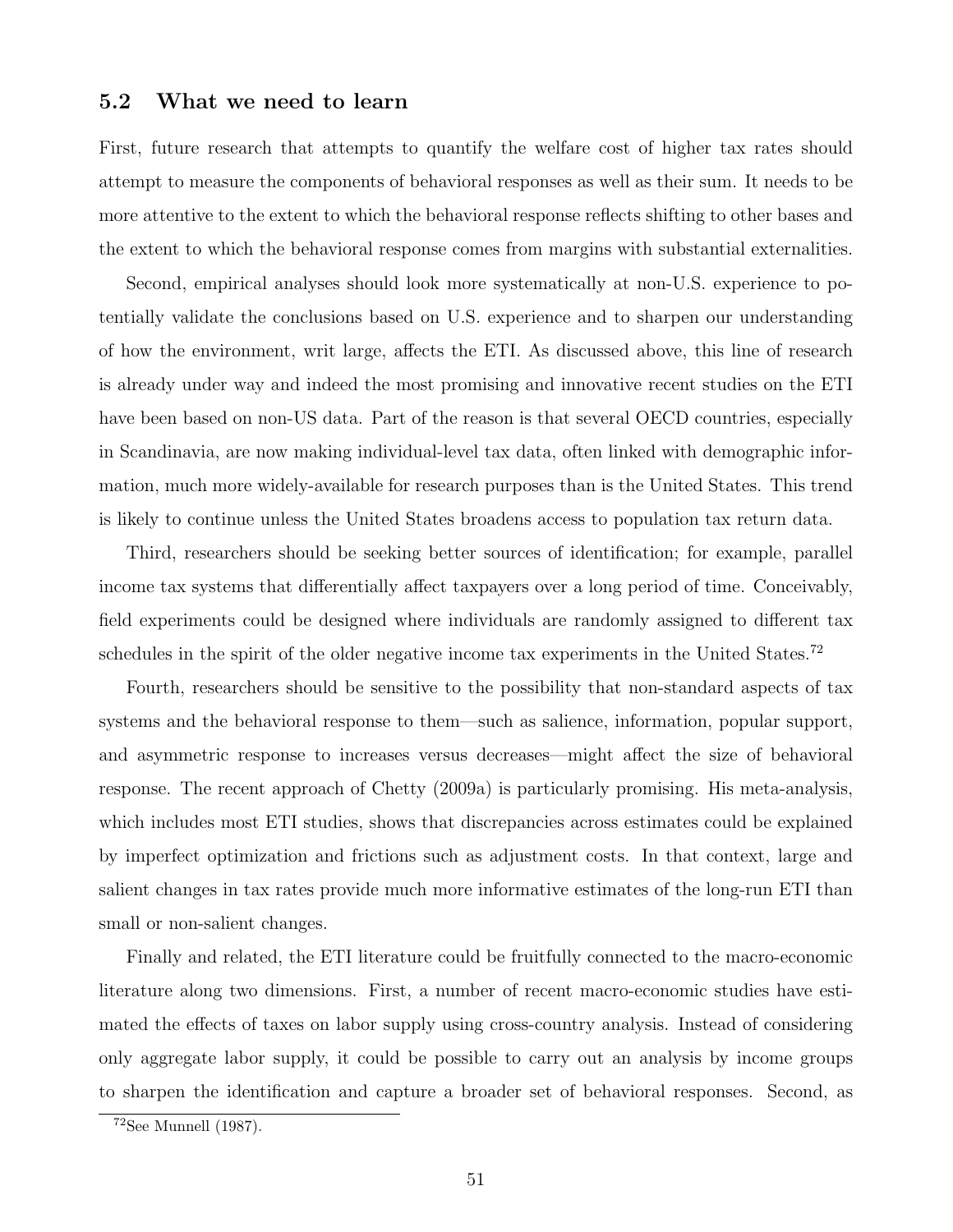we have pointed out, tax rates can have long-term effects on reported capital incomes through saving and wealth accumulation channels. Estimating such effects would naturally require the development of a dynamic framework as in the macro-economic savings literature.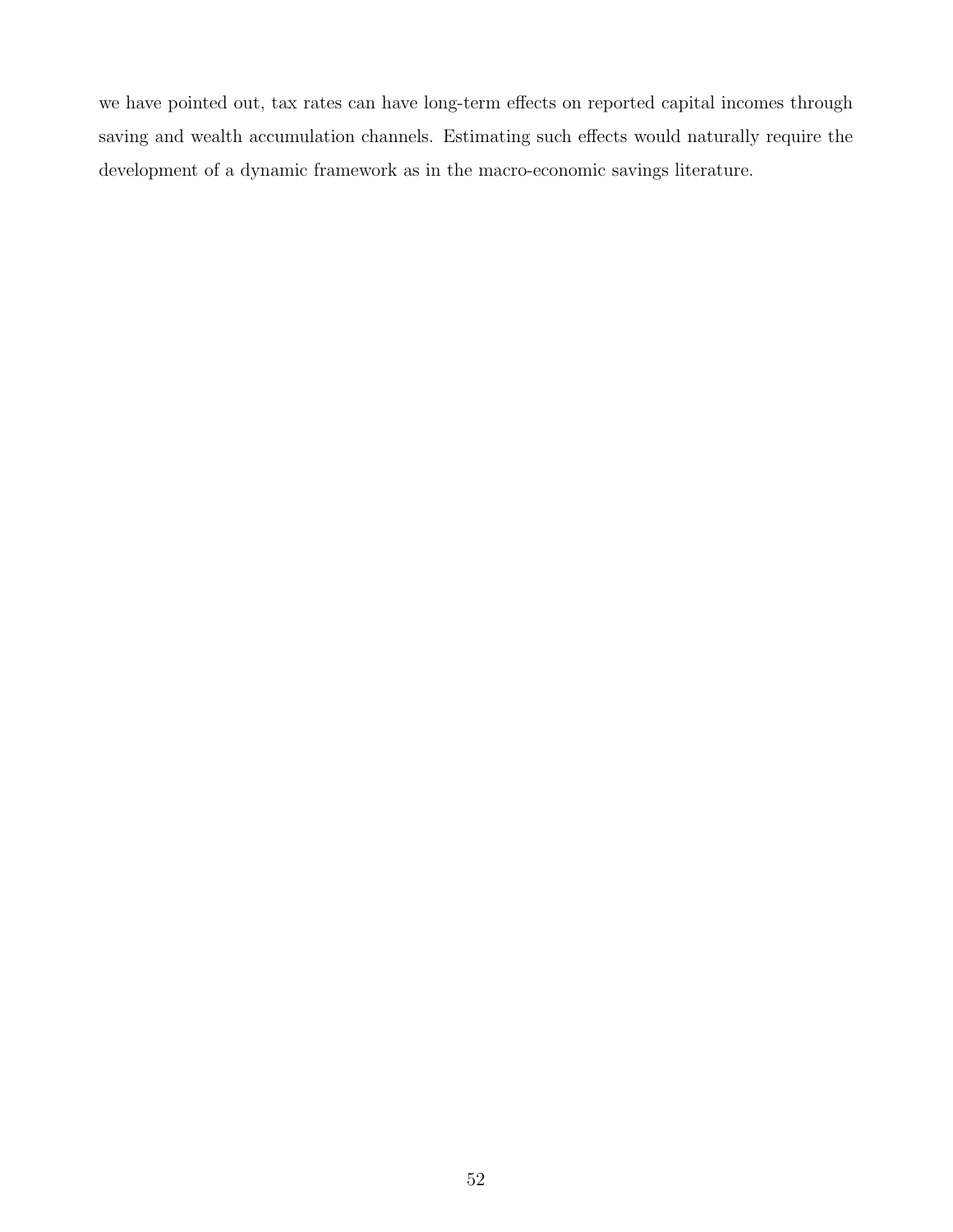## A Recent legislated tax changes in the United States

In this appendix section, we briefly outline the major changes in the U.S. individual income tax since the mid 1950s. Table A1 reports the top statutory marginal federal income tax rates on (1) ordinary individual income, (2) earned income, (3) long-term realized capital gains, as well as the corporate tax rate since 1952. The table also describes briefly the most important additional provisions affecting high-income tax rates.

Although Congress regularly amends the tax code, only occasionally does it make major reforms. The 1954 Internal Revenue Code represented an important and fundamental reform to the U.S. tax system. The 1954 Code created 24 tax brackets with marginal tax rates increasing with income from 20 to 91 percent, but with a maximum tax rate of 25 percent applied to capital gains; the top corporate tax rate was 52 percent. (While the 1954 act represented a fundamental change to the U.S. tax system, it did not alter MTRs on top incomes.) The 1954 Code was amended many times, but remained in place until 1986. The 1960s saw a couple of important tax changes. One was the Revenue Act of 1964, inspired by President John Kennedy, but enacted under President Lyndon Johnson. This act reduced individual and corporate tax rates, notably lowering the top marginal income tax rate from 91 percent to 70 percent. The Tax Reform Act of 1969 introduced a new rate schedule. While the top individual income tax rate remained at 70 percent, the top rate on earned income was lowered (over the next few years) to 50 percent.<sup>73</sup> The 1970s saw federal tax revenues (and effective marginal tax rates) increase as a result of "bracket creep" brought on by the combination of unusually high inflation and tax brackets not indexed for inflation. In response to this, a series of tax acts were passed, most of which lowered tax revenues by increasing allowable tax deductions and credits.

Congress has changed federal marginal tax rates several times since 1980. The Economic Recovery Tax Act of 1981 reduced the top rate from 70 percent to 50 percent, and lowered all other tax rates in three annual steps by a total of about 23 percent (not 23 percentage points). The Tax Reform Act of 1986 represented the most comprehensive tax reform since 1954. It dropped the top marginal tax rate to 28 percent in two steps from 1986 to 1988, and made smaller cuts across the income distribution. The Tax Reform Act of 1986 also eliminated the exclusion of 60 percent of long-term capital gains, lowered the corporate tax rate from 46 percent

<sup>&</sup>lt;sup>73</sup>The 1969 Act also extended a 5 percent income tax surcharge. Additionally, it established both the individual and corporate Alternative Minimum Tax.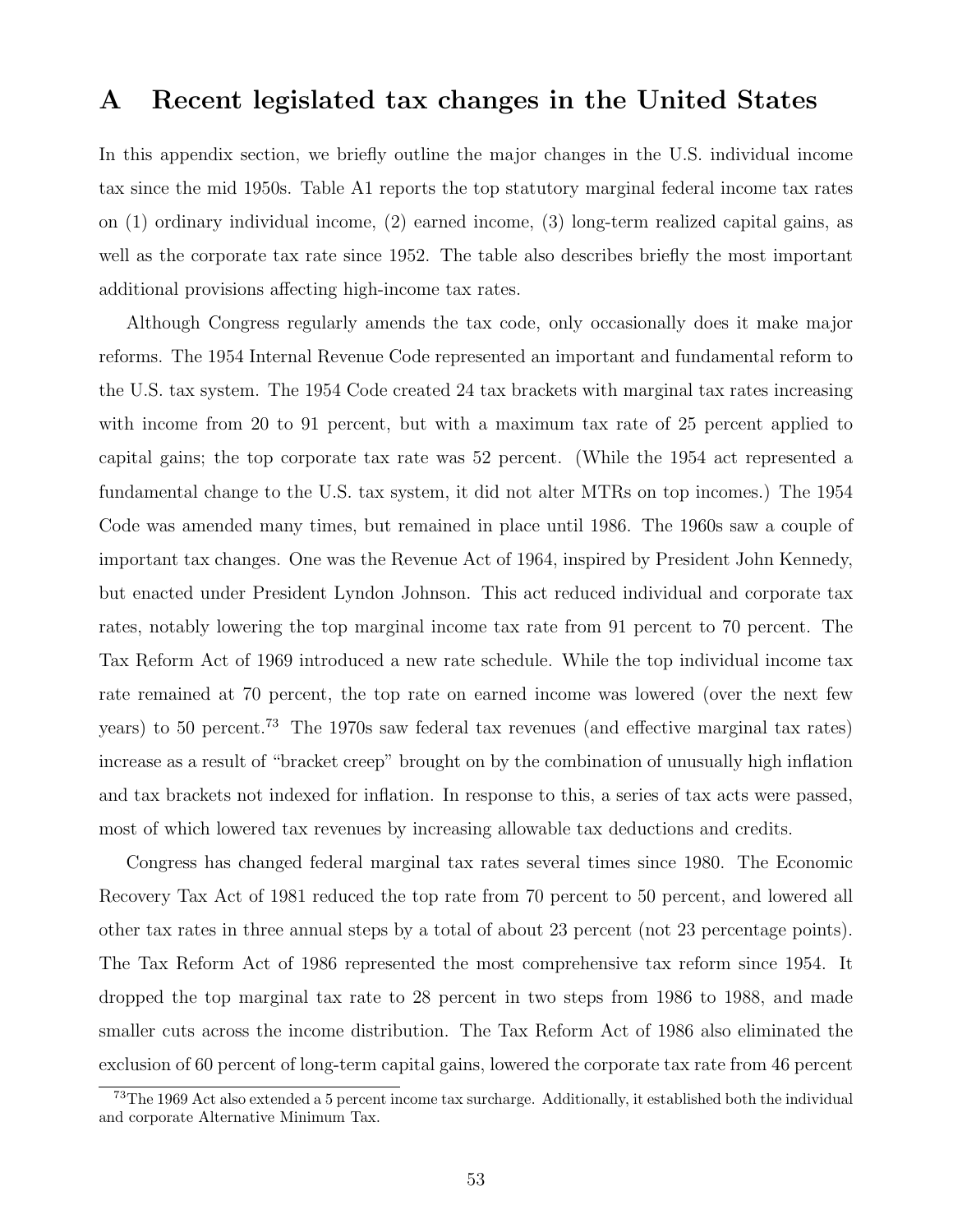to 34 percent, and contained scores of other provisions several of which reduced deductions and tax sheltering opportunities.

The tax changes of the Omnibus Budget Reconciliation Acts of 1990 and 1993 were smaller and more focused on high-income filers than those of the 1980s. The 1990 tax change increased the top tax rate from 28 to 31 percent. The 1993 tax change further increased the top rate from 31 to 36 percent and applied this rate to individuals with lower incomes. It also created a new top marginal tax rate of 39.6 percent by legislating a 10 percent surtax. Top tax rates on earned income increased by roughly another 2.9 percentage points because the cap on income subject to the Medicare portion of the payroll tax was lifted. Unlike the Tax Reform Act of 1986, the 1990 and 1993 tax changes incorporated only very few additional changes to the tax code. Also in the 1990s, the Taxpayer Relief Act of 1997 substantially lowered capital gains tax rates, among other things. This Act did not change tax rates on earned income other than capital gains.

Tax rates have also changed since 2000. In 2001, the Economic Growth Tax Relief and Reconciliation Act lowered marginal tax rates, reduced the number of tax brackets and expanded allowable credits and deductions. Different aspects of the 2001 tax change were scheduled to phase in over a number of years, with the act expiring completely in 2011. In 2003, the Jobs Growth Tax Relief and Reconciliation Act accelerated all of the marginal rate cuts from the 2001 tax change that were not set to fully phase-in until 2006. Additionally, it substantially lowered tax rates on capital gains and dividends down to 15 percent. These changes will also expire in 2011, absent action by Congress.

Before proceeding, note that, as a practical matter, a number of studies in the empirical literature (as well the empirical exercise in Section 3) examine adjusted gross income (AGI) in place of taxable income. Taxable income equals AGI minus the value of personal exemptions and either the standard or itemized deductions. Many data sets do not include enough information to calculate taxable income in a consistent way over many years. This is especially true for data sets spanning many decades, over which the definition of taxable income changes substantially. Creating a constant-law income measure (see the previous section) often requires information that is not reported, and therefore not available to researchers, in many years. Many taxable income responses are also captured in AGI; however, changes in itemized deductions are not observed. Also, recall from Section 2 that the potential for positive externalities associated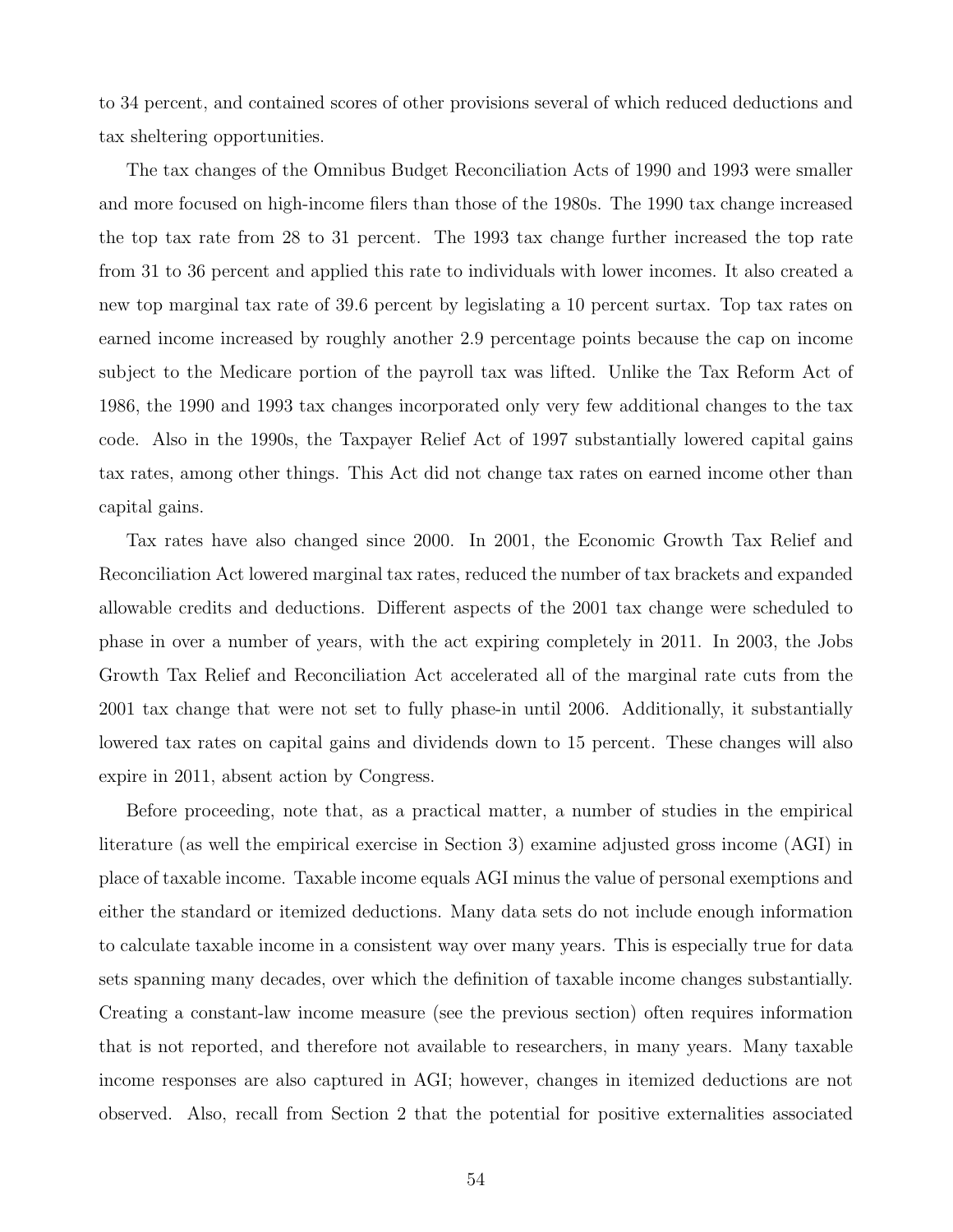with some itemized deductions could argue for examining responses to AGI — even when good measures of taxable income are available.

## B Tax Return Data

As discussed in the paper, the estimation of behavioral responses of reported income to tax changes relies critically on the availability of high quality individual income tax data. In this appendix section, we discuss briefly data availability in the United States and we describe in more detail the data we used in Section 3.4.

## B.1 U.S. Tax Return Data

The Statistics of Income (SOI) division at the Internal Revenue Service has created large annual micro-datasets of individual tax returns since 1960. The SOI data are stratified random samples of about 250,000 tax returns and include most of the information reported on the filers' tax returns, plus some additional demographic information. Sampling rates vary by income (and other tax return characteristics). The SOI heavily over samples high-income filers with 100 percent sampling rates at the top of the distribution, a key advantage as top incomes play a critical role in determining overall responses to changes in tax rates.

Sampling into the SOI data is based on (a random transformation of) Social Security numbers of tax filers. These assigned numbers do not change from year to year, and beginning with year 1979, enable researchers to link SOI annual cross-sections into a panel dataset. (For more detail on the SOI data and the SOI's sampling strategy, see the discussion below on the data used in section 3.) In particular, a core set of five last 4 digits of the Social Security numbers are always sampled and hence are a pure longitudinal sample of 0.05 percent of US tax returns. This core longitudinal sample within the SOI data is called the Continuous Work History Sample (CWHS).

In several cases, SOI has supplemented the core SOI cross sections by creating additional panel data drawing from the full population of individual tax returns. One such example is the Treasury's Family Panel, which is a stratified random sample of tax filers followed from 1987 to 1996. The Family Panel begins with 88,000 tax returns in 1987, follows filers and their dependents through 1996 and includes "refreshments" to remain representative of the overall filing population. Treasury's 1999 Edited Panel, which begins in 1999, is designed similarly to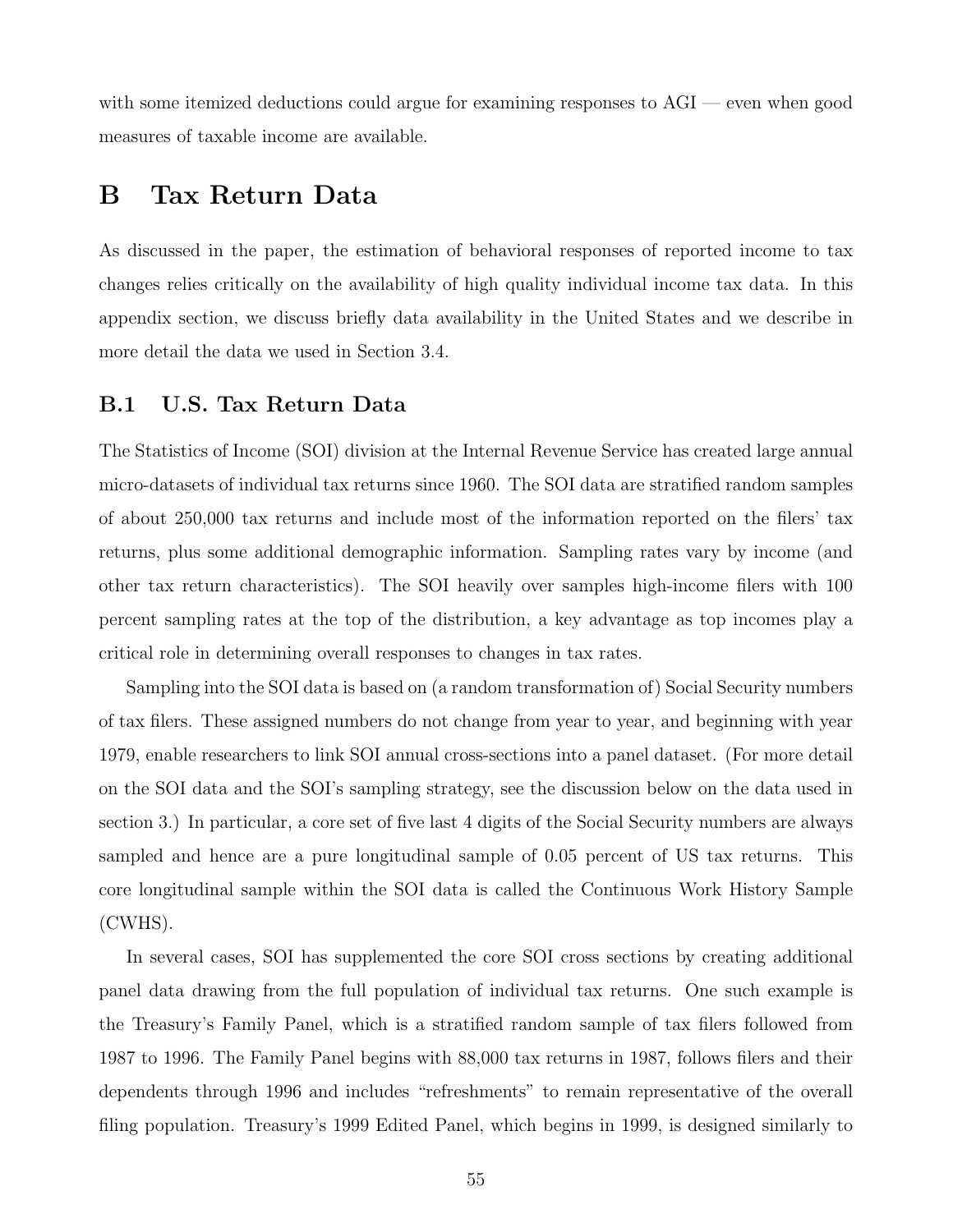the Family Panel. It currently runs through 2005. Another example is the Sales of Capital Assets Panel, which follows a sample of tax filers reporting sales of capital assets (on Schedule D of IRS Form  $1040$ ).

SOI has released to the public the so-called "Public Use File" (PUF) version of the SOI annual cross-sections. To protect the identity of taxpayers, those public use files have a lower sampling rate at the very top  $(1/3$  instead of 1) and they also blur some variables for very high incomes by combining several tax returns together. The PUF contain about 100,000 tax returns per year. However, the PUF do not contain longitudinal identifiers and hence cannot be linked into panel data. Another important limitation of the PUF is that they do not report separately income items of each spouse in the case of married joint filers, limiting the ability to measure the important secondary earner response to tax changes.<sup>74</sup>

A public-use version of the CWHS was also made public for years 1979 to 1990. The public version of the panel also included some "blurring" of information to protect the identity of taxpayers. The public-use version of the CWHS goes by various names, including the "University of Michigan Tax Panel" or "NBER Tax Panel." The absence of publicly available U.S. panel data since 1990 has severely limited the ability of academic researchers to study more recent tax changes. As a result, most of the recent studies have been carried out by researchers within government agencies (in a few cases in collaboration with outside academics).

Due to improvements in information technology, it has now become feasible for SOI to use the complete population files of tax returns, i.e., about 140 million tax returns each year. Those samples can of course be linked longitudinally. The extremely large size of the population files could be used to broaden the scope of tax changes that can be analyzed. Indeed, the United States offers very rich variation at the state level. Most existing data samples are too small to analyze convincingly local changes. The availability of population files for research use could spur new work on responses to tax changes.

## B.2 Tax Return Data Used in Section 3

The panel of individual tax returns used in Section 3 are from the Statistics of Income (SOI) and spans years 1991 to 1997. Marginal tax rates are imputed using Congressional Budget Office's

<sup>74</sup>The SOI files can be merged within SOI to individual wage income information to obtain the breakdown of income by spouse.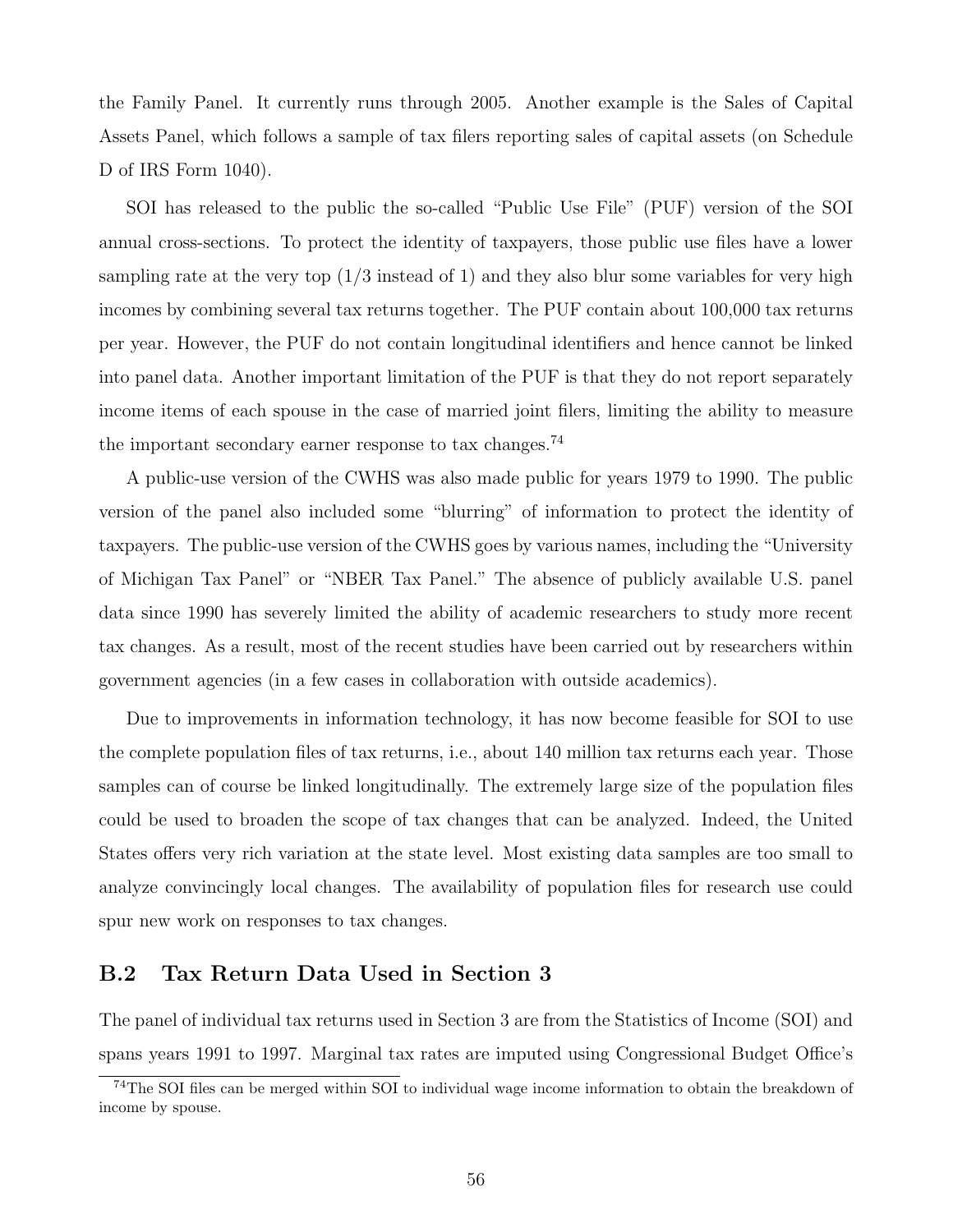federal tax model. Income, denoted  $z_{it}$ , is a constant-law measure of AGI (adjusted gross income for individual i at time  $t$ ), excluding capital gains and including all Social Security benefits, such that  $z_{it} = reported AGI$  - realizedCG + nontaxableSSbenefits + deducted moving expenses. Dollar values are adjusted by the IRS's inflation adjustment factors, using 1991 as the base. Marginal tax rates are imputed for only the federal income tax using the Congressional Budget Office's internal tax calculators. The rate imputations exclude changes to the payroll tax (which only applies to earned income) and to changes in state tax rates. While this leaves an incomplete measure of the marginal tax rate, it has the virtue of simplicity. Because of the stratification structure of the SOI panel, (paired) observations are weighted by the reciprocal of their probability of appearing in the sample as done in Auten and Carroll (1999) and subsequent researchers working with the SOI panel.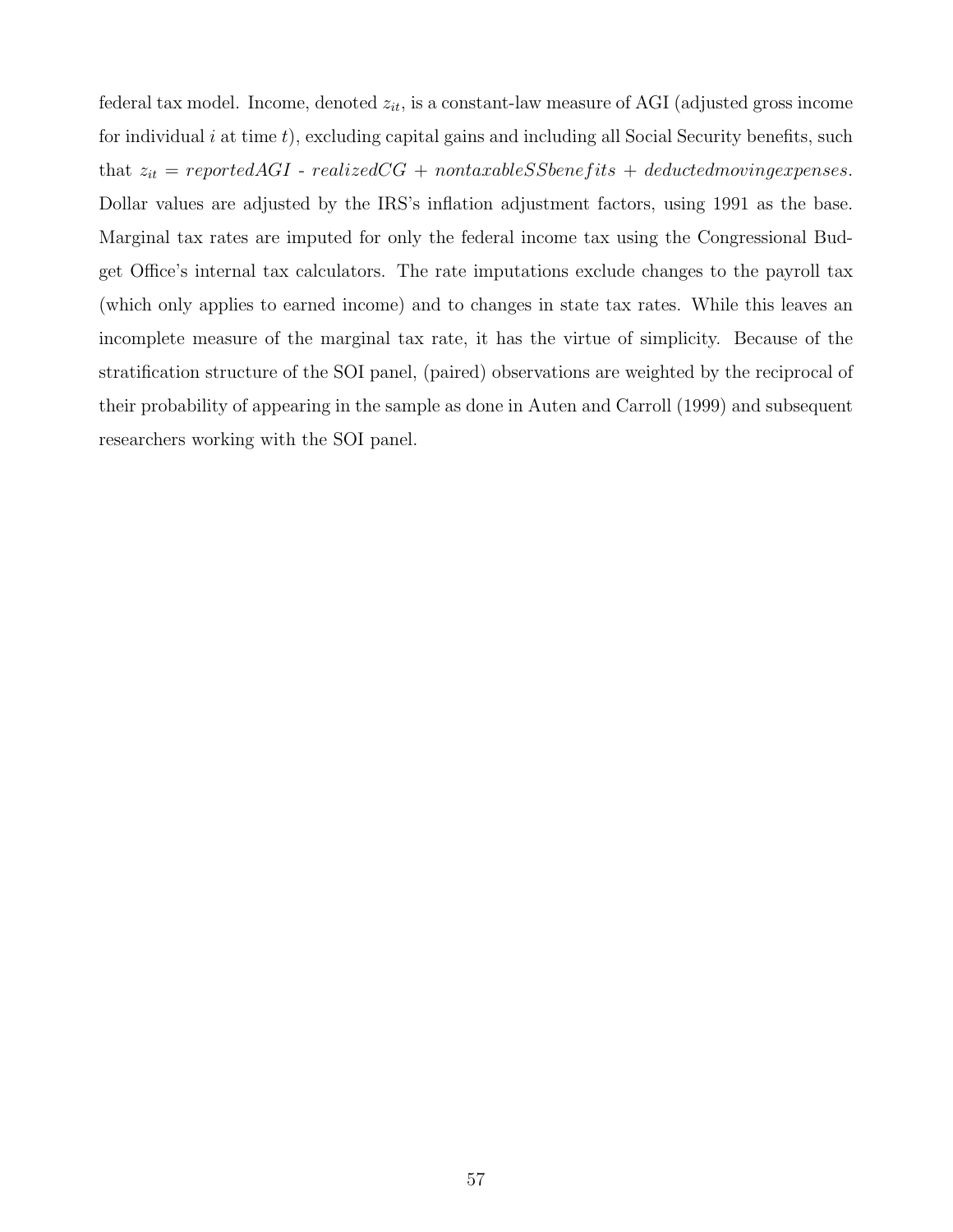## References

Alvaredo, Facundo and Emmanuel Saez. 2008. "Income and Wealth Concentration in Spain in a Historical and Fiscal Perspective."Journal of the European Economic Association, 7(5): 1140-1167.

Atkinson, Anthony and Andrew Leigh. 2010. "Understanding the Distribution of Top Incomes in Five Anglo-Saxon Countries over the Twentieth Century." IZA Discussion Paper, No. 4937, May.

Atkinson, Anthony, Thomas Piketty and Emmanuel Saez. forthcoming. "Top Incomes over a Century or More." Journal of Economic Literature.

Auerbach, Alan. 1988. "Capital Gains Taxation in the United States." Brookings Papers on Economic Activity, 2: 595-631.

Auerbach, Alan and Joel Slemrod. 1997. "The Economic Effects of the Tax Reform Act of 1986." Journal of Economic Literature, 35(2): 589-632.

Auten, Gerald and Robert Carroll. 1999. "The Effect of Income Taxes on Household Behavior." Review of Economics and Statistics, 81(4): 681-693.

Auten, Gerald, Holger Sieg and Charles Clotfelter. 2002. "Charitable Giving, Income, and Taxes: An Analysis of Panel Data." American Economic Review, 92(1): 371-382.

Bakija, Jon and Bradley Heim. 2008. "How Does Charitable Giving Respond to Incentives and Income? Dynamic Panel Estimates Accounting for Predictable Changes in Taxation." National Bureau of Economic Research Working Paper 14237.

Bebchuk, Lucian and Jesse Fried. 2004. Pay without Performance: The Unfulfilled Promise of Executive Compensation. Harvard University Press: Cambridge.

Blomquist, Sren and Hkan Selin. 2009. "Hourly Wage Rate and Taxable Labor Income Responsiveness to Changes in Marginal Tax Rates," Uppsala University Working paper 2009-1. Blundell, Richard and Thomas MaCurdy. 1999. "Labor Supply: A Review of Alternative Approaches." In Handbook of Labor Economics, Volume 3, ed. O. Ashenfelter, D. Card, 1559- 1695. Amsterdam: North-Holland.

Brewer, Michael, Emmanuel Saez and Andrew Shephard. 2010. "Means-testing and Tax Rates on Earnings." In The Mirrlees Review: Reforming the Tax System for the 21st Century, Institute for Fiscal Studies. Oxford: Oxford University Press.

Burman, Leonard, Kimberly Clausing and John O'Hare. 1994. "Tax Reform and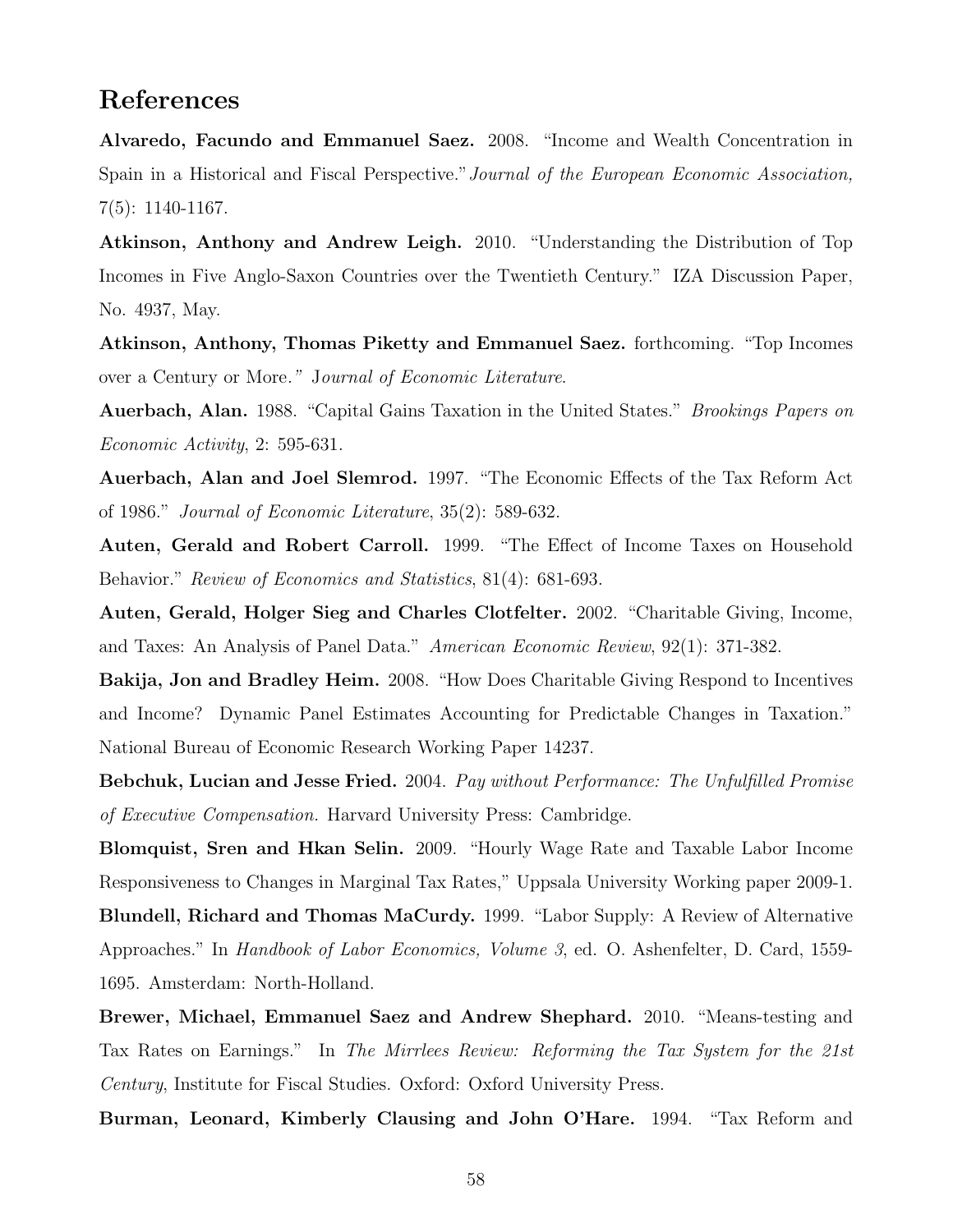Realizations of Capital Gains in 1986." National Tax Journal, 47(1): 1-18.

Burman, Leonard, and William Randolph. 1994. "Measuring Permanent Responses to Capital-Gains Tax Changes in Panel Data." American Economic Review 84: 794-809.

Carroll, Robert. 1998. "Tax Rates, Taxpayer Behavior, and the 1993 Tax Act." U.S. Department of the Treasury, Office of Tax Analysis Working Paper.

Carroll, Robert and David Joulfaian. 1997. "Taxes and Corporate Choice of Organizational Form," U.S. Department of the Treasury, Office of Tax Analysis Working Paper No. 73.

Chetty, Raj. 2009a. "Bounds on Elasticities with Optimization Frictions: A Synthesis of Micro and Macro Evidence on Labor Supply." National Bureau of Economic Research Working Paper 15616.

Chetty, Raj. 2009b. "Is the Taxable Income Elasticity Sufficient to Calculate Deadweight Loss? The Implications of Evasion and Avoidance." American Economic Journal: Economic Policy, 1(2): 31-52.

Chetty, Raj. 2009c. "Sufficient Statistics for Welfare Analysis: A Bridge Between Structural and Reduced-Form Methods."Annual Review of Economics, 1: 451-488.

Chetty, Raj, Anders Frederiksen, John N. Friedman, Tore Olsen, and Luigi Pistaferri. 2009. "Adjustment Costs, Firm Responses and Labor Supply Elasticities: Evidence from Danish Tax Records." National Bureau of Economic Research Working Paper 15617.

Chetty, Raj and Emmanuel Saez. 2005. "Dividend Taxes and Corporate Behavior: Evidence from the 2003 Dividend Tax Cut." *Quarterly Journal of Economics*, 120(3): 791-833.

Chetty, Raj and Emmanuel Saez. 2009. "Teaching the Tax Code: Earnings Responses to an Experiment with EITC Claimants." National Bureau of Economic Research Working Paper 14836.

Chetty, Raj and Emmanuel Saez. 2010. "Dividend and Corporate Taxation in an Agency Model of the Firm", American Economic Journal: Economic Policy 2(3), 2010, 1-31.

Clotfelter, Charles and Richard Schmalbeck. 1996. "The Impact of Fundamental Tax Reform on Nonprofit Organizations." In *Economic Effects of Fundamental Tax Reform*, eds. Henry Aaron and William Gale. Washington, D.C.: Brookings Institution Press, 211-246. Congressional Budget Office. 2009. "Shares of Federal Tax Liabilities for All Households,

by Comprehensive Household Income Quintile, 1979-2006." http://www.cbo.gov/publications/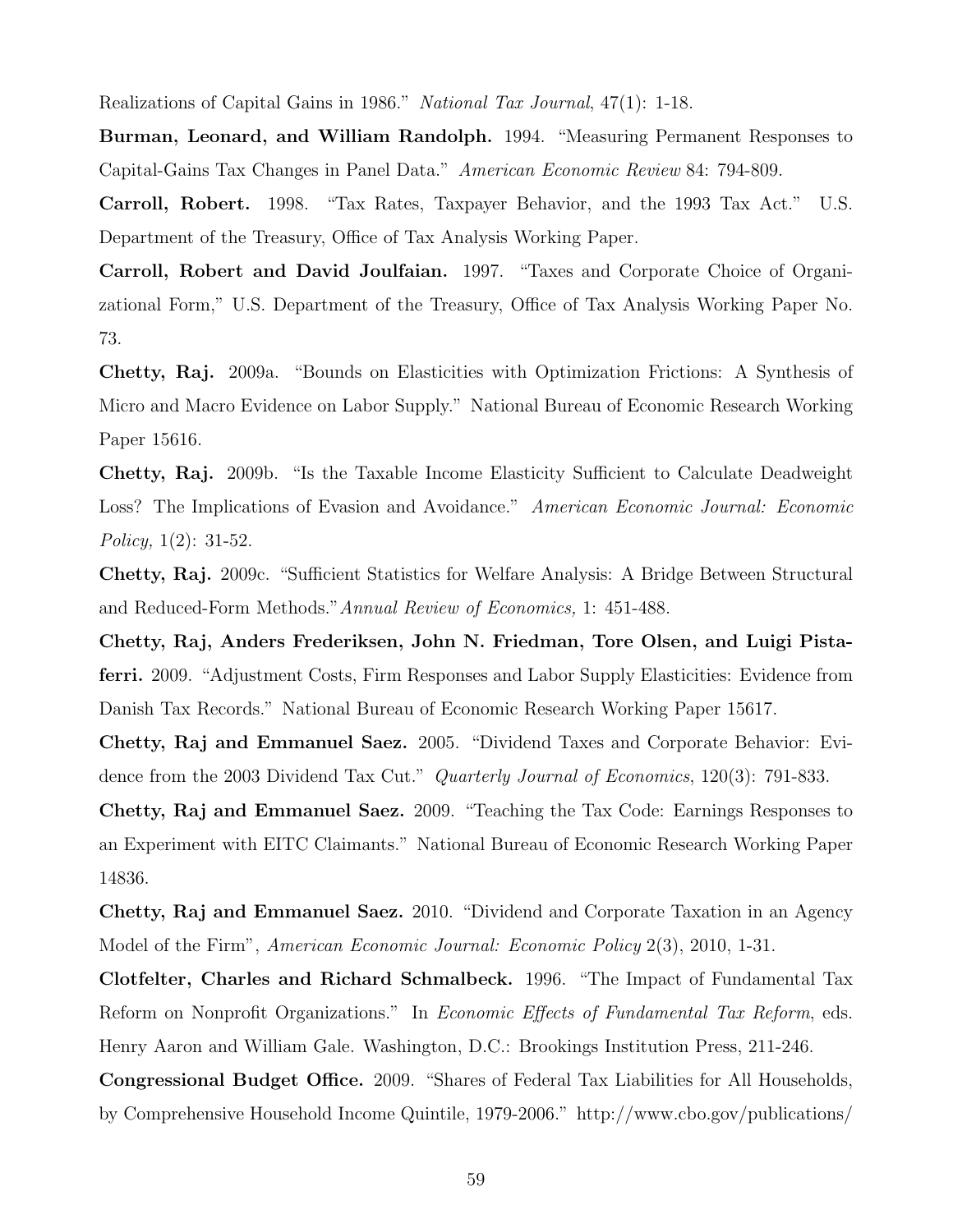collections/tax/2009/tax liability shares.pdf

Diamond, Peter and James Mirrlees. 1971. "Optimal Taxation and Public Production I: Production Efficiency and II: Tax Rules." American Economic Review, 61: 8-27 and 261-278. Feenberg, Daniel and James Poterba. 1993. "Income Inequality and the Incomes of Very High Income Taxpayers: Evidence from Tax Returns." In Tax Policy and the Economy. Volume

7, ed. James Poterba, 145-177. Cambridge, MA: MIT Press.

Feldman, Naomi and Peter Katuscak. 2009. ""Effects of Predictable Tax Liability Variation on Household Labor Income." Available at http://papers.ssrn.com/sol3/papers.cfm?abstract\_id=113030. Feldstein, Martin. 1995. "The Effect of Marginal Tax Rates on Taxable Income: A Panel Study of the 1986 Tax Reform Act." Journal of Political Economy, 103(3): 551-572.

Feldstein, Martin. 1999. "Tax Avoidance and the Deadweight Loss of the Income Tax." Review of Economics and Statistics, 81(4): 674-680.

Fullerton, Don. 1996. "Comment on 'High-Income Families and the Tax Changes of the 1980s: The Anatomy of Behavioral Response'." In Empirical Foundations of Household Taxation, eds. Martin Feldstein and James Poterba, 189-192. Chicago: University of Chicago Press.

Giertz, Seth. 2004. "Recent Literature on Taxable-Income Elasticities. "Congressional Budget Office Technical Paper 2004-16.

Giertz, Seth. 2007. "The Elasticity of Taxable Income over the 1980s and 1990s." National Tax Journal, 60(4): 743-768.

Giertz, Seth. 2008. "Panel Data Techniques and the Elasticity of Taxable Income." Congressional Budget Office Working Paper No. 2008-11.

Giertz, Seth. 2009. "The Elasticity of Taxable Income: Influences on Economic Efficiency and Tax Revenues, and Implications for Tax Policy." In Tax Policy Lessons from the 2000s, ed. Alan Viard, 101-136. Washington, DC: AEI Press.

Giertz, Seth. forthcoming. "The Elasticity of Taxable Income during the 1990s: New Estimates and Sensitivity Analyses," Southern Economic Journal.

Glaeser, Edward and Jesse Shapiro. 2003. "The Benefits of the Home Mortgage Interest Deduction." In Tax Policy and the Economy, Volume 17, ed. James Poterba, 37-82. Cambridge, MA: MIT Press.

Goolsbee, Austan. 2000a. "What Happens When You Tax the Rich? Evidence from Executive Compensation." Journal of Political Economy, 108(2): 352-378.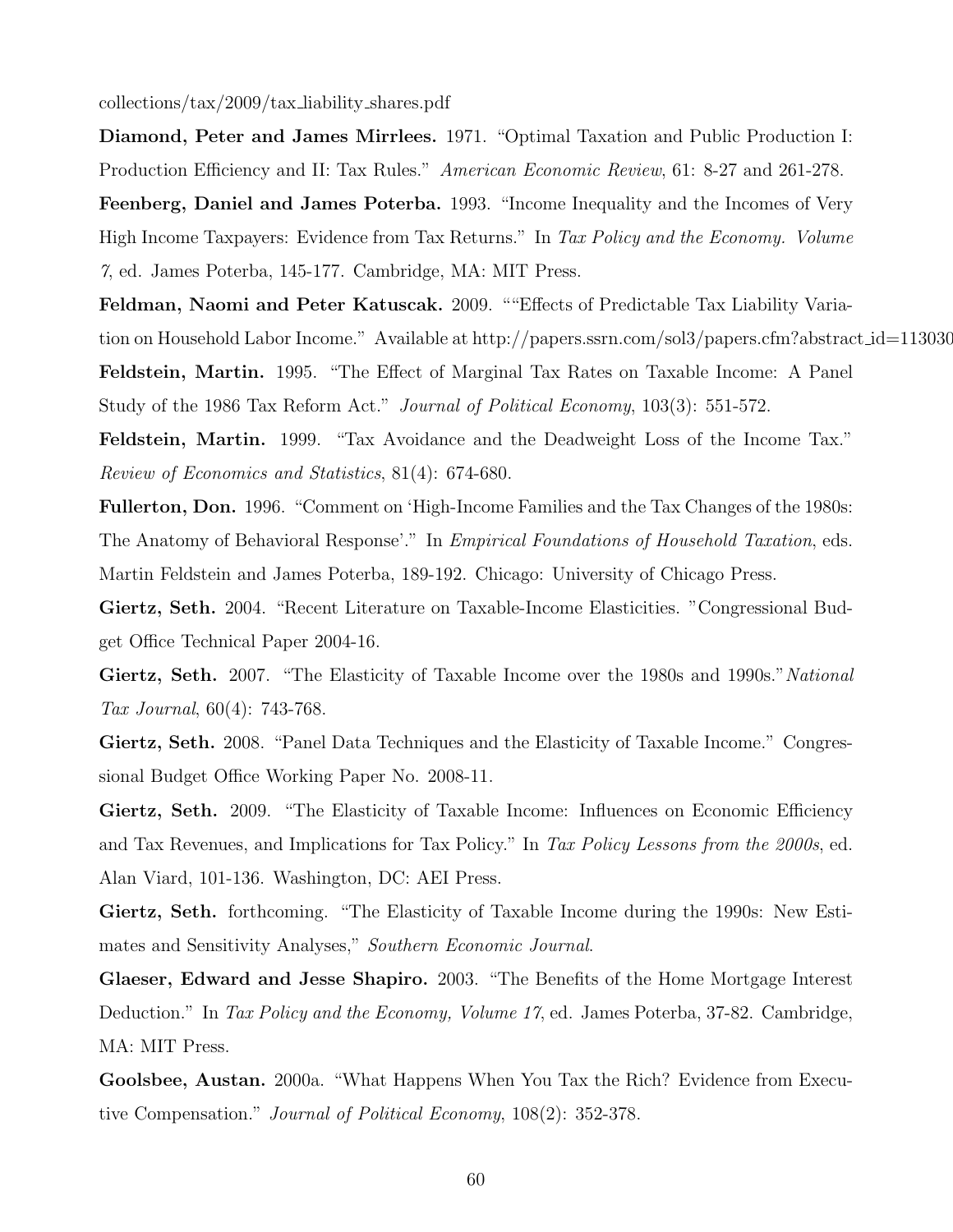Goolsbee, Austan. 2000b. "It's Not About the Money: Why Natural Experiments Don't Work on the Rich." In *Does Atlas Shrug? The Economic Consequences of Taxing the Rich*, ed. Joel Slemrod, 141-164. Cambridge: Cambridge University Press.

Gordon, Roger and Joel Slemrod. 2000. "Are 'Real' Responses to Taxes Simply Income Shifting Between Corporate and Personal Tax Bases?" In Does Atlas Shrug? The Economic Consequences of Taxing the Rich, ed. Joel Slemrod, 240-288. Cambridge: Cambridge University Press.

Gruber, Jonathan and Emmanuel Saez. 2002. "The Elasticity of Taxable Income: Evidence and Implications." Journal of Public Economics, 84(1): 1-32.

Harberger, Arnold. 1964. "Taxation, Resource Allocation, and Welfare." In The Role of Direct and Indirect Taxes in the Federal Revenue System, ed. John Due, 25-75. Princeton, NJ: Princeton University Press.

Heim, Bradley. 2007. "The Elasticity of Taxable Income: Evidence from a New Panel of Tax Returns." U.S. Department of the Treasury, Office of Tax Analysis Working Paper.

Heim, Bradley. 2009. "The Effect of Recent Tax Changes on Taxable Income: Evidence from a New Panel of Tax Returns." Journal of Policy Analysis and Management, 9(1), 147-163.

Holmlund, Bertil and Martin Soderstrom. 2008. "Estimating Dynamic Income Responses to Tax Reforms: Swedish Evidence." Institute for Labour Market Policy Evaluation Working Paper 2008:28.

Karlan, Dean and John List. 2007. "Does Price Matter in Charitable Giving? Evidence from a Large-Scale Natural Field Experiment." American Economic Review, 97(5): 1774-1793.

Katz, Lawrence and David Autor. 1999. "Changes in the Wage Structure and Earnings Inequality." In Handbook of Labor Economics, Volume 3, eds. Orley Ashenfelter and David Card, 1367-1397. Amsterdam: North-Holland.

Kleven, Henrik and Esben Anton Schultz. 2010. "Identifying the Elasticity of Reported Income Using a Large Panel of Danish Tax Payers." Centre for Economic and Business Research Working Paper.

Kopczuk, Wojciech. 2005. "Tax Bases, Tax Rates and the Elasticity of Reported Income." Journal of Public Economics, 89(11-12): 2093-2119.

Kubik, Jeffrey. 2004. "The Incidence of the Personal Income Taxation: Evidence from the Tax Reform Act of 1986." Journal of Public Economics, 88(7-8): 1567-1588.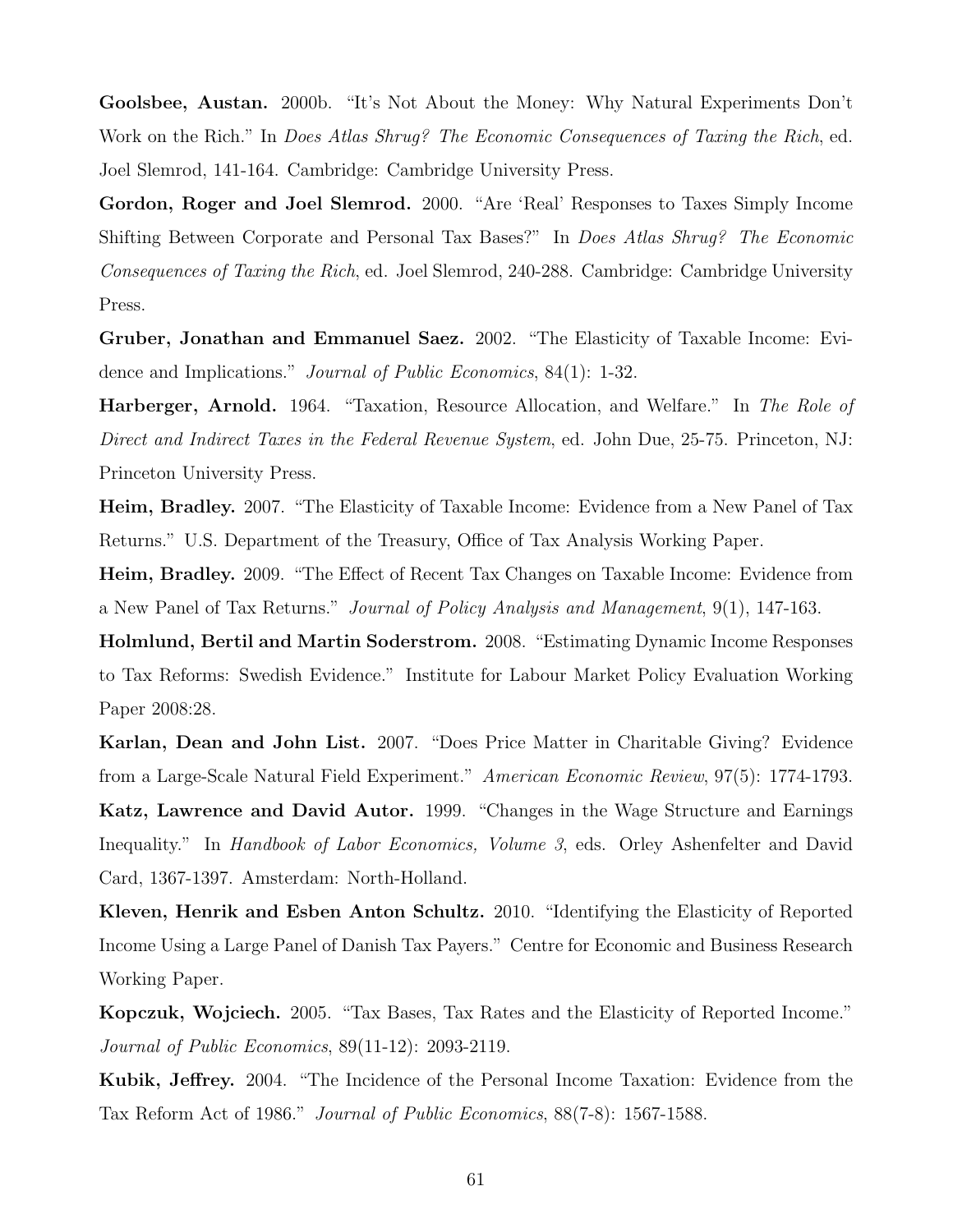Lindsey, Lawrence. 1987. "Individual Taxpayer Response to Tax Cuts: 1982-1984, with Implications for the Revenue Maximizing Tax Rate." Journal of Public Economics, 33(2): 173- 206.

Looney, Adam and Monica Singhal. 2006. "The Effect of Anticipated Tax Changes on Intertemporal Labor Supply and the Realization of Taxable Income." National Bureau of Economic Research Working Paper 12417.

MaCurdy, Thomas. 1981. "An Empirical Model of Labor Supply in a Life-Cycle Setting." Journal of Political Economy, 89(6): 1059-1085.

Meyer, Bruce and Daniel Rosenbaum. 2001. "Welfare, the Earned Income Tax Credit, and the Labor Supply of Single Mothers." Quarterly Journal of Economics, 116(3): 1063-1114. Minarik, Joseph. 1984. "The Tax Shares Boomlet." Tax Notes, 23: 1218-1220.

Mirrlees, James. 1971. "An Exploration in the Theory of Optimum Income Taxation." Review of Economic Studies, 38(2): 175-208.

Moffitt, Robert and Mark Wilhelm. 2000. "Taxation and the Labor Supply Decisions of the Affluent." In Does Atlas Shrug? The Economic Consequences of Taxing the Rich, ed. Joel Slemrod, 193-234. New York: Harvard University Press and Russell Sage Foundation.

Moriguchi, Chiaki and Emmanuel Saez. 2008. "The Evolution of Income Concentration in Japan, 1886-2005: Evidence from Income Tax Statistics." Review of Economics and Statistics, 90(4): 713-734.

Munnell, Alicia, ed. 1987. Lessons from the Income Maintenance Experiments. Federal Reserve Bank of Boston Conference Series 30.

Navratil, John. 1995. "The Tax Reform Act of 1986: New Evidence on Individual Taxpayer Behavior from Panel Tax Return Data." In Essays on the Impact of Marginal Tax Rate Reductions on the Reporting of Taxable Income on Individual Tax Returns, Doctoral Dissertation (Chapter 3), Harvard University.

Ohanian, Lee, Andrea Raffo and Richard Rogerson. 2008. "Long-Term Changes in Labor Supply and Taxes: Evidence from OECD Countries, 1956-2004." Journal of Monetary Economics, 55(8): 1353-1362.

Parcell, Ann. 1995. "Income Shifting in Responses to Higher Tax Rates: The Effects of OBRA 93." Office of Tax Analysis, U.S. Department of the Treasury, Washington, D.C.

Piketty, Thomas and Emmanuel Saez. 2003. "Income Inequality in the United States,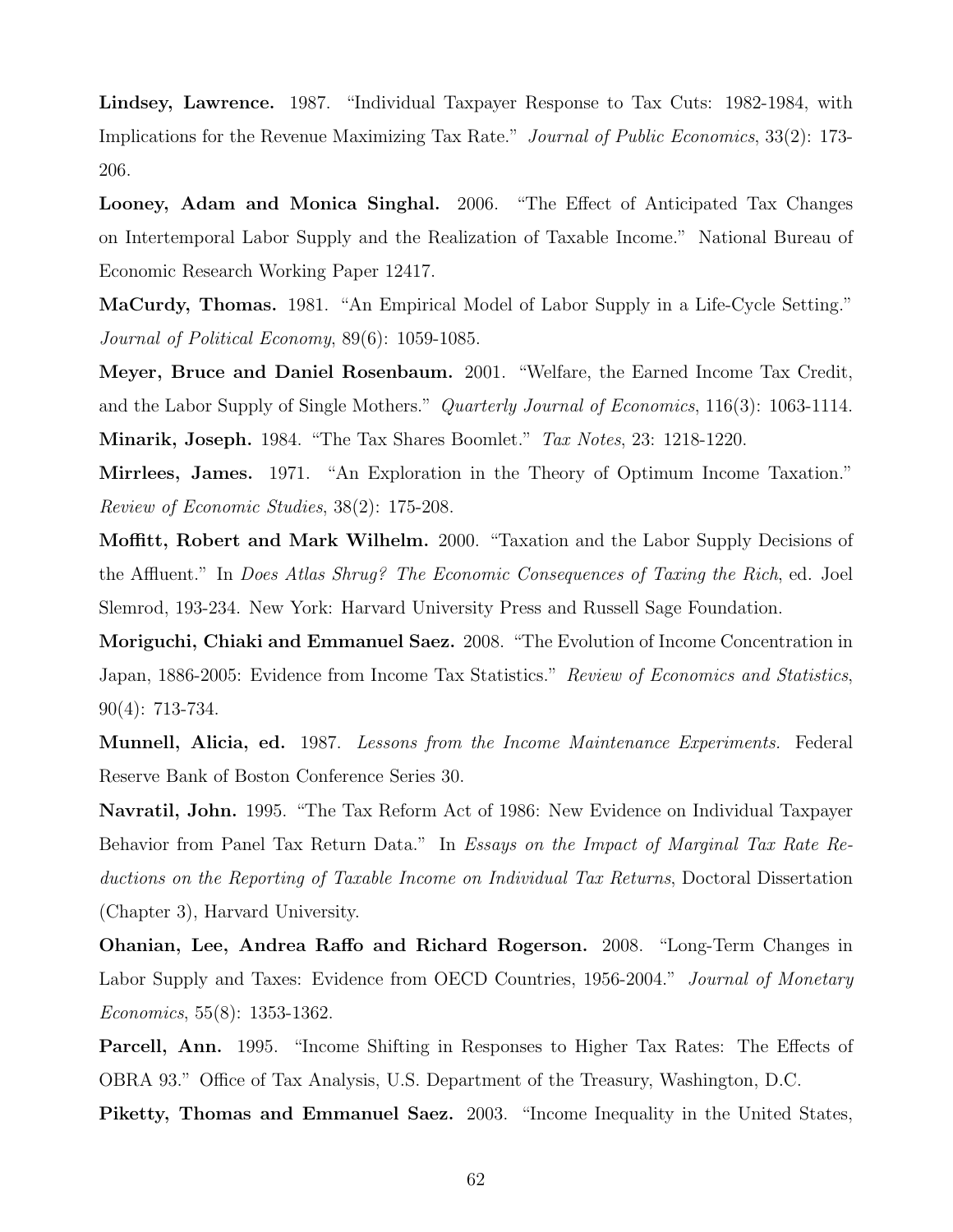1913-1998." Quarterly Journal of Economics, 118(1): 1-39.

Randolph, William. 1995. "Dynamic Income, Progressive Taxes, and the Timing of Charitable Contributions." Journal of Political Economy, 103(4): 709-738.

Roine, Jesper, Jonas Vlachos, Daniel Waldenstrom. 2009. "The Long-Run Determinants of Inequality: What Can We Learn from Top Income Data?" Journal of Public Economics, 93(7-8): 974-988.

Saez, Emmanuel. 2001. "Using Elasticities to Derive Optimal Income Tax Rates." Review of Economic Studies, 68(1): 205-229.

Saez, Emmanuel. 2003. "The Effect of Marginal Tax Rates on Income: A Panel Study of 'Bracket Creep'." Journal of Public Economics, 87(5-6): 1231-1258.

Saez, Emmanuel. 2004a. "Reported Incomes and Marginal Tax Rates, 1960-2000: Evidence and Policy Implications." In Tax Policy and the Economy, Volume 18, ed. James Poterba, 117-174. Cambridge, MA: MIT Press.

**Saez, Emmanuel.** 2004b. "The Optimal Treatment of Tax Expenditures", *Journal of Public* Economics, 88(12): 2657-2684.

Saez, Emmanuel. 2010. "Do Tax Filers Bunch at Kink Points?" American Economic Journal: Economic Policy, 2(3): 180-212.

Sammartino, Frank and David Weiner. 1997. "Recent Evidence on Taxpayers' Response to the Rate Increases in the 1990s." National Tax Journal, 50(3): 683-705.

Singleton, Perry. 2007. "The Effect of Taxes on Taxable Earnings: Evidence from the 2001-2004 U.S. Federal Tax Acts." Syracuse University Working Paper.

Slemrod, Joel. 1990. "The Economic Impact of Tax Reform Act of 1986." In *Do Taxes* Matter? The Impact of the Tax Reform Act of 1986, ed. Joel Slemrod, 1-12, Cambridge, MA: MIT Press.

Slemrod, Joel. 1992. "Taxation and Inequality: A Time-Exposure Perspective." In Tax Policy and the Economy ed. James Poterba, 105-128. Cambridge: MIT Press.

Slemrod, Joel. 1994. "On the High-Income Laffer Curve." In Tax Progressivity and Income Inequality ed. Joel Slemrod, 177-210. Cambridge: Cambridge University Press.

Slemrod, Joel. 1995. "Income Creation or Income Shifting? Behavioral Responses to the Tax Reform Act of 1986." American Economic Review, 85(2): 175-180.

Slemrod, Joel. 1996. "High Income Families and the Tax Changes of the 1980s: The Anatomy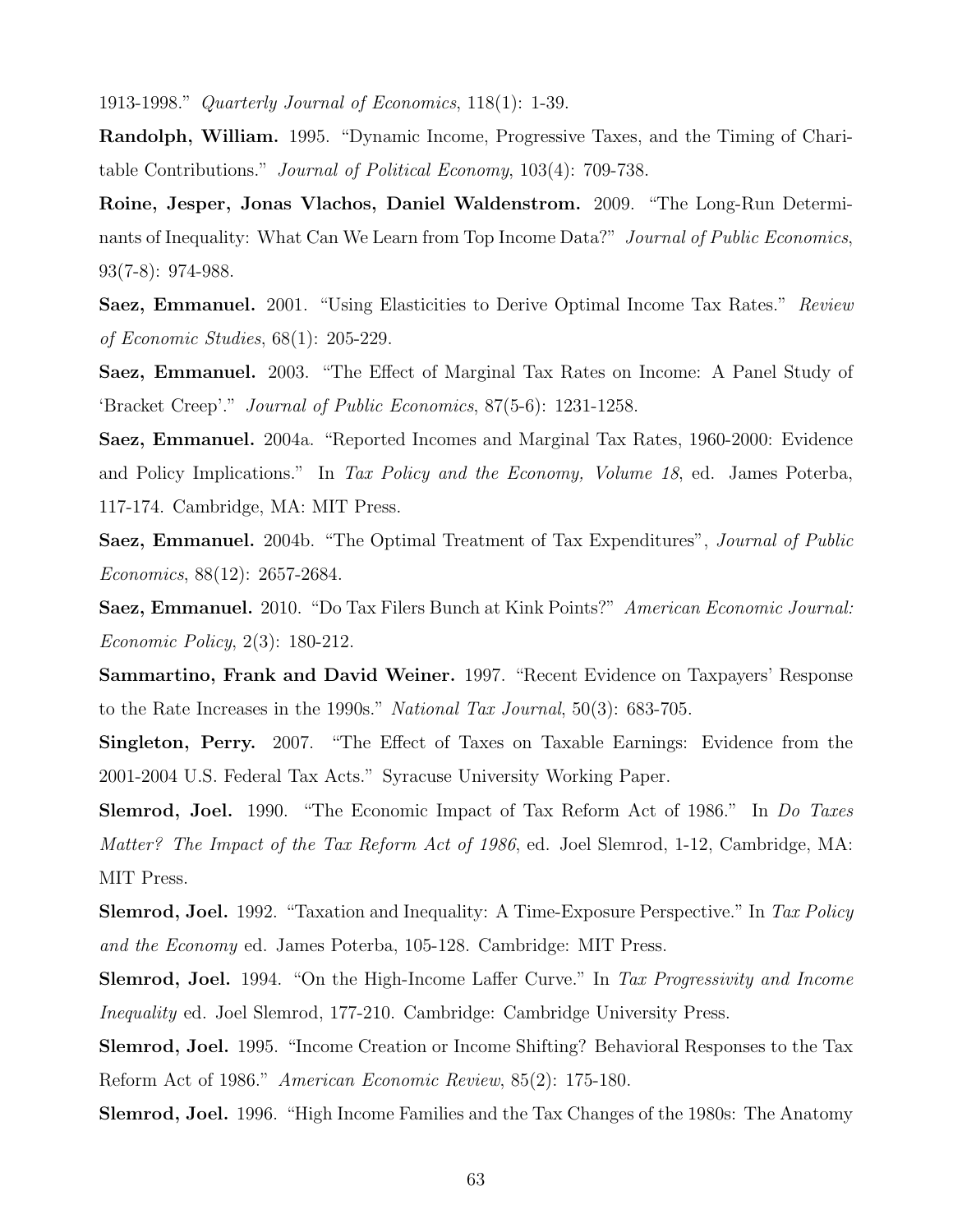of Behavioral Response." In Empirical Foundations of Household Taxation, eds. Martin Feldstein and James Poterba, 169-192. Chicago: University of Chicago Press.

Slemrod, Joel. 1998. "Methodological Issues in Measuring and Interpreting Taxable Income Elasticities." National Tax Journal, 51(4): 773-788.

Slemrod, Joel and Jon Bakija. 2001. "Growing Inequality and Decreased Tax Progressivity." In *Inequality and Tax Policy*, eds. Kevin Hassett and R. Glenn Hubbard, 192-226. Washington D.C: American Enterprise Institute Press.

Slemrod, Joel and Wojciech Kopczuk. 2002. "The Optimal Elasticity of Taxable Income." Journal of Public Economics, 84(1): 91-112.

Slemrod, Joel and Shlomo Yitzhaki. 2002. "Tax Avoidance, Evasion and Administration." In Handbook of Public Economics, 1st edition, Volume 3, eds. Alan Auerbach and Martin Feldstein, 1423-1470. Amsterdam: Elsevier.

U.S. Treasury Department. Annual since 1916. Statistics of Income: Individual Income Tax Returns. Washington, D.C.: Internal Revenue Service.

Weber, Caroline. 2010. "Obtaining a Consistent Estimate of the Elasticity of Taxable Income Using Difference-in-Differences." University of Michigan Working Paper.

Yitzhaki, Shlomo. 1974. "A Note on Income Tax Evasion: A Theoretical Analysis." Journal of Public Economics, 3(2): 201-202.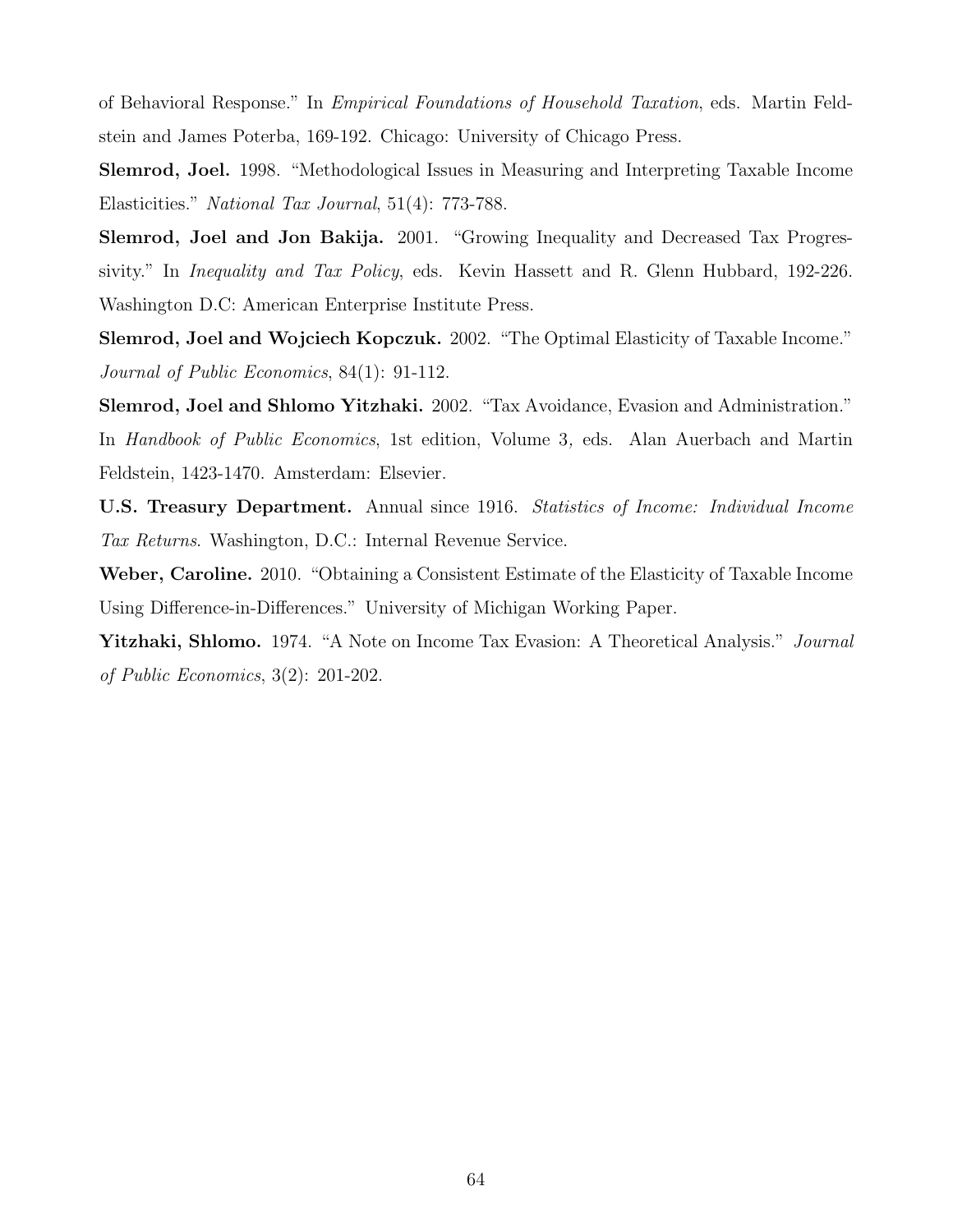

**FIGURE 1** Top Income Shares and Marginal Tax Rates, 1960-2006

Source: Updated version of Figure 8 in Saez (2004). Computations based on income tax return data. Income excludes realized capital gains, as well as Social Security and unemployment insurance benefits. The figure displays the income share (right y-axis) and the average marginal tax rate (left y-axis) (weigthed by income) for the top 1% (Panel A) and for the next 9% (Panel B) income earners.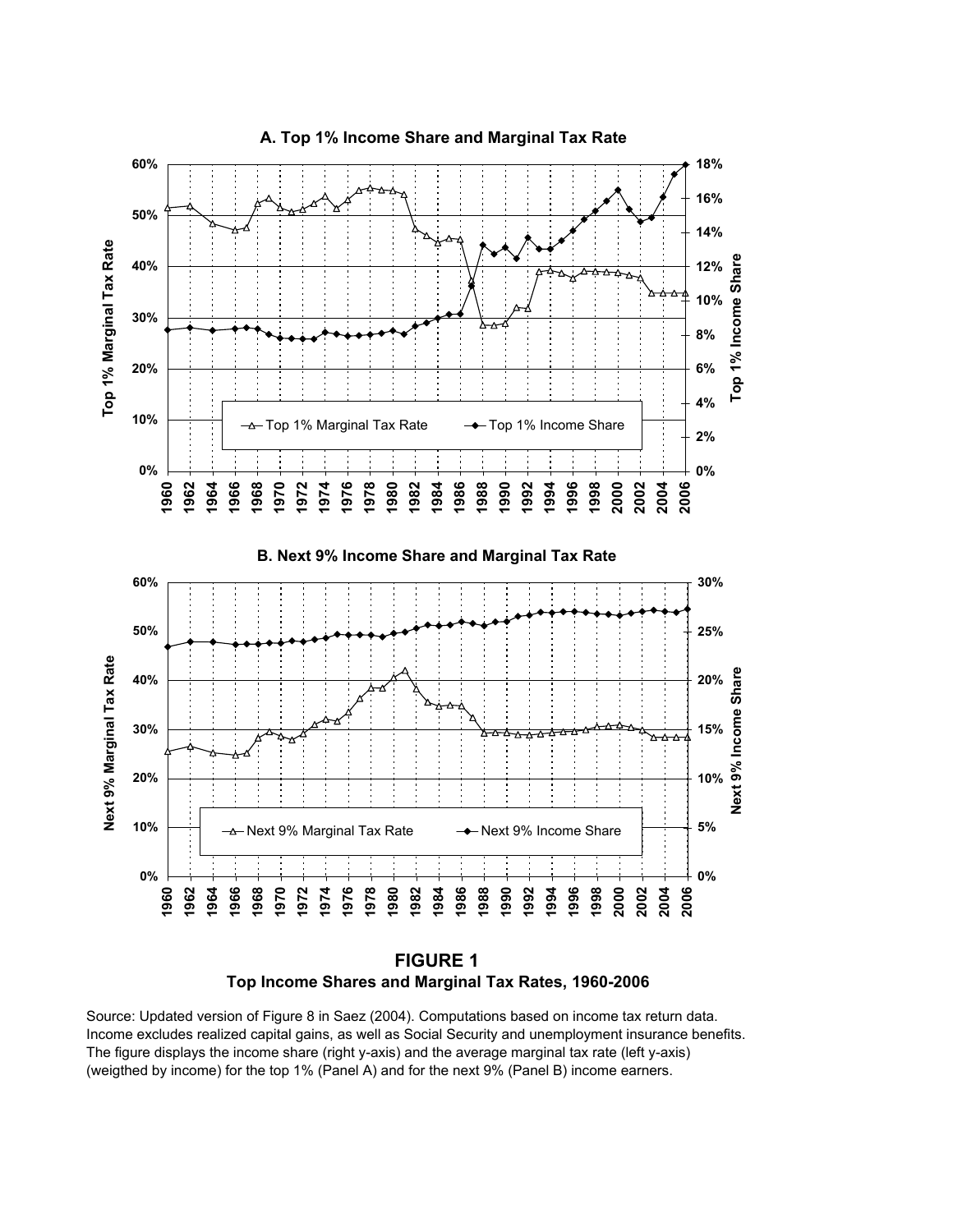

## **FIGURE 2.** The Top 0.01% US Income Share, Composition, and Marginal Tax Rate, 1960-2006

Source: Updated version of Figure 8 in Saez (2004). Computations based on income tax return data. The figure displays the income share of the top .01% tax units, and how the top .01% incomes are divided into seven income components: wages and salaries (including exercised stock options), S-corporation profits, partnership profits, sole proprietorship profits, dividends, interest income, and other income. The figure also displays the average marginal tax rate (weigthed by income) for the top 0.01% in a bold line on the right y-axis.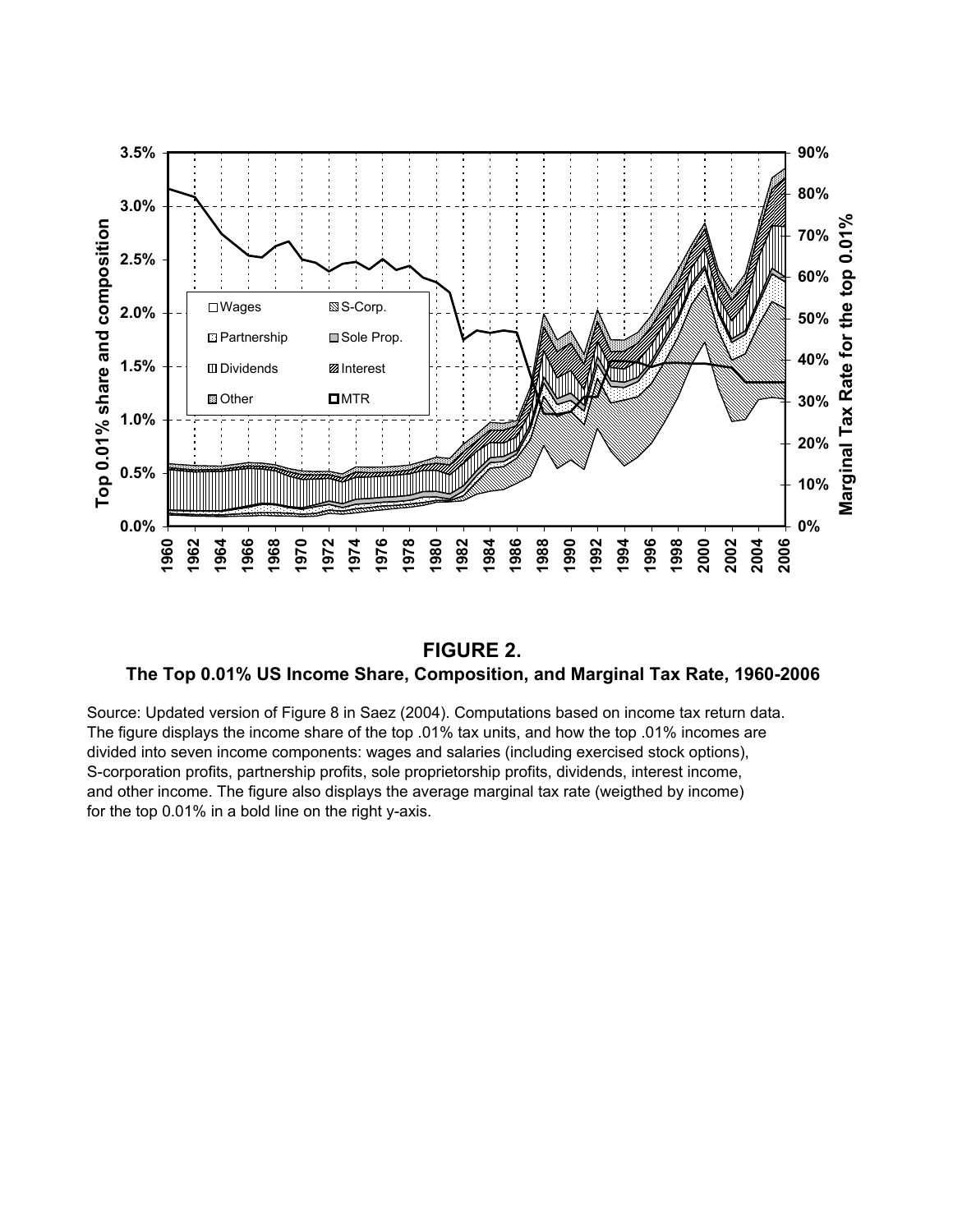|                                      | <b>Top 1%</b>  | Next 9%           |  |  |
|--------------------------------------|----------------|-------------------|--|--|
|                                      | (1)            | (2)               |  |  |
| A. Tax Reform Episodes               |                |                   |  |  |
| 1981 vs. 1984 (ERTA 1981)            | 0.60           | 0.21              |  |  |
| 1986 vs. 1988 (TRA 1986)             | 1.36           | $-0.20$           |  |  |
| 1992 vs. 1993 (OBRA 1993)            | 0.45           |                   |  |  |
| 1991 vs. 1994 (OBRA 1993)            | $-0.39$        |                   |  |  |
| <b>B. Full Time Series 1960-2006</b> |                |                   |  |  |
| No time trends                       | 1.71<br>(0.31) | 0.01<br>(0.13)    |  |  |
| Linear time trend                    | 0.82<br>(0.20) | $-0.02$<br>(0.02) |  |  |
| Linear and square time trends        | 0.74<br>(0.06) | $-0.05$<br>(0.03) |  |  |
| Linear, square, and cube time trends | 0.58<br>(0.11) | $-0.02$<br>(0.02) |  |  |

Table 1. Elasticity estimates using top income share time series

Notes: Estimates in panel A are obtained using series from Figure 1 and using the formula e=[log(income share after reform)-log(income share before reform)]/[log(1- MTR after reform)-log(1- MTR before reform)]

Estimates in Panel B are obtained by time-series regression of log(top 1% income share) on a constant, log (1 - average marginal tax rate), and polynomials time controls from 1960 to 2006 (44 observations). OLS regression. Standard Errors from Newey-West with 8 lags.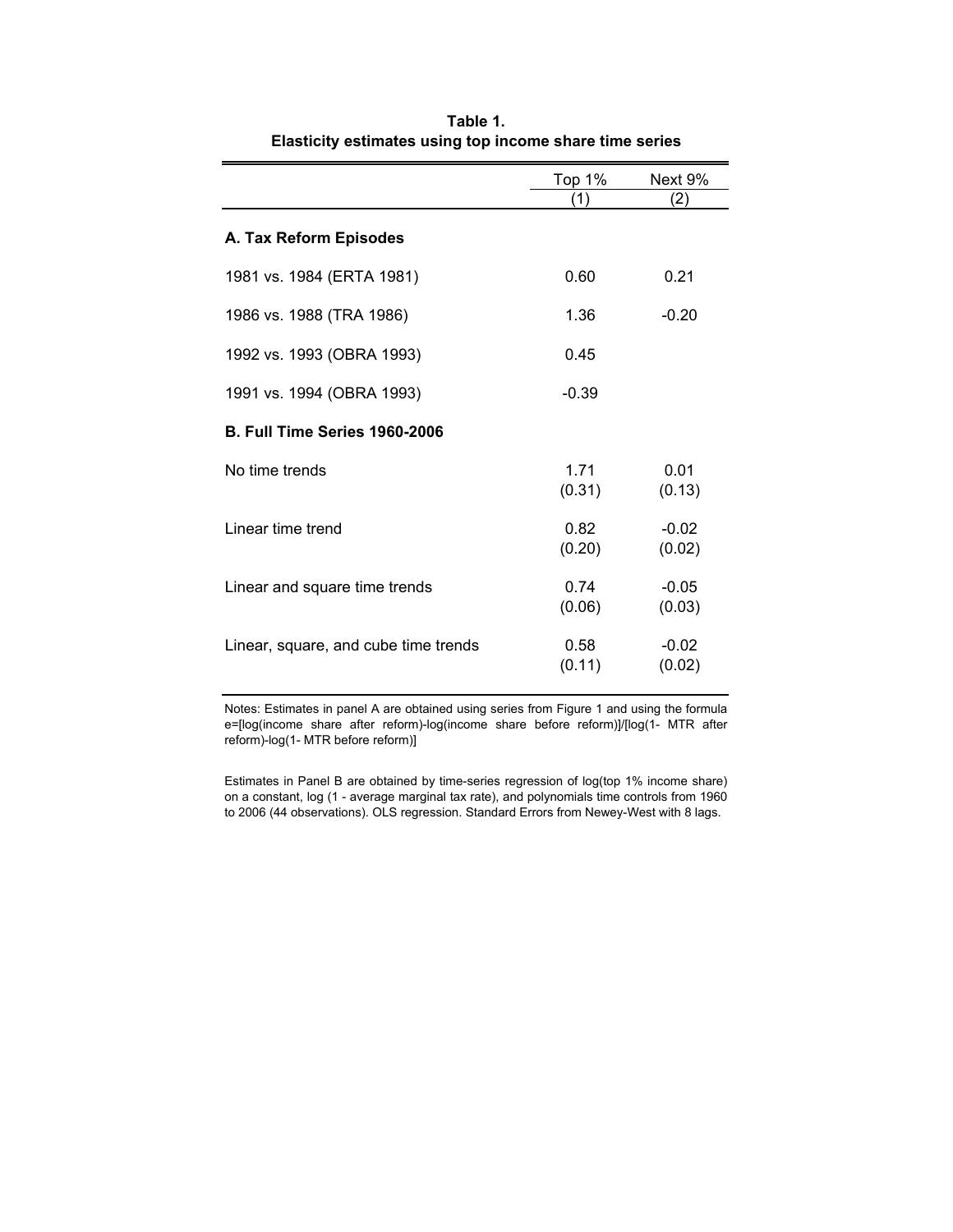| Control group                                       | next 9%          | next 49%         |
|-----------------------------------------------------|------------------|------------------|
|                                                     | (1)              | (2)              |
| A. Repeated Cross Sections Analysis                 |                  |                  |
| A1. Comparing two years only                        |                  |                  |
| 1992 and 1993                                       | 0.284            | 0.231            |
|                                                     | (0.069)          | (0.069)          |
| 1991 and 1994                                       | $-0.363$         | $-0.524$         |
|                                                     | (0.077)          | (0.075)          |
| A2. Using all years 1991 to 1997                    |                  |                  |
| 1991 to 1997 (no time trends controls)              | $-0.373$         | $-0.641$         |
|                                                     | (0.053)          | (0.052)          |
| 1991 to 1997 (with time trends controls)            | 0.467            | 0.504            |
|                                                     | (0.073)          | (0.071)          |
| <b>B. Panel Analysis</b>                            |                  |                  |
| <b>B1. Comparing two years only</b>                 |                  |                  |
|                                                     |                  |                  |
| 1992 to 1993 changes (no controls)                  | 1.395<br>(0.107) | 1.878            |
| 1991 to 1994 changes (no controls)                  | 2.420            | (0.184)<br>3.352 |
|                                                     | (0.221)          | (0.446)          |
| 1992 to 1993 changes (log base year income control) | $-0.721$         | 0.814            |
|                                                     | (0.213)          | (0.149)          |
| 1992 to 1993 changes (+splines income controls)     | $-1.669$         | $-1.866$         |
|                                                     | (1.052)          | (0.711)          |
|                                                     |                  |                  |
| B2. Using all 1991-1992,, 1996-1997 changes         |                  |                  |
| No income controls                                  | 1.395            | 1.878            |
|                                                     | (0.296)          | (0.338)          |
| Base year log income control                        | 0.537            | 0.955            |
|                                                     | (0.264)          | (0.247)          |
| Base year log income + splines controls             | 0.564            | 0.723            |
|                                                     | (0.259)          | (0.260)          |
| Base year log income + splines controls             | 0.143            | 0.237            |
| (using predicted MTR change instrument)             | (0.200)          | (0.077)          |

**Elasticity estimates using the 1993 top rate increase among top 1% incomes Table 2.**

 $\overline{a}$ 

Notes: Estimates based on a panel of tax returns (see appendix and Giertz, 2008).

Panel A estimates are obtained from 2SLS regression:  $log(z_{it})=e^{*}log(1-\tau_{it})+\alpha*1(top 1\%)+ \beta*1(post reform)+\epsilon_{it}$ using 1(top 1%)\*1(post reform year) as instrument. Time controls in the last row of Panel A2 are group specific:  $\gamma_1$ <sup>\*</sup>t\*1(top 1%) +  $\gamma_2$ <sup>\*</sup>t\*1(not top 1%)

Panel B1 estimates are obtained from 2SLS panel regression:  $\Delta$ log( $z_{it}$ )=e\* $\Delta$ log(1- $\tau_{it}$ )+ $\varepsilon_{it}$  using 1(top 1% in base year) as instrument. Base year income controls  $log(z_{it})$  and 10 splines in  $z_{it}$  are added in last two rows. In Panel B2, comparisons 1991 to 1992, ..., 1996 to 1997 are stacked and year dummies are included in the 2SLS regression. The instrument is 1(top 1% in base year)\*1(t=1992). Instrument MTR predicted change log[(1- $\tau_{\rm it}^{\rm p})/$  (1- $\tau_{\rm it}$ )] is used in the 4th row of estimates where  $\tau_{\rm it}^{\rm p}$  is the marginal tax rate in year t+1 using (inflation adjusted) year t income.

In column (1), the estimates are run using the top 10% tax filers (so that the treatment group is the top 1% and the control group is the top 10% excluding the top 1%, "The next 9%"). In column (2), the estimates are run using the top 50% tax filers (so that the control group is the top 50% excluding the top 1%, "The next 49%").